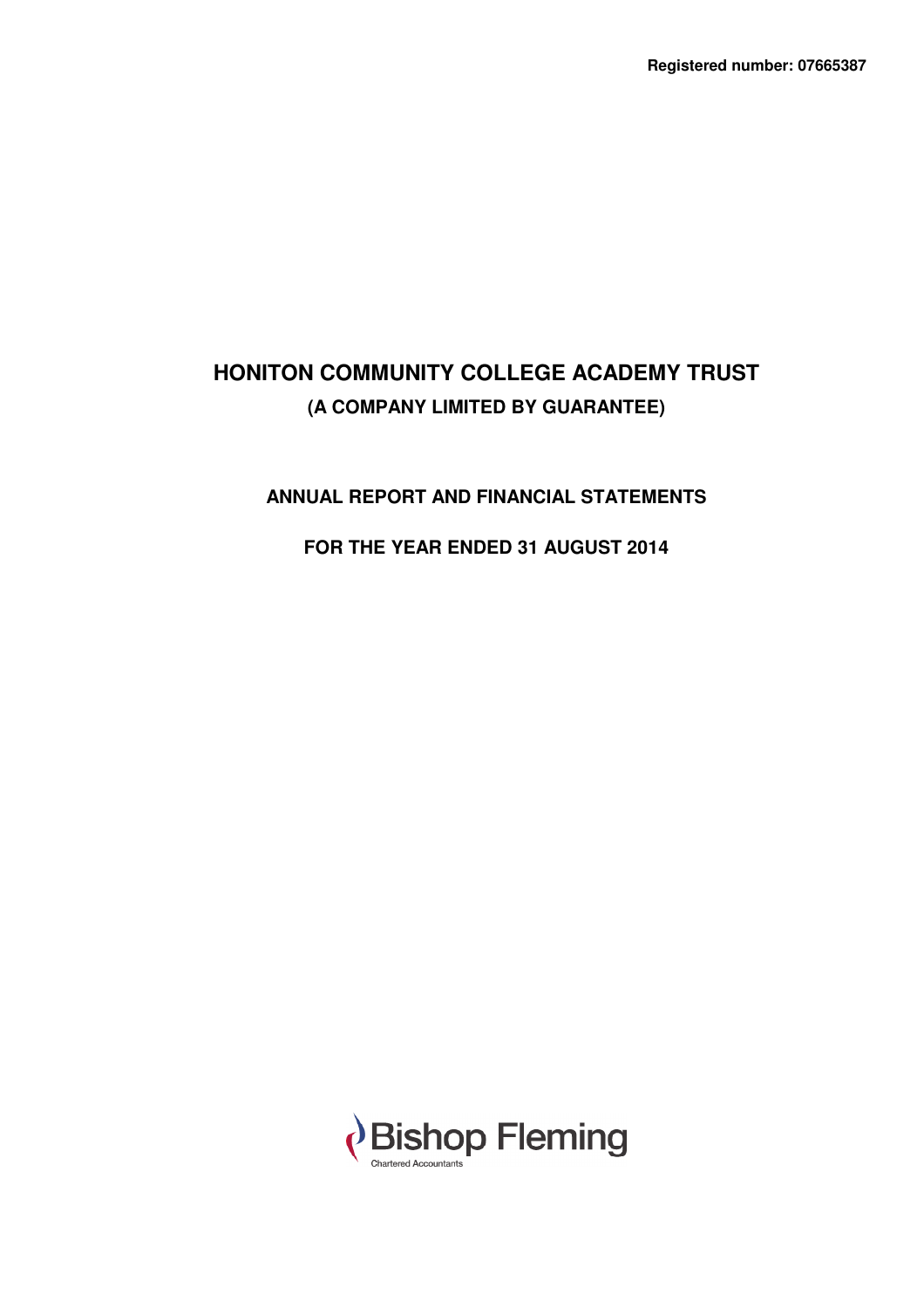### **CONTENTS**

|                                                                                | Page      |
|--------------------------------------------------------------------------------|-----------|
| Reference and administrative details of the academy, its trustees and advisers | $1 - 2$   |
| Trustees' report                                                               | $3 - 13$  |
| <b>Governance statement</b>                                                    | $14 - 18$ |
| Statement on regularity, propriety and compliance                              | 19        |
| Trustees' responsibilities statement                                           | 20        |
| Independent auditors' report                                                   | $21 - 22$ |
| Independent reporting accountant's assurance report on regularity              | $23 - 24$ |
| <b>Statement of financial activities</b>                                       | 25        |
| <b>Balance sheet</b>                                                           | 26        |
| <b>Cash flow statement</b>                                                     | 27        |
| Notes to the financial statements                                              | $28 - 47$ |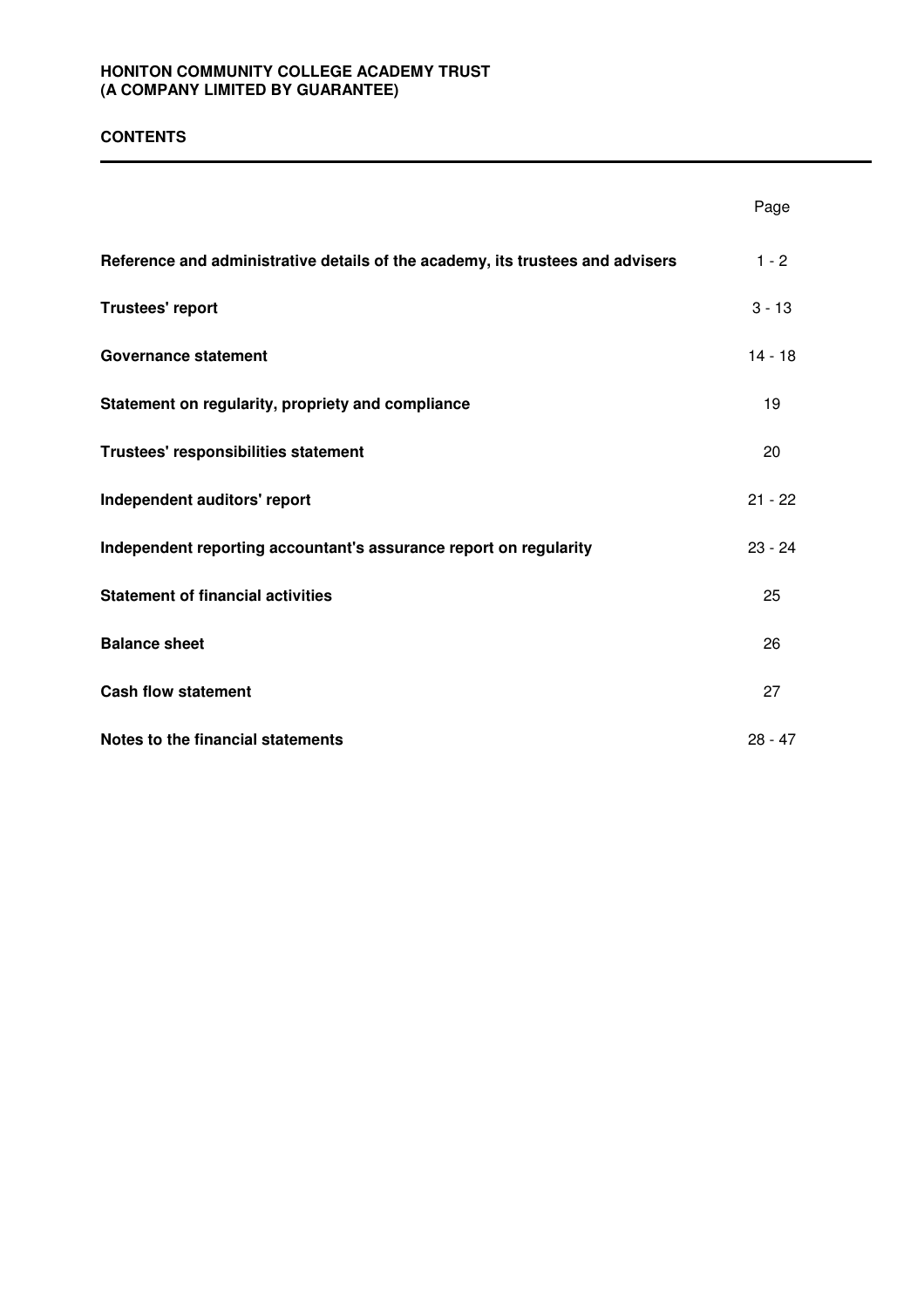#### **REFERENCE AND ADMINISTRATIVE DETAILS OF THE ACADEMY TRUST, ITS TRUSTEES AND ADVISERS FOR THE YEAR ENDED 31 AUGUST 2014**

| <b>Trustees</b>                            | J Boland<br>M Clements<br>S A Johnson<br>P Keeling<br>G A Kirby, Staff Trustee (end of term 31 January 2014)<br>J McCartney<br>J R Phillips (end of term 16 November 2013)<br>L Price, Chair<br>A Salter, Staff Trustee (resigned 26 September 2014)<br>G N Smith, Principal<br>K E Smith<br>K Turner, Vice Chair<br>C Vining (resigned 4 May 2014, re-elected 25 June 2014)<br>A C Williams (resigned 16 November 2013)<br>R Shorter, Staff Trustee<br>I Copeman (elected 6 January 2014)<br>M M Tipping (elected 27 January 2014, resigned 26 April 2014)<br>G Donne-Davis (elected 27 January 2014)<br>M A Evans (appointed 26 March 2014)<br>A S Holt, Staff Trustee (appointed 22 April 2014)<br>M V Harman (elected 15 July 2014)<br>C Bowles, Staff Trustee (appointed 29 September 2014) |
|--------------------------------------------|--------------------------------------------------------------------------------------------------------------------------------------------------------------------------------------------------------------------------------------------------------------------------------------------------------------------------------------------------------------------------------------------------------------------------------------------------------------------------------------------------------------------------------------------------------------------------------------------------------------------------------------------------------------------------------------------------------------------------------------------------------------------------------------------------|
| <b>Company registered</b><br>number        | 07665387                                                                                                                                                                                                                                                                                                                                                                                                                                                                                                                                                                                                                                                                                                                                                                                         |
| office                                     | <b>Principal and Registered</b> Honiton Community College Academy Trust<br>School Lane<br>Honiton<br>Devon<br><b>EX14 1QT</b>                                                                                                                                                                                                                                                                                                                                                                                                                                                                                                                                                                                                                                                                    |
| <b>Company secretary</b>                   | S L Matthews                                                                                                                                                                                                                                                                                                                                                                                                                                                                                                                                                                                                                                                                                                                                                                                     |
| <b>Accounting officer</b>                  | <b>G N Smith</b>                                                                                                                                                                                                                                                                                                                                                                                                                                                                                                                                                                                                                                                                                                                                                                                 |
| <b>Executive Leadership</b><br><b>Team</b> | G N Smith, Principal<br>A Holt, Vice Principal<br>P Mathieson, Assistant Principal (resigned during the year)<br>R Robson, Assistant Principal<br>M C Adams, Assistant Principal<br>G Wills, Director of Finance<br>N Wintle, Assistant Principal (appointed during the year)                                                                                                                                                                                                                                                                                                                                                                                                                                                                                                                    |
| <b>Independent auditors</b>                | <b>Bishop Fleming LLP</b><br><b>Chartered Accountants</b><br><b>Statutory Auditors</b><br>2nd Floor Stratus House<br><b>Emperor Way</b><br><b>Exeter Business Park</b><br>Exeter<br><b>EX1 3QS</b>                                                                                                                                                                                                                                                                                                                                                                                                                                                                                                                                                                                               |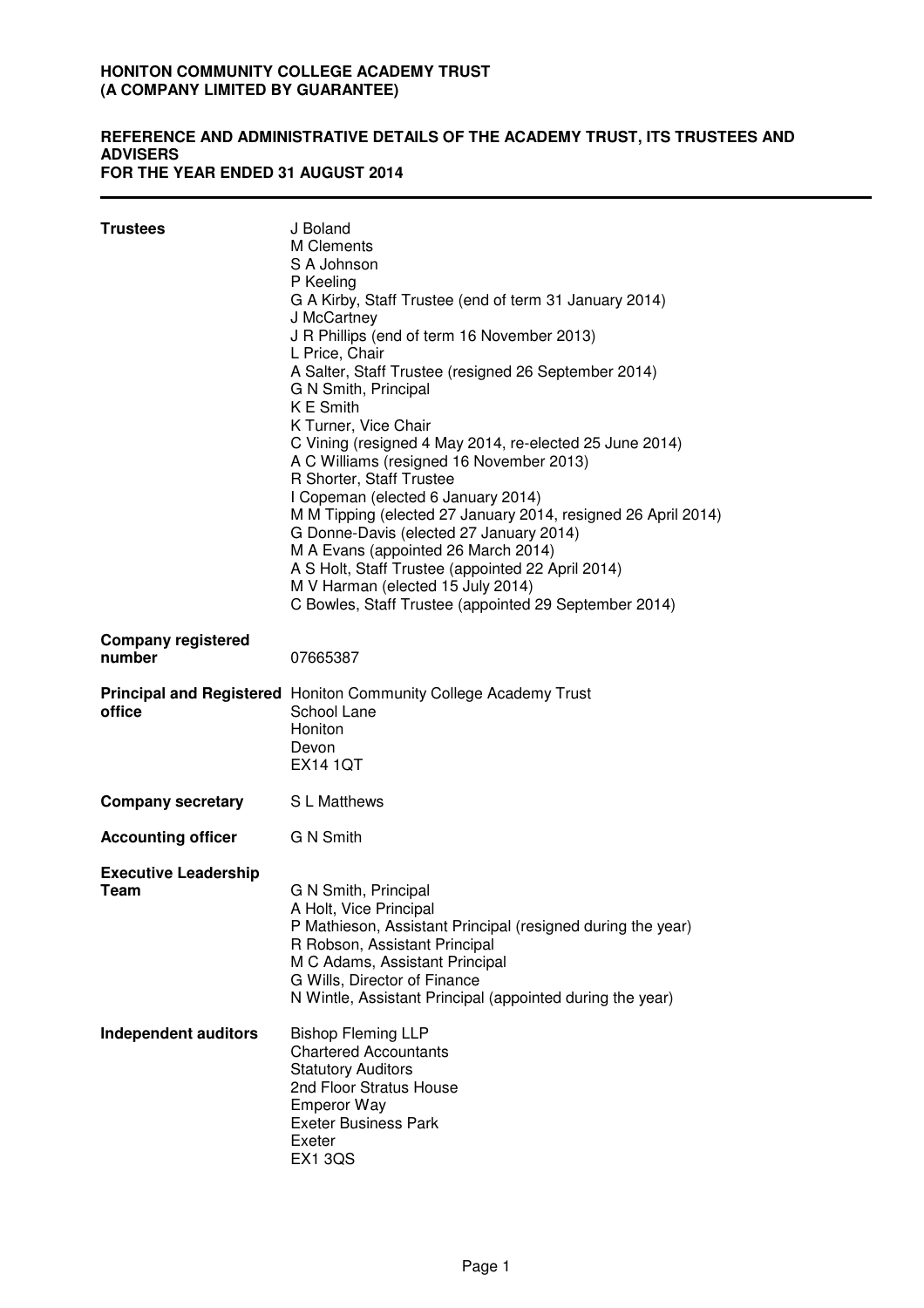### **REFERENCE AND ADMINISTRATIVE DETAILS OF THE ACADEMY TRUST, ITS TRUSTEES AND ADVISERS FOR THE YEAR ENDED 31 AUGUST 2014**

### **Administrative details (continued)**

| Bankers    | Lloyds Commercial<br>234 High Street<br>Exeter<br>Devon<br>EX4 3NL                                               |
|------------|------------------------------------------------------------------------------------------------------------------|
| Solicitors | Foot Anstey LLP<br>Salt Quay House<br>4 North East Quay<br><b>Sutton Harbour</b><br>Plymouth<br>Devon<br>PL4 0BN |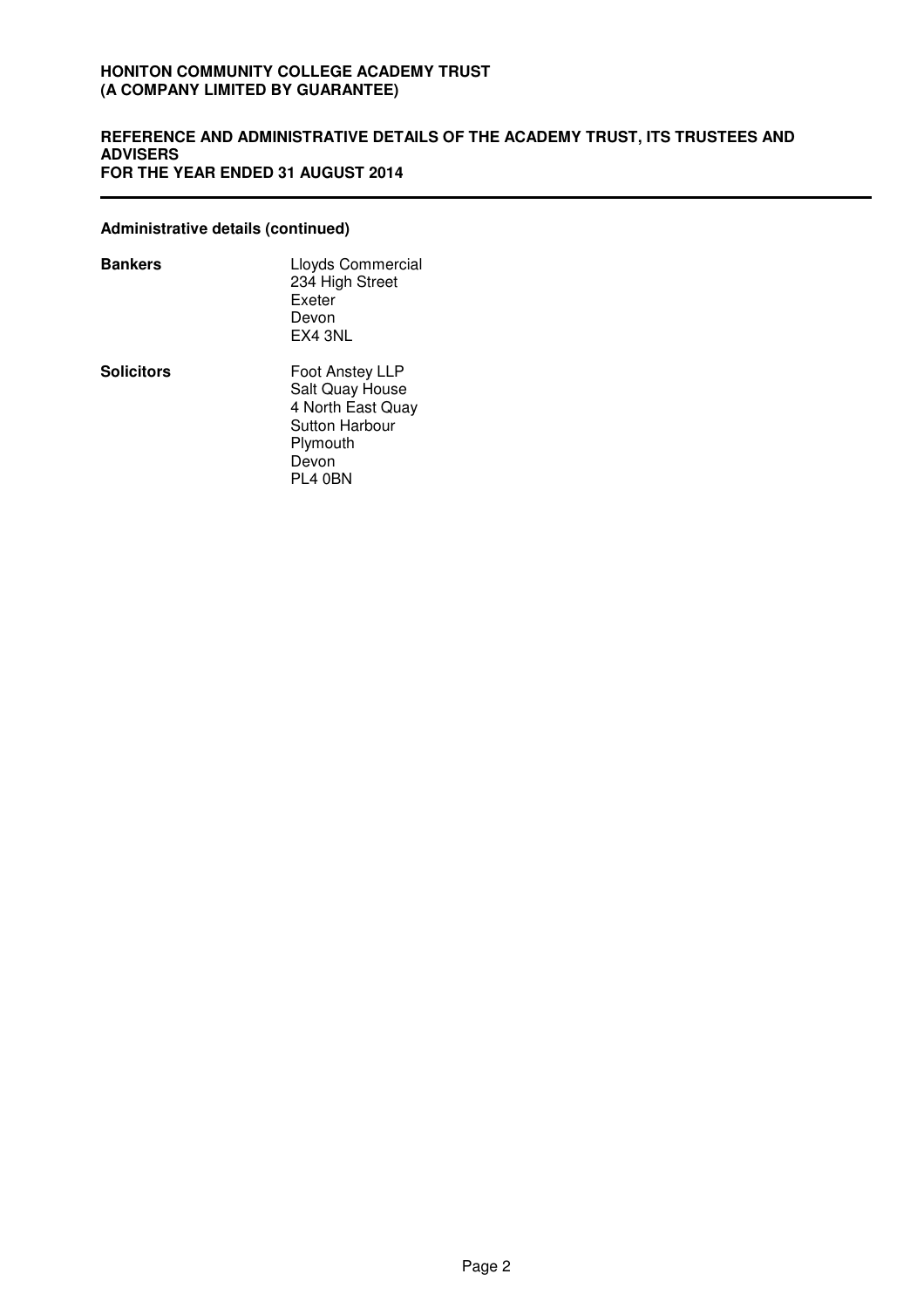### **TRUSTEES' REPORT FOR THE YEAR ENDED 31 AUGUST 2014**

The Trustees present their annual report together with the financial statements and auditors' report of the Charitable Company for the year ended 31 August 2014. The annual report serves the purpose of both a Trustees' report, and a Directors' report under company law.

The Trust operates an academy for pupils aged 11 to 19 in Honiton and the surrounding area. It has a pupil capacity of 792 and had a roll of 770 in the October 2014 school census.

#### **STRUCTURE, GOVERNANCE AND MANAGEMENT**

#### **Constitution**

The Academy Trust is a company limited by guarantee and an exempt charity. The Charitable Company's Memorandum and Articles of Association are the primary governing documents of the Academy Trust.

The Trustees of Honiton Community College Academy Trust are also the directors of the Charitable Company for the purposes of company law. The Charitable Company is known as Honiton Community College Academy Trust.

Details of the Trustees who served throughout the year, except as noted, are included in the Reference and Administrative Details on pages 1 to 2.

#### **Members' liability**

Each member of the Charitable Company undertakes to contribute to the assets of the Company in the event of it being wound up while he/she is a member, or within one year after he/she ceases to be a member, such amount as may be required, not exceeding £10, for the debts and liabilities contracted before they cease to be a member.

### **Trustees' Indemnities**

Trustees benefit from indemnity insurance purchased at the Academy Trust's expense to cover the liability of the Trustees which by virtue of any rule of law would otherwise attach to them in respect of any negligence, default or breach of trust or breach of duty of which they may be guilty in relation to the Academy Trust, provided that any such insurance shall not extend to any claim arising from any act or omission which the Trustees knew to be a breach of trust or breach of duty or which was committed by the Trustees in reckless disregard to whether it was a breach of trust or breach of duty or not and provided also that any such insurance shall not extend to the costs of any unsuccessful defence to a criminal prosecution brought against the Trustees in their capacity as Directors of the Academy Trust. The limit of this indemnity is £2M.

#### **TRUSTEES**

#### **Method of recruitment and appointment or election of Trustees**

On 1 July 2011 the Trustees appointed all those Governors that served the predecessor school to be Trustees of the newly formed Academy. These Trustees were appointed for a term of office that would end when their original term at the predecessor school would have ended, thus ensuring a staggered re-election or replacement process.

The Academy Trust shall have the following Trustees as set out in its Articles of Association and funding agreement:

- up to 6 Trustees who are appointed by members;
- up to 6 Parent Trustees who are elected by Parents of registered pupils at the Academy;
- up to 3 Staff Trustees appointed by the Governing Body;
- the Principal who is treated for all purposes as being an ex officio Trustee; and
- up to 3 co-opted Trustees.

(providing that the total number of Trustees, including the Principal, who are employees of the Academy Trust, does not exceed one third of the total number of Trustees)

Trustees are appointed for a four year period, except that this time limit does not apply to the Principal. Subject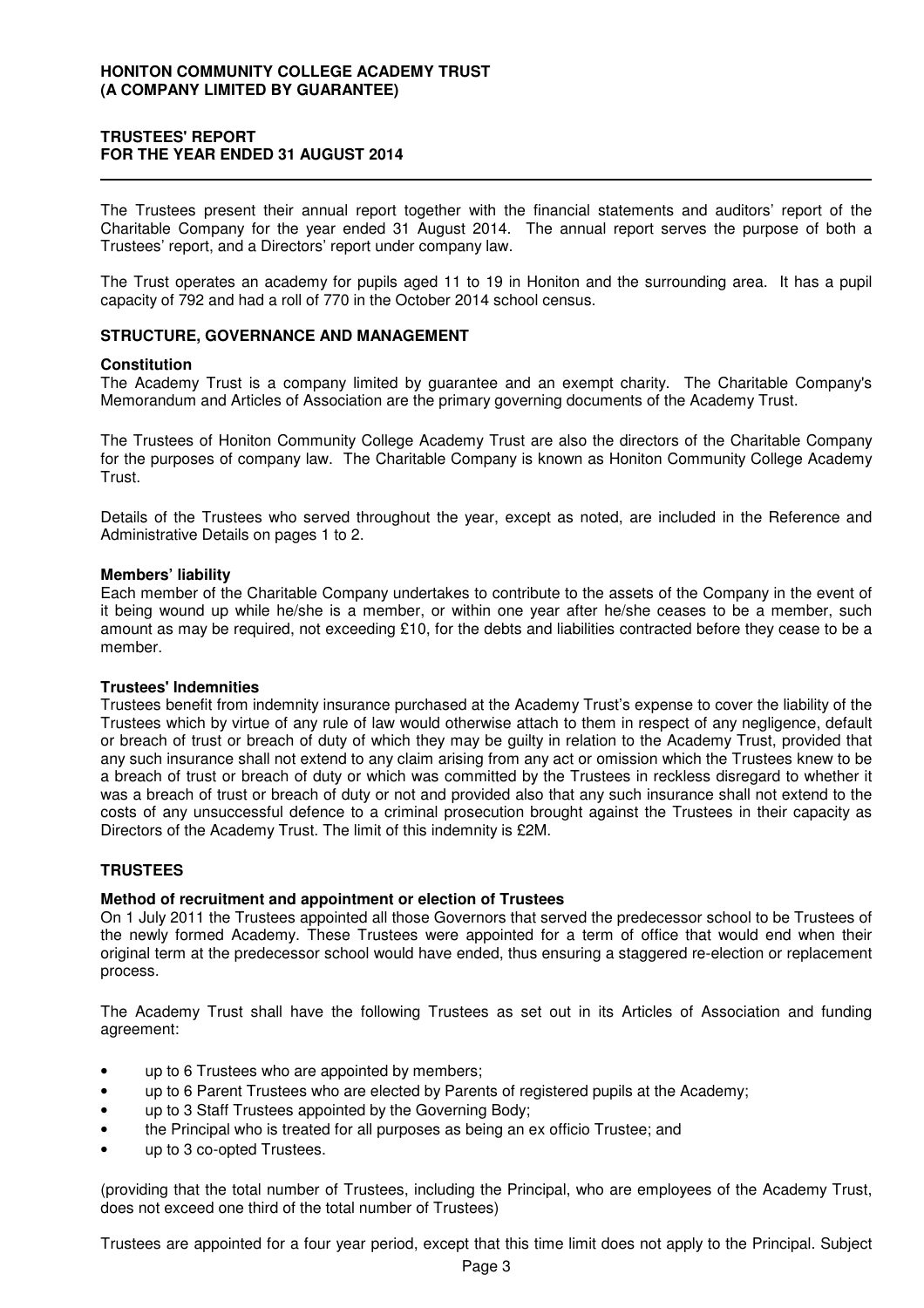### **TRUSTEES' REPORT (continued) FOR THE YEAR ENDED 31 AUGUST 2014**

to remaining eligible to be a particular type of Trustee, any Trustee can be re-appointed or re-elected.

When appointing new Trustees, the Board will give consideration to the skills and experience mix of existing Trustees in order to ensure that the Board has the necessary skills to contribute fully to the Academy's development.

#### **Policies and Procedures adopted for the Induction and Training of Trustees**

The training and induction provided for new Trustees will depend upon their existing experience but would always include a tour of the Academy and a chance to meet staff and pupils. All Trustees are provided with copies of policies, procedures, minutes, accounts, budgets, plans and other documents that they will need to undertake their role as Trustees. As there are normally only two or three new Trustees a year, induction tends to be done informally and is tailored specifically to the individual. Advantage is taken of specific courses offered by the Local Authority and other bodies.

There is a Trustees' annual training session organised each year which aims to keep the Trustees updated on relevant developments impacting on their roles and responsibilities.

#### **Organisational Structure**

The Board of Trustees normally meets once each half term. The Board establishes an overall framework for the governance of the Academy and determines membership, terms of reference and procedures of Committees and other groups. It receives reports including policies from its Committees for ratification. It monitors the activities of the Committees through the minutes of their meetings. The Board may from time to time establish Working Groups to perform specific tasks over a limited timescale.

There are 5 committees as follows:

#### **Campus and Health and Safety Committee**

The committee shall meet twice a term or otherwise as required.

#### **Area of Responsibility: Campus**

i) To provide support and guidance for the Principal on all matters relating to the College premises and grounds, security, health and safety and environmental issues.

ii) To carry out an annual inspection of the premises and grounds and prepare a statement of priorities for maintenance and improvement (with reference to the Asset Management Plan). To include monitoring the delivery of recommendations made.

iii) To approve the costs and arrangements for maintenance, repairs and redecoration within the budget allocation.

- iv) To ensure that the College complies with Health & Safety Regulations, taking advice when necessary.
- v) To oversee the preparation and implementation of contracts, ensuring best value principles are adhered to.
- vi) To agree a lettings policy.
- vii) To establish and keep under review a campus strategy covering the next 10 years.
- viii) To keep under review a rolling 3 year, costed, repairs plan.

### **Area of Responsibility: Health and Safety**

i) To agree a Health and Safety Policy appropriate to the needs of the College and to review this on an annual basis.

- ii) To assist the Board of Trustees and Principal to discharge their responsibilities under relevant legislation.
- iii) To consider model policies on Health and Safety and agree policies for adoption.
- iv) To ensure that the necessary college management organisation is in place to implement the policy.
- v) To monitor the effectiveness of the College's Health and Safety arrangements.

### **Area of Responsibility: Dining Room and Catering**

- i) To monitor the contract with Innovate & ensure College needs are met.<br>ii) To ensure (taking advice when necessary) that nutritional standards are
- To ensure (taking advice when necessary) that nutritional standards are met.
- iii) To periodically ascertain student views of the service.
- iv) Meet with the Catering Manager on a regular basis.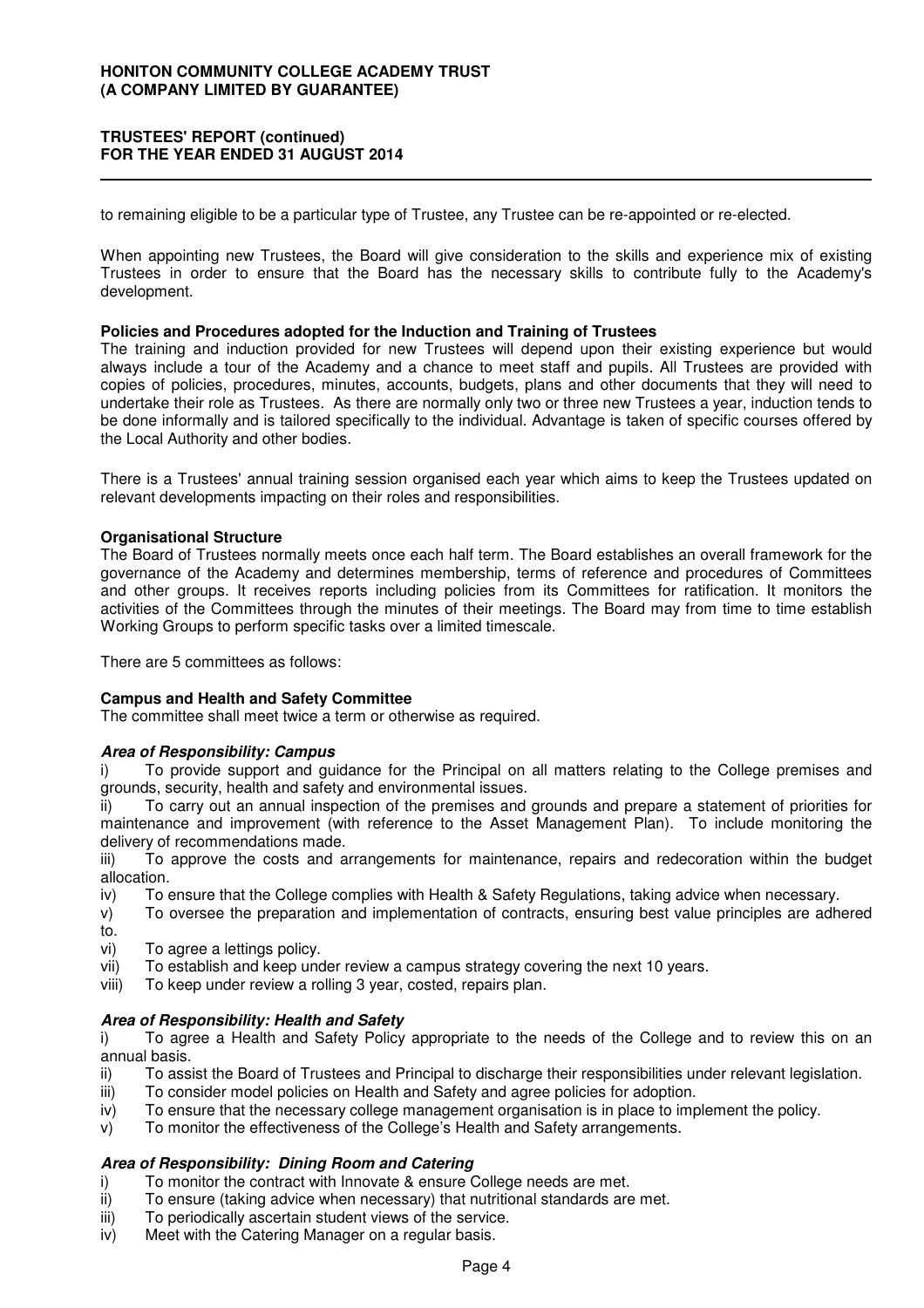### **TRUSTEES' REPORT (continued) FOR THE YEAR ENDED 31 AUGUST 2014**

### **Curriculum Committee**

The committee shall meet twice at least once a term or otherwise as required.

### **Area of Responsibility:**

- i) To report to the Board of Trustees on the implementation of the College's curriculum statement, taking in to account, national initiatives and accountability structures.
- ii) With the staff, to monitor how the curriculum is taught, its effectiveness and how it is resourced.
- iii) To review the College policies appropriate to the committee and make any recommendations to the Board of Trustees.
- iv) To review any information about the College's performance and to report back to the Overview and Scrutiny Committee and the Full Board of Trustees.
- v) To contribute to the College Improvement Plan and to monitor its implementation within the scope of this committee.
- vi) To ensure that all Trustees develop a clear understanding of how the College curriculum is delivered.
- vii) The committee will liaise with other committees as appropriate.
- viii) To ensure that the requirements of all students are met. In particular ensuring that those students with additional educational needs are met through monitoring the SEN disability and equality policies and any arrangement for G&T students. This is also to include other groupings i.e. Free school meals, gender, looked after children, ethnicity, travellers, English as an additional language, prior attainment (High, middle, low).
- ix) To monitor the wider curriculum, including Extended Schools, Enrichment, Work Experience, SMSC (Social, Moral, Social, Cultural) and CEIAG (Careers Education Information Advice Guidance).

### **Finance Committee**

The committee shall meet twice a term or otherwise as required.

### **Areas of Responsibility**:

Subject to statutory requirements, the committee is authorised:

- In consultation with the Principal and taking into consideration:
	- available resources;
	- sustainability of commitments;
	- the college improvement plan (CIP);
	- forecast student numbers;
	- anticipated contractual liabilities; and
	- other relevant factors.
- To consider the academy's indicative funding, notified annually by the EFA, and to assess its implications for the academy, in consultation with the Principal, in advance of the financial year, drawing any matters of significance or concern to the attention of the Board of Trustees.
- To scrutinise, consider and recommend acceptance/non-acceptance of the academy's annual and three year budget to the governing body, at the start of each financial year.
- To contribute to the formulation of the academy's development plan, through the consideration of financial priorities and proposals, in consultation with the Principal, with the stated and agreed aims and objectives of the academy.
- To receive and make recommendations on the broad budget headings and areas of expenditure to be adopted each year, including the level and use of any contingency fund or balances, ensuring the compatibility of all such proposals with the development priorities set out in the College Improvement Plan (CIP).
- To liaise with and receive reports from the other committees, as appropriate, and to make recommendations to those committees about the financial aspects of matters being considered by them.
- To monitor and review expenditure on a regular basis and ensure compliance with the overall financial plan for the academy, and with the financial regulations of the EFA, drawing any matters of concern to the attention of the Board of Trustees. As part of this the committee will:
	- Make decisions in relation to service level agreements, in accordance with the scheme of delegation;
	- Approve non routine expenditure (not provided for in the CIP) in accordance with the scheme of delegation;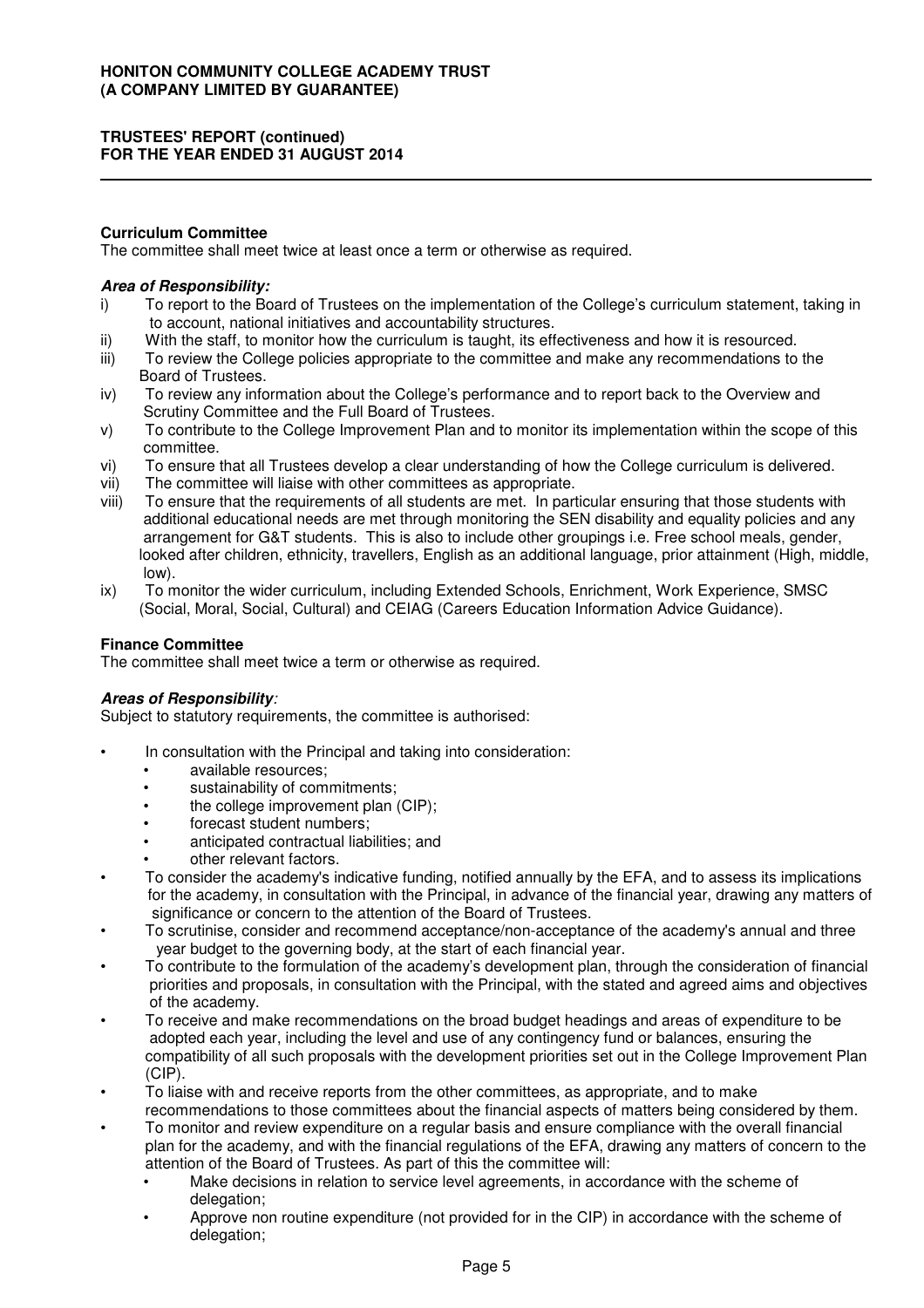### **TRUSTEES' REPORT (continued) FOR THE YEAR ENDED 31 AUGUST 2014**

- Ensure that the principles of best value are followed when making decisions and within the college;
- Monitor statistics, performance indicators and key ratios and other non financial data affecting the budget, directing action as appropriate; and
- Monitor capital expenditure and take appropriate steps in the event of possible under / over spending.
- To monitor and review procedures for ensuring the effective implementation and operation of financial procedures, on a regular basis, including the implementation of bank account arrangements and, where appropriate to make recommendations for improvement. As part of this the committee will:
	- Establish and recommend appropriate policies (to include recommended levels of delegated authority) to the governing body. This will include:
		- oFinance Policy
		- oBudget Monitoring Policy
		- oProcurement Policy
		- oCharging and Remissions Policy
		- oLettings Policy
		- oGovernors Expenses Policy
- Review all policies and levels of charges annually and recommend changes as appropriate.
- To approve the financial statement to form part of the annual report of the Board of Trustees to parents and for filing in accordance with Companies Act and Charity Commission requirements
- To receive auditors' reports and to recommend to the full Board of Trustees action as appropriate in response to audit findings.
- To recommend to the Board of Trustees the appointment of a Responsible Officer.
- To recommend to the full Board of Trustees the appointment or reappointment of the auditors of the academy.

### **Overview and Scrutiny**

The committee shall meet once each half term or otherwise as required.

### **Area of Responsibility**

- i) To monitor the College Improvement Plan regularly and rigorously three times a year with regard to the Specialist Status actions.
- ii) To monitor the college Self Evaluation Form (SEF).
- iii) To discuss Ofsted reports and monitor Action Plans
- iv) To monitor progress plans and student progress expected within those plans.
- v) To receive SIP notes on College visits

### **Personnel Committee**

The committee shall meet twice a term or otherwise as required.

### **Area of responsibility:**

The objective of this committee is to ensure that Honiton Community College Academy Trust delivers through its staff, both teaching and support, the best possible teaching and learning environment to its students with the available resources, by ensuring the following:

i) **The College has appropriate HR policies in place** – by drafting and keeping under review all HR policies for approval by the Board of Trustees and undertaking any formal consultations on personnel matters.

ii) **Polices are implemented** – by requesting and receiving regular reports for monitoring and review purposes and ensuring recommended actions are taken.

iii) **Staff performance is monitored and improved** – by ensuring the college has a rigorous and effective performance management process in place that is implemented efficiently; and by using the resulting data from this process to make recommendations for improvements to standards and help deliver the best possible teaching to students with the resources available.

### iv) **Staff have appropriate terms and conditions** – such that:

- a. Priority is given to ensuring that staff terms and conditions of service are at least commensurate with national policy and in the best interests of the staff.
- b. Criteria are proposed for the approval of the Board of Trustees about the use of discretionary elements of pay provisions, and recommendations made about implementing them.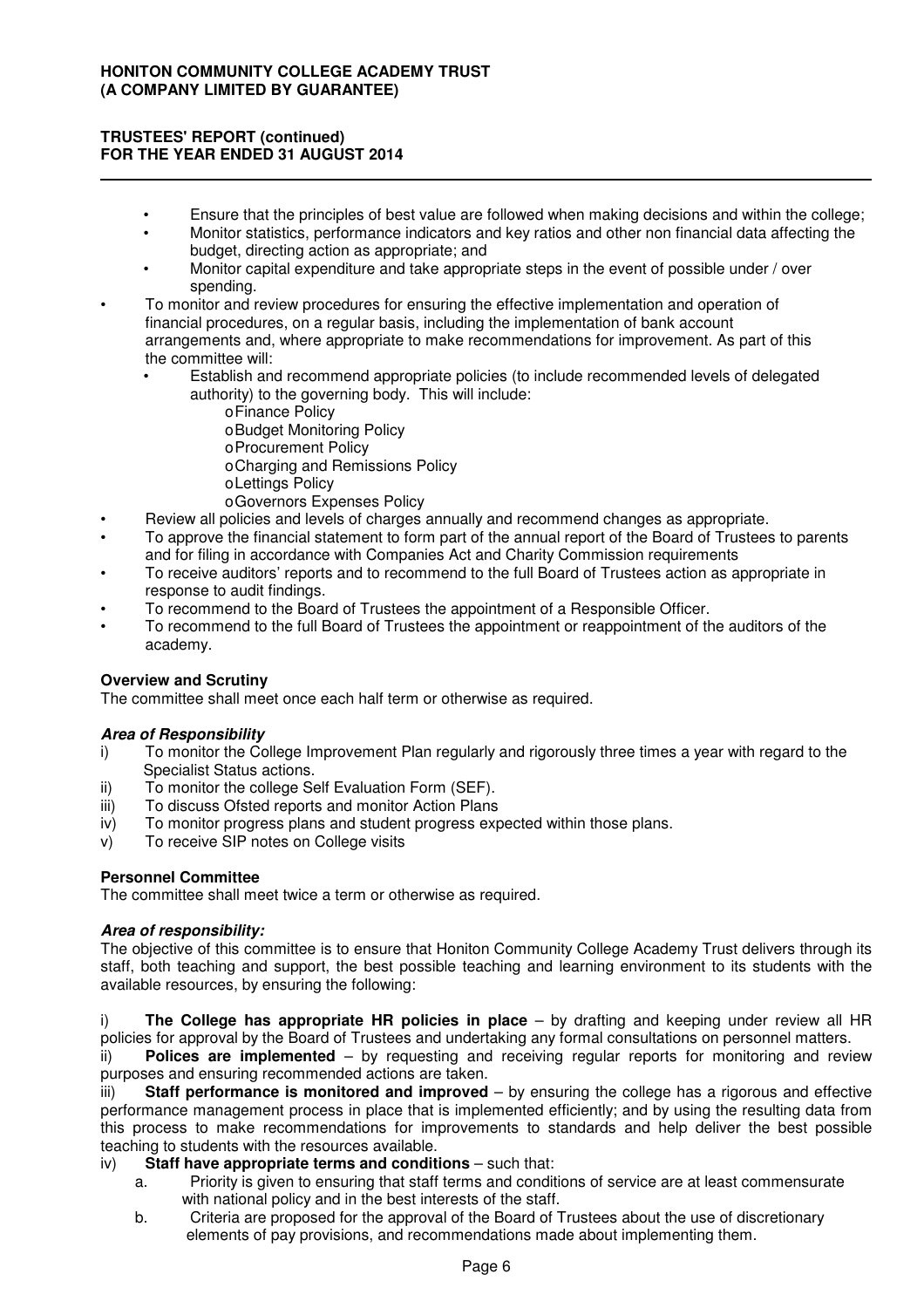### **TRUSTEES' REPORT (continued) FOR THE YEAR ENDED 31 AUGUST 2014**

 c. Liaison takes place with the Finance Committee to establish the annual and longer term salary budgets and other costs relating to personnel e.g. training.

v) **The College has an appropriate staffing structure** – by reviewing the staffing structure whenever a vacancy occurs and at least annually, in relation to the College Management plan to ensure the best value for money arrangements.

vi) **Effective staff recruitment activity takes place** – through having selection panels normally containing, where possible, at least one trained member of the Personnel Committee or Full Board of Trustees other than the Principal. The Principal has delegated authority to make all appointments of supply teachers and part time appointments.

vii) **Also** – by exercising such powers as the Board of Trustees may delegate.

The following decisions are reserved to the Board of Trustees; to consider any proposals for changes to the status or constitution of the Academy and its committee structure, to appoint or remove the Chairman and/or Vice Chairman, to appoint the Principal and Clerk to the Trustees, to approve the College Improvement Plan and budget.

The Trustees are responsible for setting general policy, adopting an annual plan and budget, approving the statutory accounts, monitoring the Academy by the use of budgets and other data, and making major decisions about the direction of the Academy, capital expenditure and staff appointments.

The Academy has a leadership structure which consists of the Executive Leadership Team (ELT). The aim of the leadership structure is to devolve responsibility and encourage involvement in decision making at all levels. The Trustees govern and the ELT lead and manage.

The Board of Trustees have devolved responsibility for day to day leadership management of the Academy to the Principal and the rest of the ELT. . The ELT controls the Academy at an executive level, implementing the policies laid down by the Trustees and reporting back to them. The Principal, Academy Director of Finance and Finance, Campus and Overview and Scrutiny Committees are responsible for the authorisation of spending within agreed budgets; a summary of this is in the Scheme of Delegation. Some spending control is devolved to Budget Holders which must be authorised in line with the Scheme of Delegation. The Principal is responsible for the appointment of staff, though appointment panels for teaching posts always include a Trustee.

The Principal is the Accounting Officer.

### **Connected Organisations, including Related Party Relationships**

The Academy has use of the Leisure East Devon leisure facilities and there is a shared use agreement between it and the Academy. There is also an agreement with East Devon District Council to hire the All Hallows pitches.

The Academy has strong collaborative links with all feeder primary schools which form part of the Honiton Learning Community.

There are no related parties which either control or significantly influence the decisions and operations of Honiton Community College Academy Trust. There are no sponsors or formal Parent Teacher Associations associated with the Academy.

### **OBJECTIVES AND ACTIVITIES**

#### **Objects and Aims**

The principle object and activity of the Academy is to advance for the public benefit education in the United Kingdom, in particular by establishing, maintaining, carrying on, managing and developing a school, offering a broad range of curriculum for pupils of different abilities.

The aims of the Academy during the year ended 31 August 2014 are summarised below:

- to continue to raise the standard of educational attainment and achievement of all pupils.
- to provide a broad and balanced curriculum, including extra curricular activities.
- to develop students as more effective learners.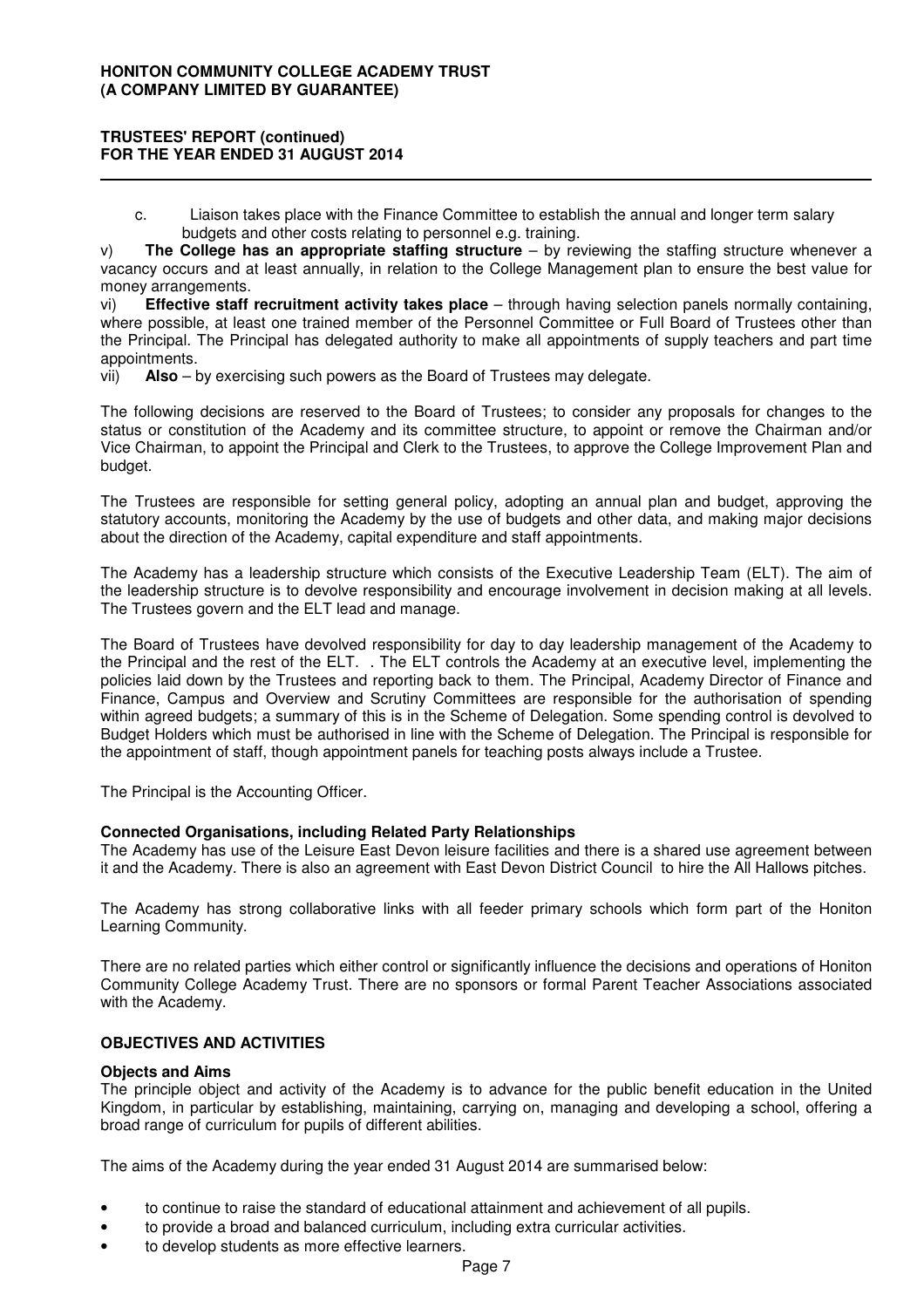### **TRUSTEES' REPORT (continued) FOR THE YEAR ENDED 31 AUGUST 2014**

- to enhance the tertiary provision and outcomes.
- to develop the Academy site so that it enables students to achieve their full potential.
- to ensure that every child enjoys the same high quality education in terms of resourcing, tuition and care.
- to improve the effectiveness of the Academy by keeping the curriculum and organisational structure under continual review.
- to maximise the number of students who achieve 5 A\* C GCSE grades including English and Maths.
- to provide value for money for the funds expended.
- to fulfil the role of a teaching school.
- to develop greater coherence, clarity and effectiveness in school systems.
- to comply with all appropriate statutory and curriculum requirements.
- to maintain close links with industry and commerce.
- to develop the Academy's capacity to manage change, and
- to conduct the Academy's business in accordance with the highest standards of integrity, probity and openness

At Honiton Community College Academy Trust we aim to achieve the best for, and from, each child. We intend to enable each child to realise his or her full academic, creative and physical potential and to develop positive social and moral values. Our Academy is a community in which children, staff and parents should be part of a happy and caring environment.

### **Objectives, Strategies and Activities**

Key priorities for the year are contained in our College Improvement Plan which is available from the Academy Office. Improvement focuses identified for this year include:

- To be rated as a Good School in the next 2 years.
- To achieve  $64 + %$  5ACEM
- To enhance the quality of learning and teaching
- To enhance the quality of leadership and management
- To enhance the performance of disadvantaged students.

Key activities and targets were identified in the College Improvement Plan and were influenced by the significant challenges and opportunities arising from national changes in education policy and funding, including the conversion to Academy status. The activities included the following:

- review of numeracy, literacy and ICT capability.
- review of staffing levels in the light of budgetary pressure.
- further development of ICT systems to support administration and communication.
- development and embedding of key financial and administrative procedures arising from conversion.
- continued development of systems for tracking and monitoring pupil attainment.
- range of activities to promote community adhesion and support of other charities activities.
- To enhance the quality of leadership and management, particularly at middle leadership level.
- To enhance the quality of learning and teaching.

#### **Public Benefit**

The Trustees confirm that they have complied with the duty in Section 17(5) of the Charities Act 2011 to have due regard to the Charity Commission's general guidance on public benefit in exercising their powers or duties. They have referred to this guidance when reviewing the Academy Trust's aims and objectives and in planning its future activities.

The Academy aims to advance for the public benefit, education in Honiton and the surrounding area. In particular, but without prejudice to the generality of the forgoing by estimating, maintaining, managing and development schools, offering a broad curriculum with a strong emphasis on, but in no way limited to the specialism of Science.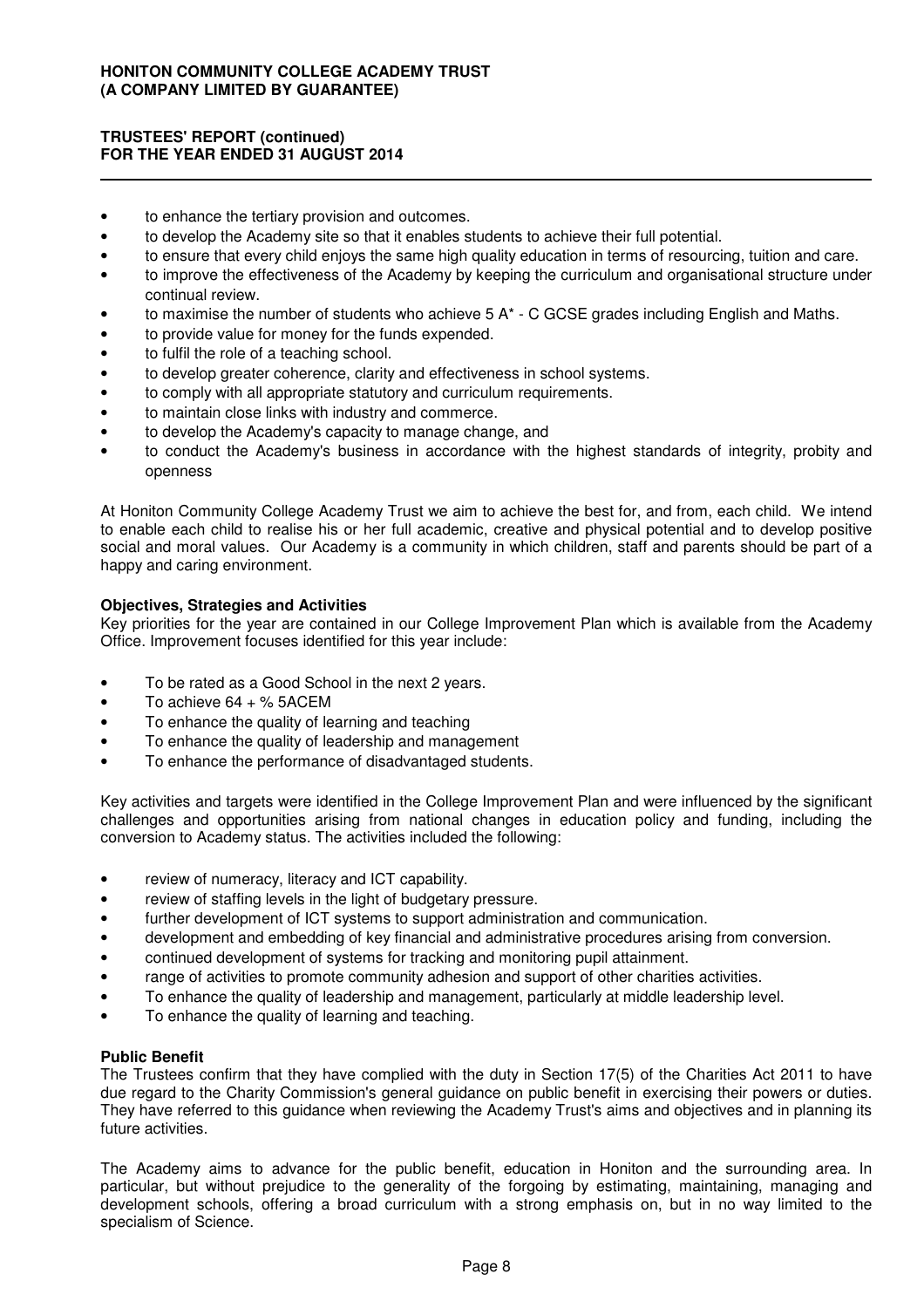### **TRUSTEES' REPORT (continued) FOR THE YEAR ENDED 31 AUGUST 2014**

The Academy provides facilities for recreational and other leisure time occupation for the community at large in the interests of social welfare and with the interest of improving the life of the said community.

### **STRATEGIC REPORT**

#### **Achievements and Performance**

The Academy is in its fourth year of operation and has achieved the forecast number of students. The total number of students in the year ended 31 August 2014 was 830 but this has decreased to 770 in September 2014 due to local demographics.

Examination results for 2014 represented an improvement in A2 results. The Academy achieved a 97% pass rate in A2 exams compared to 95% in 2013. The Academy recorded GCSE results in June 2014 with 54% of students achieving A\*-C, up from 45% in 2013.

To ensure that standards are continually assessed, the Academy operates a programme of lesson observations, which are undertaken by the Department Heads and the Executive Leadership Team.

The Academy was inspected by OFSTED in 2014 and was judged to require improvement.

During the Year the College was successful in securing £1.61M funding from the Academies Capital Maintenance Fund to build a new Technology and Languages block. The building is due to be finished in early 2015 and promises state of the art classrooms that are sure to further inspire students.

#### **Key Performance Indicators**

The main financial performance indicator is the level of reserves held at the Balance Sheet date. In particular, the management of spending against General Annual Grant (GAG) requires special attention - the amount of carry forward restricted to 12% has been removed in the year. In period under review, £160k was carried forward representing 3.6% of GAG.

As funding is based on pupil numbers this is also a key performance indicator. Pupil numbers for 2014 were 830, a decrease of 40 over 2013. It is anticipated that this number will fall for one more year before rising.

Another key financial performance indicator is staffing costs as a percentage of GAG. For 2014 this was 87%, compared to 88% in 2013.

The following KPI's were set at the start of the year:

|                                                             | Target                    | <b>Actual</b>                                |
|-------------------------------------------------------------|---------------------------|----------------------------------------------|
| Responsible Officer reports<br>Non Government funding level | Good or High<br>$.0075\%$ | Target achieved<br>Achieved $-$<br>$1.001\%$ |
| Orders placed as a % of total purchases                     | 90%                       | Failed - $65%$                               |

Achieved good results in two out of three KPI's. Target for Orders was slightly ambitious but has drawn attention to procurement process. Changes to process have now been put in place and target will remain for coming year.

#### **Going Concern**

After making appropriate enquiries, the Board of Trustees has a reasonable expectation that the Academy Trust has adequate resources to continue in operational existence for the foreseeable future. For this reason it continues to adopt the going concern basis in preparing the financial statements. Further details regarding the adoption of the going concern basis can be found in the going concern policy in note 1 to the financial statements..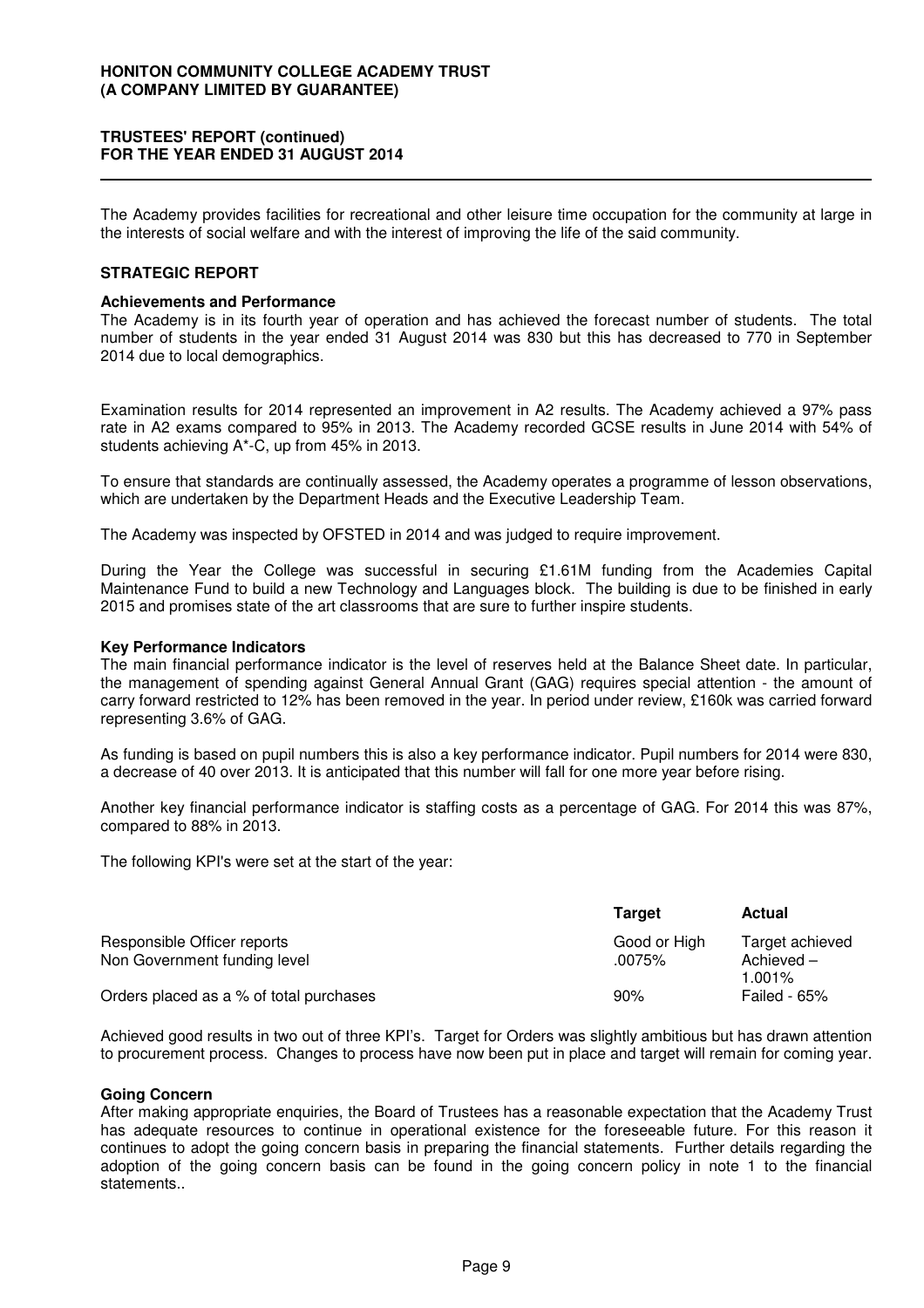### **TRUSTEES' REPORT (continued) FOR THE YEAR ENDED 31 AUGUST 2014**

#### **FINANCIAL REVIEW**

#### **Financial Review**

Most of the Academy's income is obtained from the DfE via the EFA in the form of recurrent grants, the use of which is restricted to particular purposes. The grants received from the DfE during the year ended 31 August 2014 and the associated expenditure are shown as Restricted Funds in the Statement of Financial Activities.

The Academy also receives grants for fixed assets from the DfE and are shown in the Statement of Financial Activities as restricted income in the Fixed Asset Fund. The Restricted Fixed Asset Fund balance is reduced by annual depreciation charges over the useful life of the assets concerned, as defined in the Academy's accounting policies.

During the year ended 31 August 2014, total expenditure of £4,848,333 (excluding restricted fixed asset and pension reserves) was covered by recurrent grant funding from the DfE, together with other incoming resources of £4,856,589 (excluding restricted fixed asset and pension reserves). The excess of income over expenditure for the year (excluding restricted fixed asset and pension reserves) was £8,256.

At 31 August 2014 the net book value of fixed assets was £9,960,864 and movements in tangible fixed assets are shown in note 15 to the financial statements. The assets were used exclusively for providing education and the associated support services to the pupils of the Academy.

The principal land, buildings and other assets were transferred to the Academy upon conversion and were professionally valued on that date. Other assets have been included in the financial statements at a best estimate, taking into account purchase price and remaining useful lives.

The Academy has taken on the deficit in the Local Government Pension Scheme in respect of its non teaching staff transferred on conversion. The deficit is incorporated within the Statement of Financial Activity with details in Note 25 to the financial statements.

Key financial policies adopted or reviewed during the year include the Finance Policy which lays out the framework for financial management, including financial responsibilities of the Board, Principal, managers, budget holders and other staff, as well as delegated authority for spending. Other policies reviewed and updated included Charges and Lettings, Asset Management, and Gifts and Hospitalities.

#### **Reserves Policy**

The Trustees review the reserve levels of the Academy annually. This review encompasses the nature of income and expenditure streams, the need to match income with commitments and the nature of reserves. The Trustees take into consideration the future plans of the Academy, the uncertainty over future income streams and other key risks identified during the risk review.

The Trustees have determined that the appropriate level of free reserves should be approximately £400,000. The reason for this is to provide sufficient working capital to cover delays between spending and receipt of grants and to provide a cushion to deal with unexpected emergencies such as urgent maintenance, reductions in pupil numbers resulting in losing a class but not wanting to lose a teacher and potential redundancy costs. Total reserves of the academy (excluding restricted fixed asset reserves and pension reserves) amount to £465,319, although £26,830 of this is represents non GAG restricted funds. The remaining £438,489 (representing £278.204 unrestricted funds and £160,285 unspent GAG) is the balance that the Trustees monitor in accordance with the Board's reserves policy.

The Trustees have reviewed the future plans of the Academy and have set designated reserves as follows:

- £50,000 towards the construction of the Technology and MFL block.
- Reserves will need to be held to cover cost as a result of the negative budget prediction for the next few years.
- Future investment in next phases of the building programme.
- Contribution to the costs of a 3G pitch.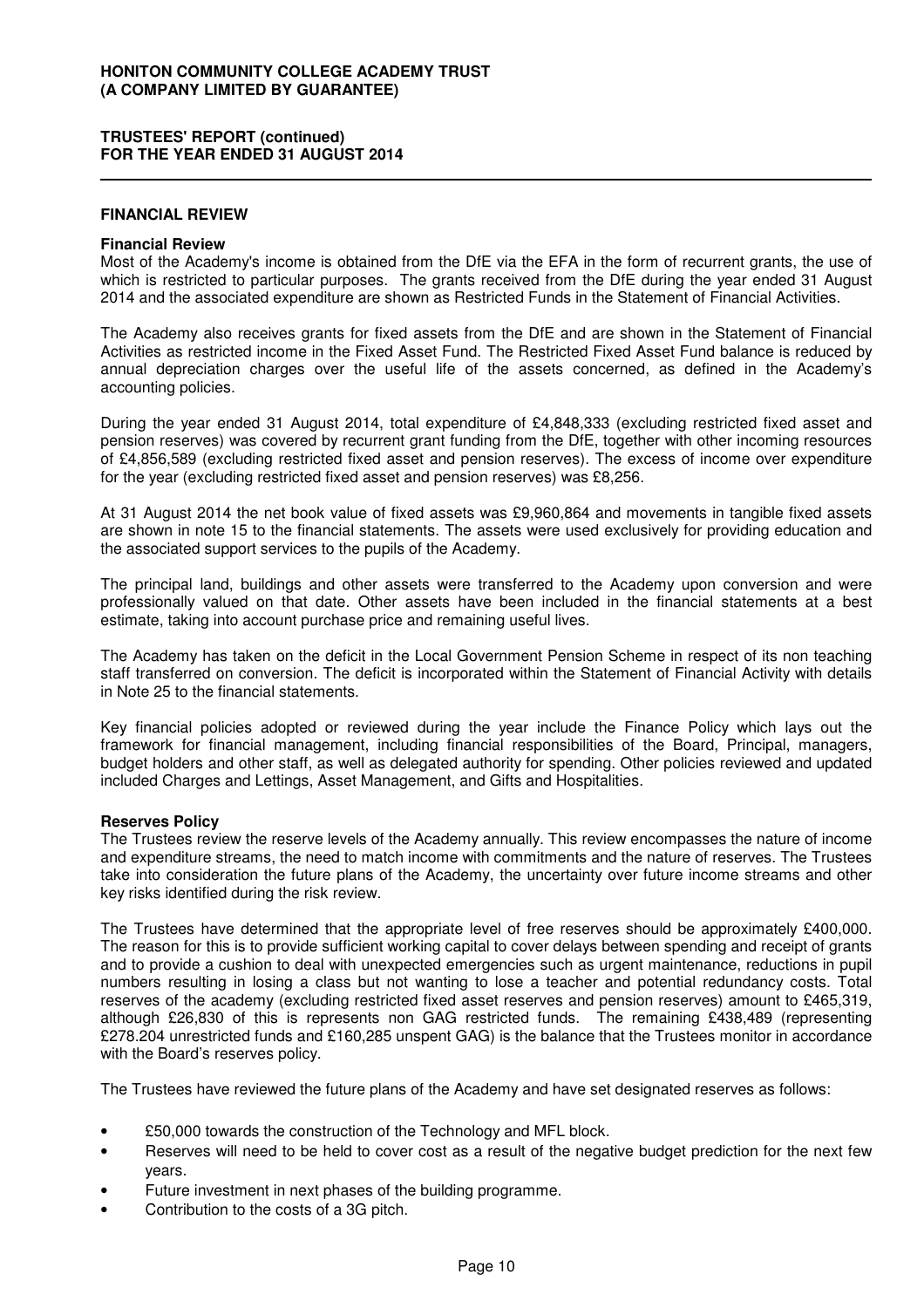### **TRUSTEES' REPORT (continued) FOR THE YEAR ENDED 31 AUGUST 2014**

The defined benefit pension scheme reserve has a negative balance. The effect of the deficit position of the pension scheme is that the Academy Trust is paying higher employers' pension contributions over a period of years. The higher employers' pension contributions will be met from the Academy Trust's budgeted annual income. Whilst the deficit will not be immediately eliminated, there should be no actual cash flow deficit on the fund, nor any direct impact on the free reserves of the Academy Trust.

#### **Investment Policy**

Trustees are committed to ensuring that all funds under their control are managed in such a way as to maximise return whilst minimising risk. Any cash not required for operating expenses is placed on deposit at the most favourable rate available from providers covered by the Financial Services Compensation Scheme. Day to day management of the surplus funds is delegated to the Principal and Finance Director within strict guidelines approved by the Board of Trustees.

### **PRINCIPAL RISKS AND UNCERTAINTIES**

The Board of Trustees has reviewed the major risks to which the Academy Trust is exposed together with the operating, financial and compliance controls that have been implemented to mitigate those risks.

The principal risks and uncertainties facing the Academy are as follows:

Financial - the Academy has considerable reliance on continued Government funding through the EFA. In the last year 99.6% of the Academy's incoming resources were ultimately Government funded and whilst this level is expected to continue, there is no assurance that Government policy or practice will remain the same or that public funding will continue at the same levels or on the same terms.

Failures in governance and/or management - the risk in this area arises from potential failure to effectively manage the Academy's finances, internal controls, compliance with regulations and legislation, statutory returns, etc. The Trustees continue to review and ensure that appropriate measures are in place to mitigate these risks.

Reputational - the continuing success of the Academy is dependent on continuing to attract applicants in sufficient numbers by maintaining the highest educational standards. To mitigate this risk Trustees ensure that student success and achievement are closely monitored and reviewed.

Safeguarding and child protection - the Trustees continue to ensure that the highest standards are maintained in the areas of selection and monitoring of staff, the operation of child protection policies and procedures, health & safety and discipline.

Staffing - the success of the Academy is reliant upon the quality of its staff and so the Trustees monitor and review policies and procedures to ensure continued development and training of staff as well as ensuring there is clear succession planning.

Fraud and mismanagement of funds - The Academy has appointed a Responsible Officer to carry out checks on financial systems and records as required by the Academy Financial Handbook. All finance staff receive training to keep them up to date with financial practice requirements and develop their skills in this area.

The Academy has continued to strengthen its risk management process throughout the year by improving the process and ensuring staff awareness. A risk register is maintained and reviewed and updated on a regular basis.

The Academy has agreed a Risk Management Strategy, a Risk Register and a Risk Management Plan. These have been discussed by Trustees and include the financial risks to the Academy. The register and plan are regularly reviewed in light of any new information and formally reviewed annually.

The Trustees have assessed the major risks to which the Academy is exposed, in particular those relating to its finances, teaching, facilities and other operational areas. The Trustees have implemented a number of systems to assess and minimise those risks, including internal controls described elsewhere. Where significant financial risk still remains they have ensured they have adequate insurance cover.

Whilst the Academy is at the bottom of the demographic trough and will start to see increases in student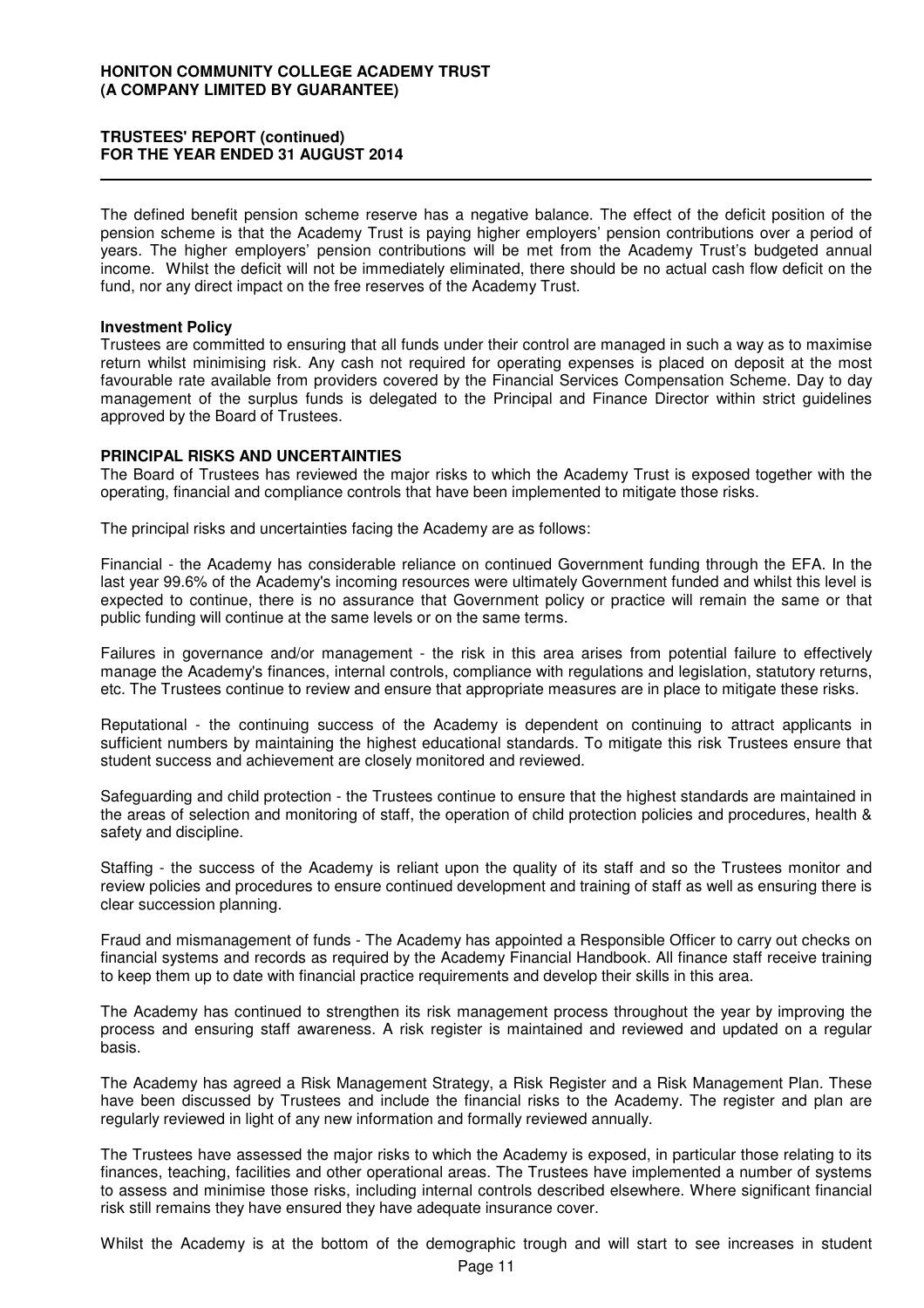### **TRUSTEES' REPORT (continued) FOR THE YEAR ENDED 31 AUGUST 2014**

numbers again, risks to revenue funding from a falling roll will decrease. However, the reduction in post 16 funding levels, the freeze on the Government's overall education budget, changes in funding arrangements for High Needs and increasing employment and premises costs mean that budgets will be increasingly tight in coming years.

The Trustees examine the financial health formally every term. They review performance against budgets and overall expenditure by means of regular update reports at all Board and Finance Committee meetings. The Trustees also regularly review cash flow forecasts and ensure sufficient funds are held to cover all known and anticipated commitments.

At the year end, the Academy had no significant liabilities arising from trade creditors or debtors that would have a significant effect on liquidity.

The Board of Trustees recognises that the defined benefit pension scheme deficit (Local Government Pension Scheme), which is set out in Note 25 to the financial statements, represents a significant potential liability. However as the Trustees consider that the Academy is able to meet its known annual contribution commitments for the foreseeable future, this risk from this liability is minimised.

### **PLANS FOR FUTURE PERIODS**

The Academy will continue to strive to provide outstanding education and improve the levels of performance of its pupils at all levels. The Academy will continue to aim to attract high quality teachers and support staff in order to deliver its objectives.

The Academy will continue to work with partner schools to improve the educational opportunities for students in the wider community.

Following the notification of a successful capital funding bid, the Academy will continue construction of its new Technology and MFL block in the coming year. The Board of Trustees plans to maintain the majority of existing reserves and any surplus from 2014/15 towards the next phases of the planned development. The current phase is due for completion in March 2015.

The Academy plans to continue with its building replacement programme and will apply for funding and planning permission for the next phase which will include a new gym and Vocational education classrooms.

Full details of our plans for the future are given in our College Improvement Plan, which is available on our website or from the Clerk to the Trustees.

### **FUNDS HELD AS CUSTODIAN TRUSTEE ON BEHALF OF OTHERS**

The Academy and its Trustees do not act as the Custodian Trustees of any other Charity.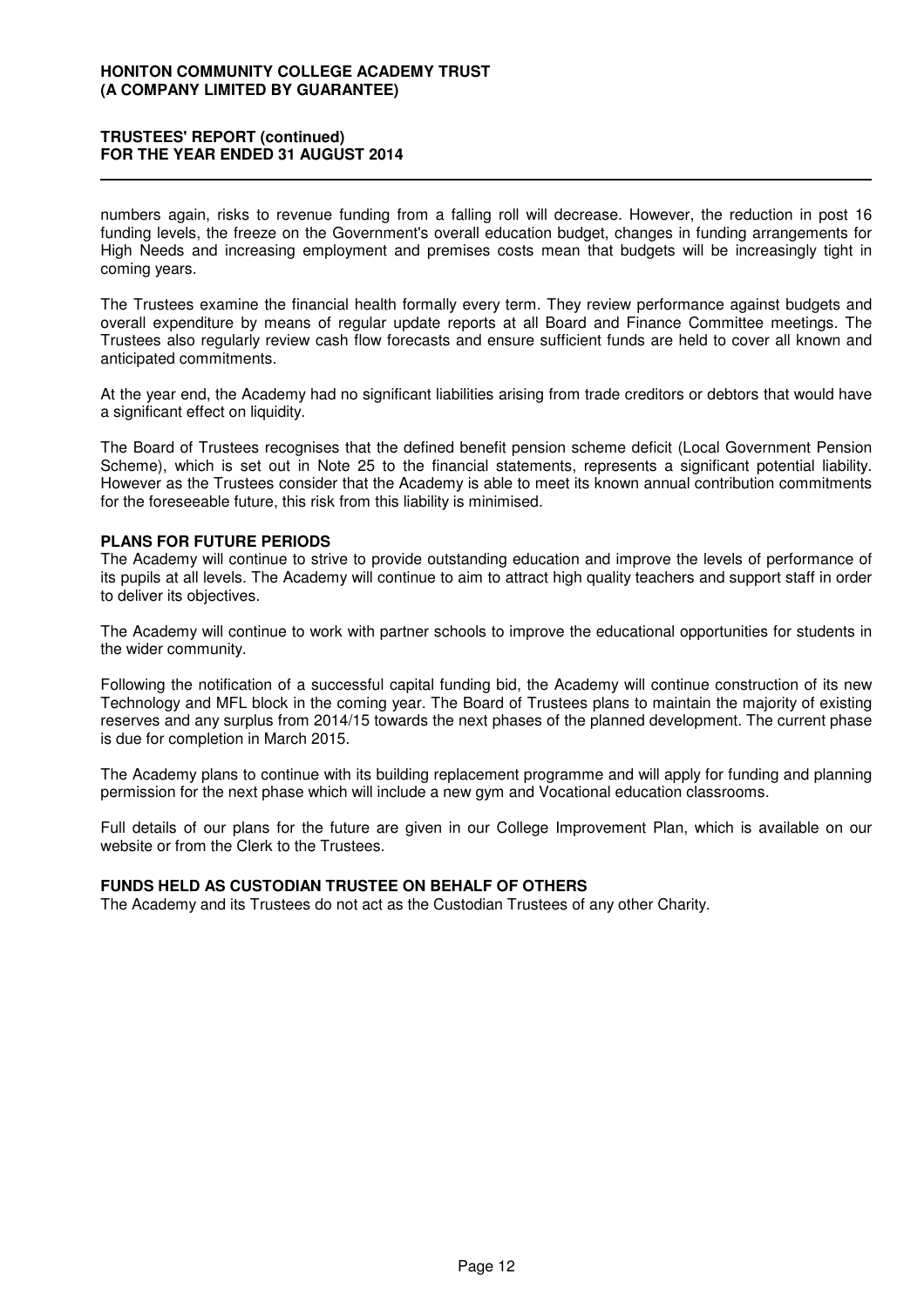### **TRUSTEES' REPORT (continued) FOR THE YEAR ENDED 31 AUGUST 2014**

#### **AUDITORS**

In so far as the Trustees are aware:

- there is no relevant audit information of which the charitable company's auditors are unaware; and
- the Trustees have taken all steps that they ought to have taken to make themselves aware of any relevant audit information and to establish that the auditors are aware of that information.

The auditors, Bishop Fleming LLP, are willing to continue in office and a resolution to appoint them will be proposed at the annual general meeting.

Trustees' report, incorporating a strategic report, approved by order of the Board of Trustees, as company directors, on 3 December 2014 and signed on the board's behalf by:

**Lynda Price Chair of Governors**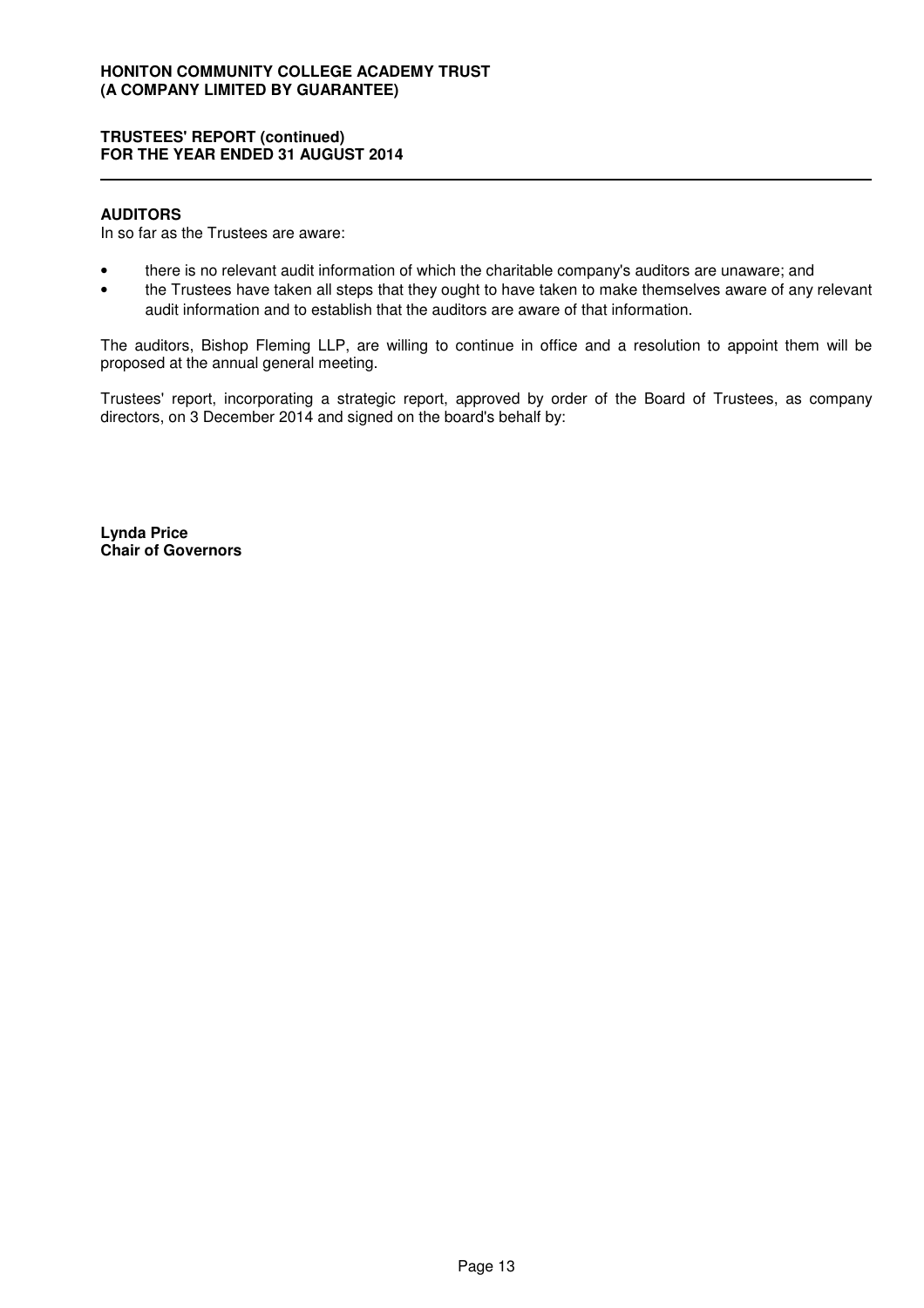### **GOVERNANCE STATEMENT**

### **SCOPE OF RESPONSIBILITY**

As Trustees, we acknowledge we have overall responsibility for ensuring that Honiton Community College Academy Trust has an effective and appropriate system of control, financial and otherwise. However such a system is designed to manage rather than eliminate the risk of failure to achieve business objectives, and can provide only reasonable and not absolute assurance against material misstatement or loss.

The Board of Trustees has delegated the day-to-day responsibility to the Principal, as Accounting Officer, for ensuring financial controls conform with the requirements of both propriety and good financial management and in accordance with the requirements and responsibilities assigned to it in the funding agreement between Honiton Community College Academy Trust and the Secretary of State for Education. They are also responsible for reporting to the Board of Trustees any material weaknesses or breakdowns in internal control.

### **GOVERNANCE**

The information on governance included here supplements that described in the Trustees' report and in the Trustees' responsibilities statement. The Board of Trustees has formally met 6 times during the year. Attendance during the year at meetings of the Board of Trustees was as follows:

| Meetings attended<br>Trustee |   | Out of a possible |
|------------------------------|---|-------------------|
| J Boland                     | 5 | 6                 |
| M Clements                   | 5 | 6                 |
| S A Johnson                  | 4 | 6                 |
| P Keeling                    | 2 | 6                 |
| G A Kirby, Staff Trustee     |   | 2                 |
| J McCartney                  | 6 | 6                 |
| J R Phillips                 |   |                   |
| L Price, Chair               | 5 | 6                 |
| A Salter, Staff Trustee      | 5 | 6                 |
| G N Smith, Principal         | 5 | 6                 |
| K E Smith                    | 5 | 6                 |
| K Turner, Vice Chair         | 4 | 6                 |
| C Vining                     | 4 | 5                 |
| A C Williams                 | 0 |                   |
| R Shorter, Staff Trustee     | 6 | 6                 |
| I Copeman                    | 4 |                   |
| M M Tipping                  |   |                   |
| G Donne-Davis                | 4 | 4                 |
| M A Evans                    | 3 | 3                 |
| A S Holt, Staff Trustee      | 2 | 2                 |
| M V Harman                   |   |                   |
| C Bowles, Staff Trustee      | 0 | 0                 |
|                              |   |                   |

The Board of Trustees appointed a Co-opted Governor on the 17 November 2013 (J Boland – Parent Governor from 17 November 2009 to 16 November 2014).

#### Governance reviews:

The College was inspected by Ofsted in February and was deemed to require improvement with a grade 3 for Leadership and Management. However the inspection team noted as follows and were confident about the governance of the College.

"The strong governing body demonstrates a good grasp of the current school performance, including the quality of teaching and students' rate of progress and achievement. It challenges and holds the school to account in positive ways.

The governing body is aware of how the school spends its pupil premium funding and works with the school to monitor the progress of students eligible for the additional support.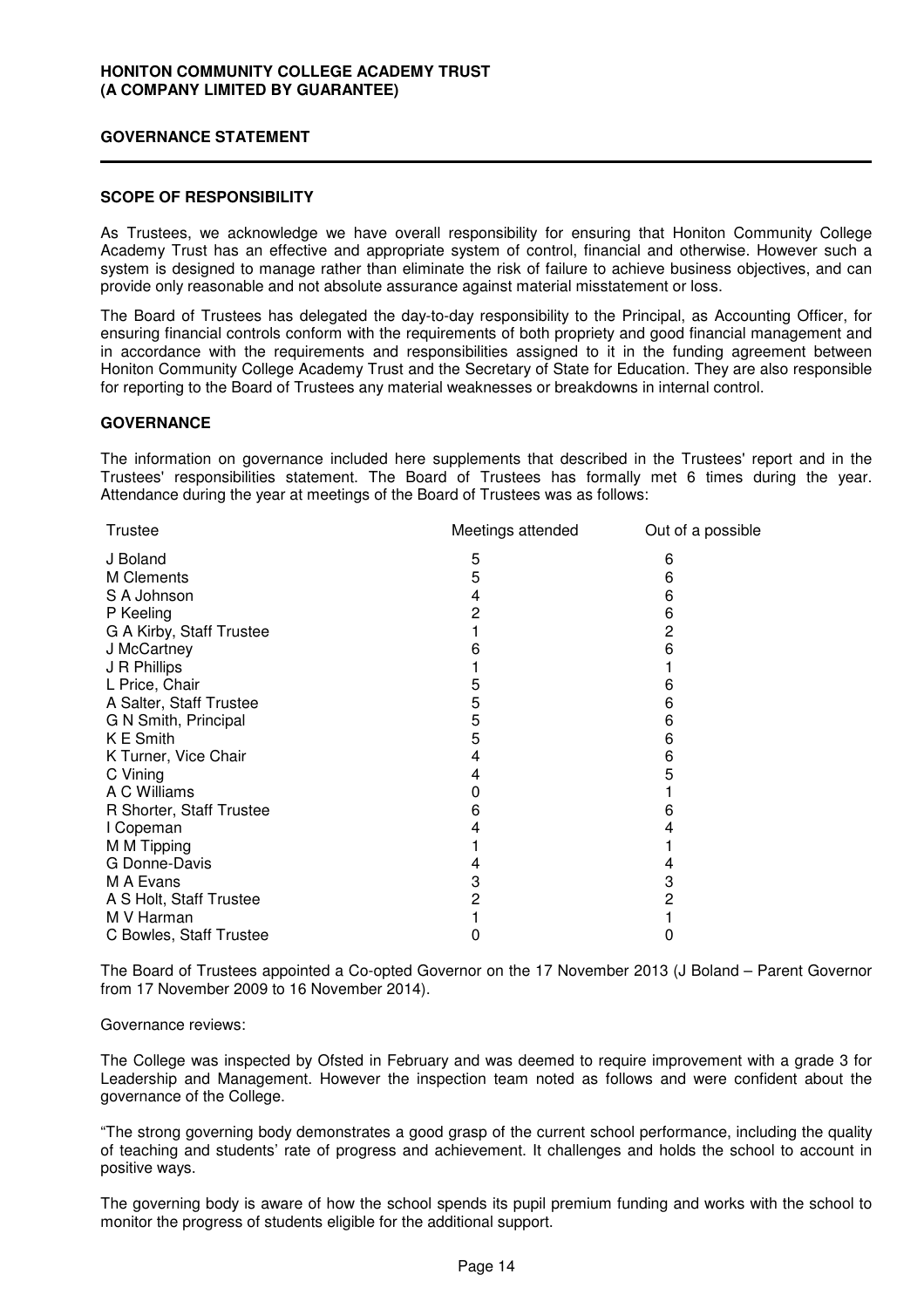Regular training and briefings ensure governors have an assured grasp of school performance information. The governing body ensures that teachers' performance management is effectively linked to rewards and incentives for good teaching. The sixth form are represented on the governing body through an associate governorship position"

At the beginning of each academic year the governing body review their committee structure and terms of reference. We have almost completed a large piece of work consolidating our Standing Orders and Articles of Association to reduce overlap and add clarity. This document is with our solicitors and will be adopted at the December 14 GB meeting. The Chair has initiated a 1:1 programme with each governor running throughout November 14. We are expecting another Ofsted inspection within the next 12 months The Principal, Vice Principal and Chair of Governors attended a Post Ofsted training day which included a section on good governance

The **Finance Committee** is a sub-committee of the main Board of Trustees.

- To assist the decision making of the governing body, by enabling more detailed consideration to be given to the best means of fulfilling the governing body's responsibility to ensure sound management of the academy's finances.
- To ensure that the Academy undertakes proper financial planning, monitoring and probity.
- To make appropriate comments and recommendations on such matters to the governing body on a regular basis.
- Major issues will be referred to the full governing body for ratification.

#### Areas of Responsibility

Subject to statutory requirements, the committee is authorised:

In consultation with the Principal and taking into consideration:

- > available resources;
- > sustainability of commitments;
- > the college improvement plan (CIP);
- > forecast student numbers;
- > anticipated contractual liabilities; and
- > other relevant factors.
- To consider the academy's indicative funding, notified annually by the EFA, and to assess its implications for the academy, in consultation with the Principal, in advance of the financial year, drawing any matters of significance or concern to the attention of the governing body.
- To scrutinise, consider and recommend acceptance/non-acceptance of the academy's annual and three year budget to the governing body, at the start of each financial year.
- To contribute to the formulation of the academy's development plan, through the consideration of financial priorities and proposals, in consultation with the Principal, with the stated and agreed aims and objectives of the academy.
- To receive and make recommendations on the broad budget headings and areas of expenditure to be adopted each year, including the level and use of any contingency fund or balances, ensuring the compatibility of all such proposals with the development priorities set out in the College Improvement Plan (CIP).
- To liaise with and receive reports from the other committees, as appropriate, and to make recommendations to those committees about the financial aspects of matters being considered by them.
- To monitor and review expenditure on a regular basis and ensure compliance with the overall financial plan for the academy, and with the financial regulations of the EFA, drawing any matters of concern to the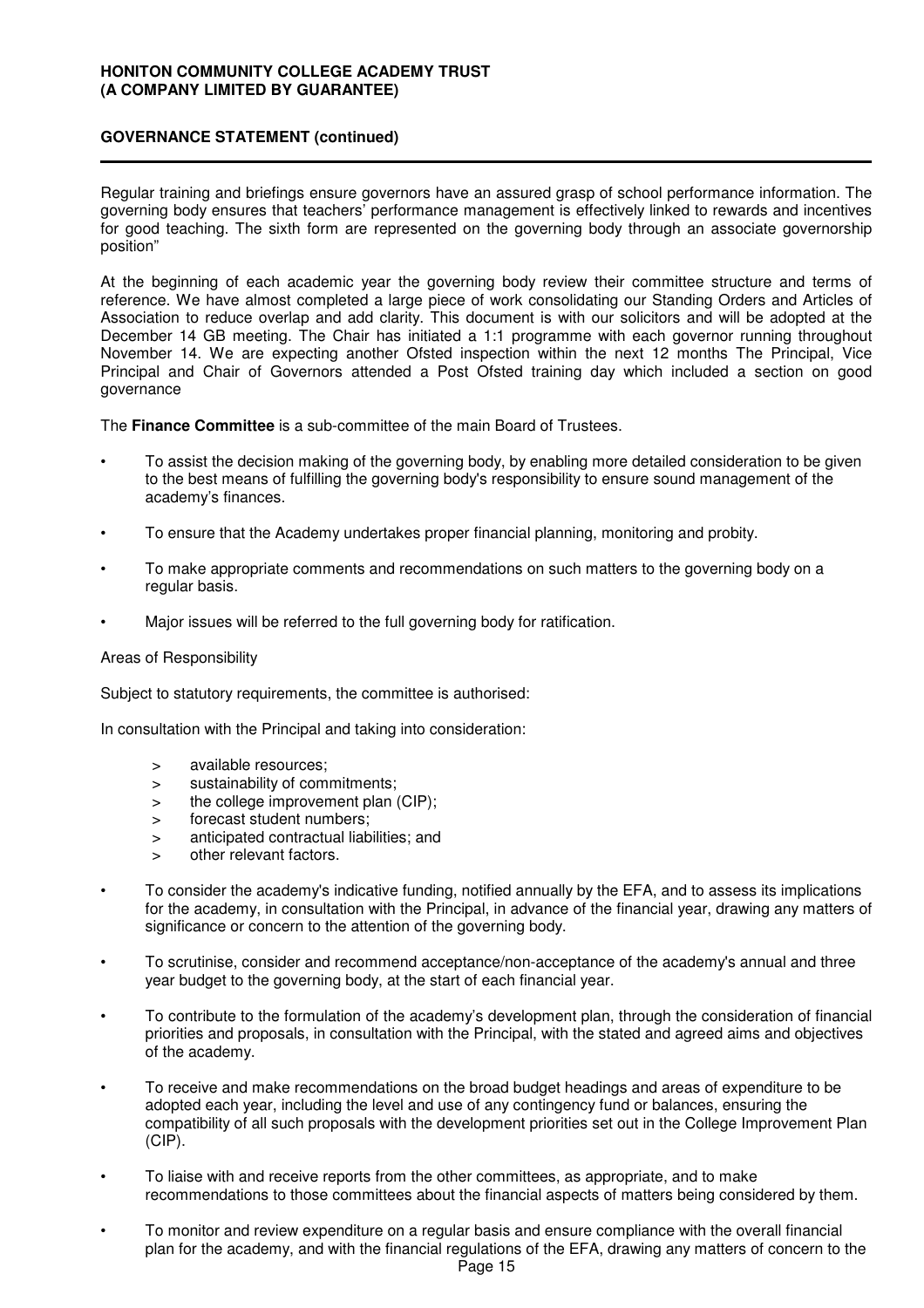attention of the governing body. As part of this the committee will:

- > Make decisions in relation to service level agreements, in accordance with the scheme of delegation;
- > Approve non routine expenditure (not provided for in the CIP) in accordance with the scheme of delegation:
- > Ensure that the principles of best value are followed when making decisions and within the college;
- > Monitor statistics, performance indicators and key ratios and other non financial data affecting the budget, directing action as appropriate; and
- > Monitor capital expenditure and take appropriate steps in the event of possible under / over spending.
- To monitor and review procedures for ensuring the effective implementation and operation of financial procedures, on a regular basis, including the implementation of bank account arrangements and, where appropriate to make recommendations for improvement. As part of this the committee will:

Establish and recommend appropriate policies (to include recommended levels of delegated authority) to the governing body. This will include:

- > Finance Policy
- > Budget Monitoring Policy
- > Procurement Policy
- > Charging and Remissions Policy
- > Lettings Policy
- Governors Expenses Policy

Review all policies and levels of charges annually and recommend changes as appropriate.

- To approve the financial statement to form part of the annual report of the governing body to parents and for filing in accordance with Companies Act and Charity Commission requirements
- To receive auditors' reports and to recommend to the full governing body action as appropriate in response to audit findings.
- To recommend to the governing body the appointment of a Responsible Officer.
- To recommend to the full governing body the appointment or reappointment of the auditors of the academy.

During the year M Evans (who is a qualified accountant and Member Appointed Governor), I Copeman (who is a Parent Governor) and A Holt (who is Staff Governor and already attended the meetings as Vice-Principal) joined the committee. P Keeling (who is solicitor and Member Appointed Governor moved to the Campus and Health and Safety Committee), J Phillips (Parent Governor) left the committee due to end of term of office. M Tipping (Parent Governor) joined the committee but resigned shortly after.

Attendance at meetings in the year was as follows:

| Trustee                                             | Meetings attended | Out of a possible |  |
|-----------------------------------------------------|-------------------|-------------------|--|
| J McCartney (Chair of Finance)                      | 6                 | 6                 |  |
| L Price (Chair of Governors)                        | 4                 | 6                 |  |
| G N Smith (Principal)                               | 5                 | 6                 |  |
| J Boland                                            | 5                 | 6                 |  |
| P Keeling (moved to new committee 28 April<br>2014) | 3                 |                   |  |
| M Evans (appointed 26 March 2014)                   |                   |                   |  |
| I Copeman (appointed 6 January 2014)                | 4                 | 4                 |  |
| J Phillips (end of term 16 November 2013)           |                   |                   |  |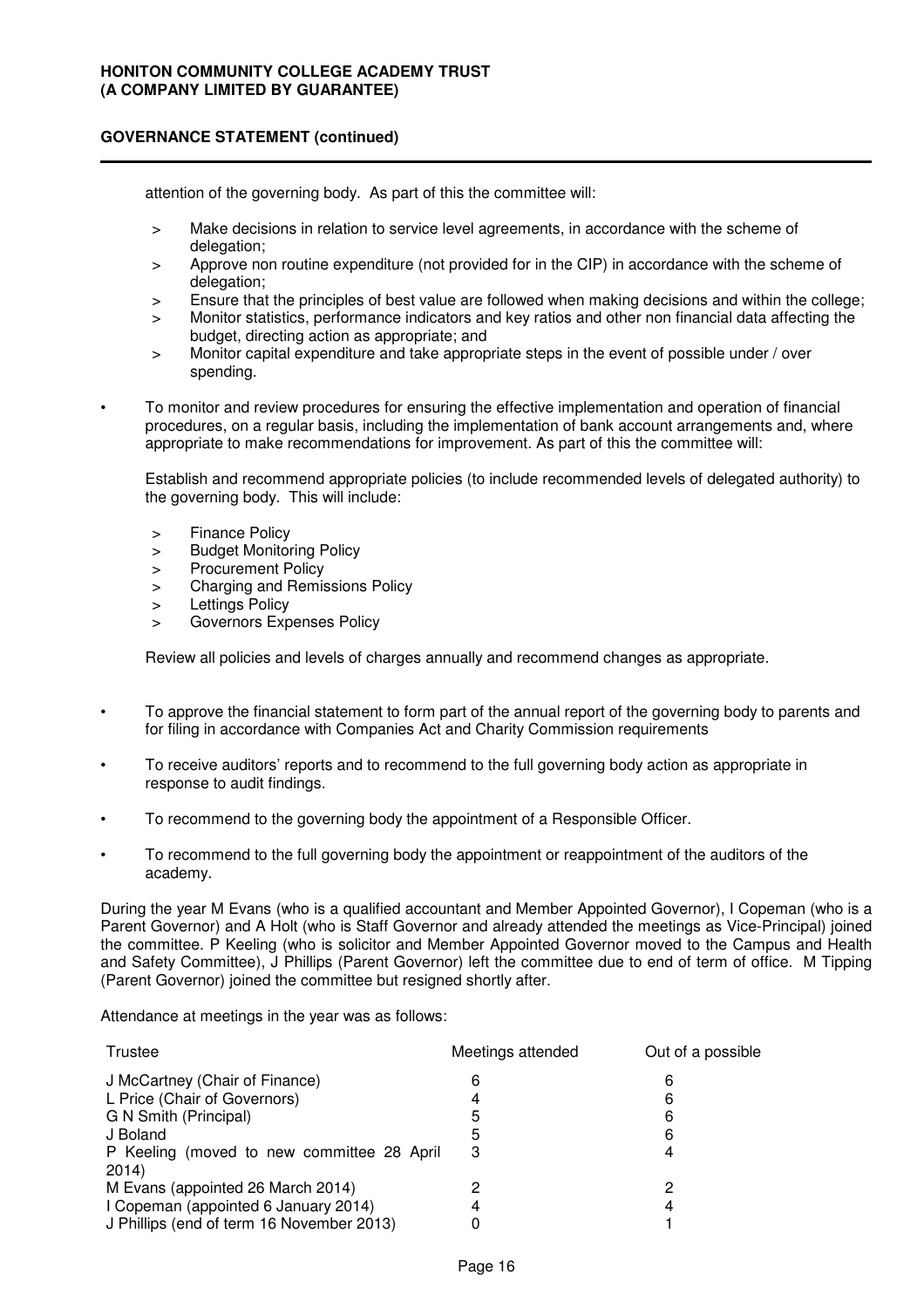M Tipping (elected 27 January 2014, resigned 26 April 2014) 0 1 A Holt (Vice-Principal, also Staff Governor from 22 April 2014) 1 2

The Audit Committee is part of the Finance Committee.

### **THE PURPOSE OF THE SYSTEM OF INTERNAL CONTROL**

The system of internal control is designed to manage risk to a reasonable level rather than to eliminate all risk of failure to achieve policies, aims and objectives; it can therefore only provide reasonable and not absolute assurance of effectiveness. The system of internal control is based on an ongoing process designed to identify and prioritise the risks to the achievement of Academy Trust policies, aims and objectives, to evaluate the likelihood of those risks being realised and the impact should they be realised, and to manage them efficiently, effectively and economically. The system of internal control has been in place in Honiton Community College Academy Trust for the year 1 September 2013 to 31 August 2014 and up to the date of approval of the annual report and financial statements.

### **CAPACITY TO HANDLE RISK**

The Board of Trustees has reviewed the key risks to which the Academy Trust is exposed together with the operating, financial and compliance controls that have been implemented to mitigate those risks. The Board of Trustees is of the view that there is a formal ongoing process for identifying, evaluating and managing the Academy Trust's significant risks, that has been in place for the year 1 September 2013 to 31 August 2014 and up to the date of approval of the annual report and financial statements. This process is regularly reviewed by the Board of Trustees.

#### **THE RISK AND CONTROL FRAMEWORK**

The Academy Trust's system of internal financial control is based on a framework of regular management information and administrative procedures including the segregation of duties and a system of delegation and accountability. In particular, it includes:

- comprehensive budgeting and monitoring systems with an annual budget and periodic financial reports which are reviewed and agreed by the Board of Trustees;
- regular reviews by the finance and general purposes committee of reports which indicate financial performance against the forecasts and of major purchase plans, capital works and expenditure programmes;
- setting targets to measure financial and other performance;
- clearly defined purchasing (asset purchase or capital investment) guidelines.
- delegation of authority and segregation of duties;
- identification and management of risks.

The Board of Trustees has considered the need for a specific internal audit function and has decided not to appoint an internal auditor. However, the Trustees have appointed Devon Audit Partnership, as Responsible Officer (RO).

The RO's role includes giving advice on financial matters and performing a range of checks on the Academy Trust's financial systems. On a termly basis, the RO reports to the Board of Trustees on the operation of the systems of control and on the discharge of the Board of Trustees' financial responsibilities.

The RO has completed the planned series of checks and reported to the Trustees the results of these visits and inspections. Each visit has resulted in a report of a good or high standard. Any small or immaterial adjustments have been carried out with consultation and involvement of the RO.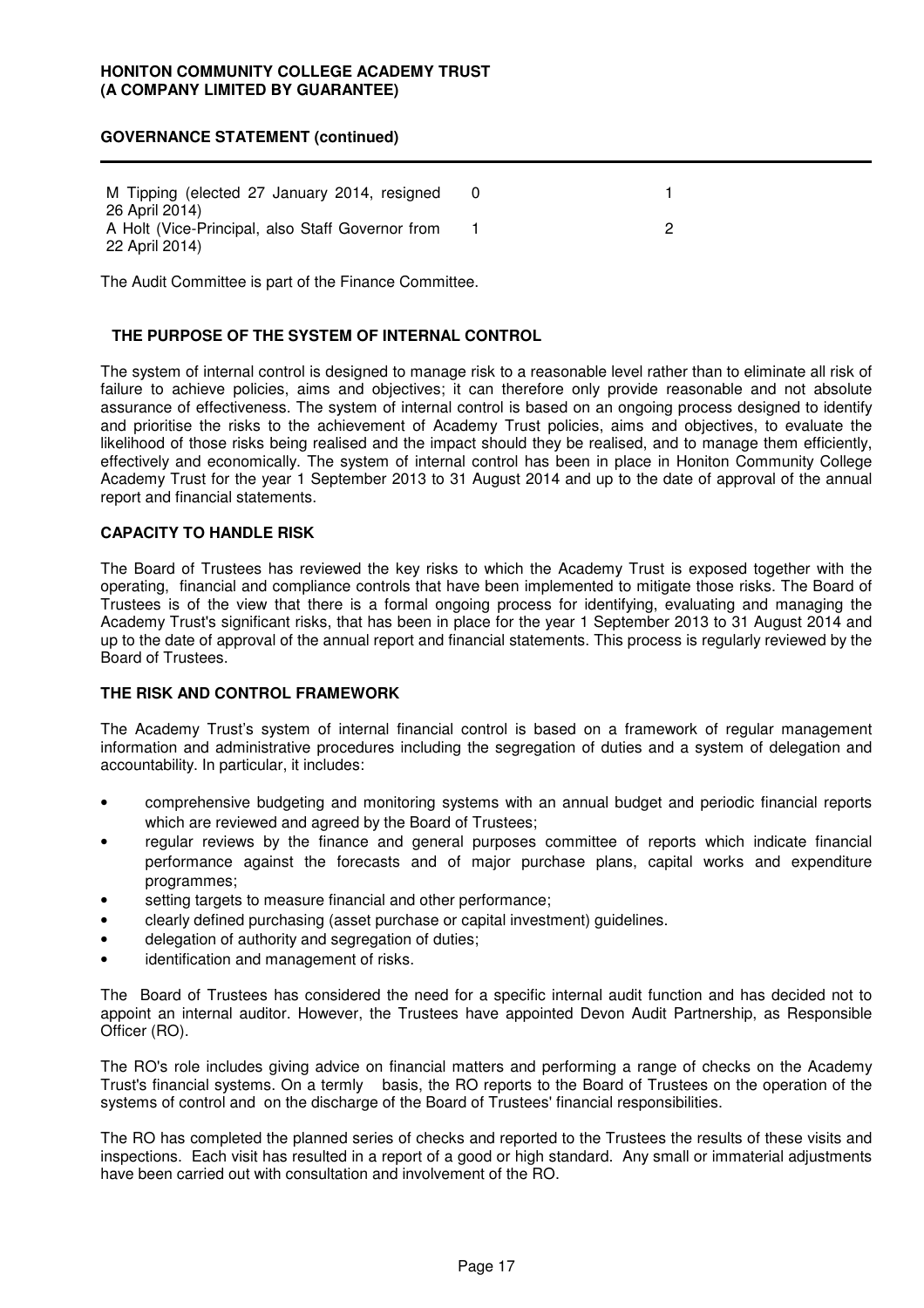#### **REVIEW OF EFFECTIVENESS**

As Accounting Officer, the Principal has responsibility for reviewing the effectiveness of the system of internal control. During the year in question the review has been informed by:

- the work of the Responsible Officer;
- the work of the external auditors;
- the financial management and governance self-assessment process;
- the work of the executive managers within the Academy Trust who have responsibility for the development and maintenance of the internal control framework.

The Accounting Officer has been advised of the implications of the result of their review of the system of internal control by the Finance Committee and a plan to address weaknesses and ensure continuous improvement of the system is in place.

Approved by order of the members of the Board of Trustees on 3 December 2014 and signed on its behalf, by:

**L Price Chair of Trustees** **G N Smith Accounting Officer**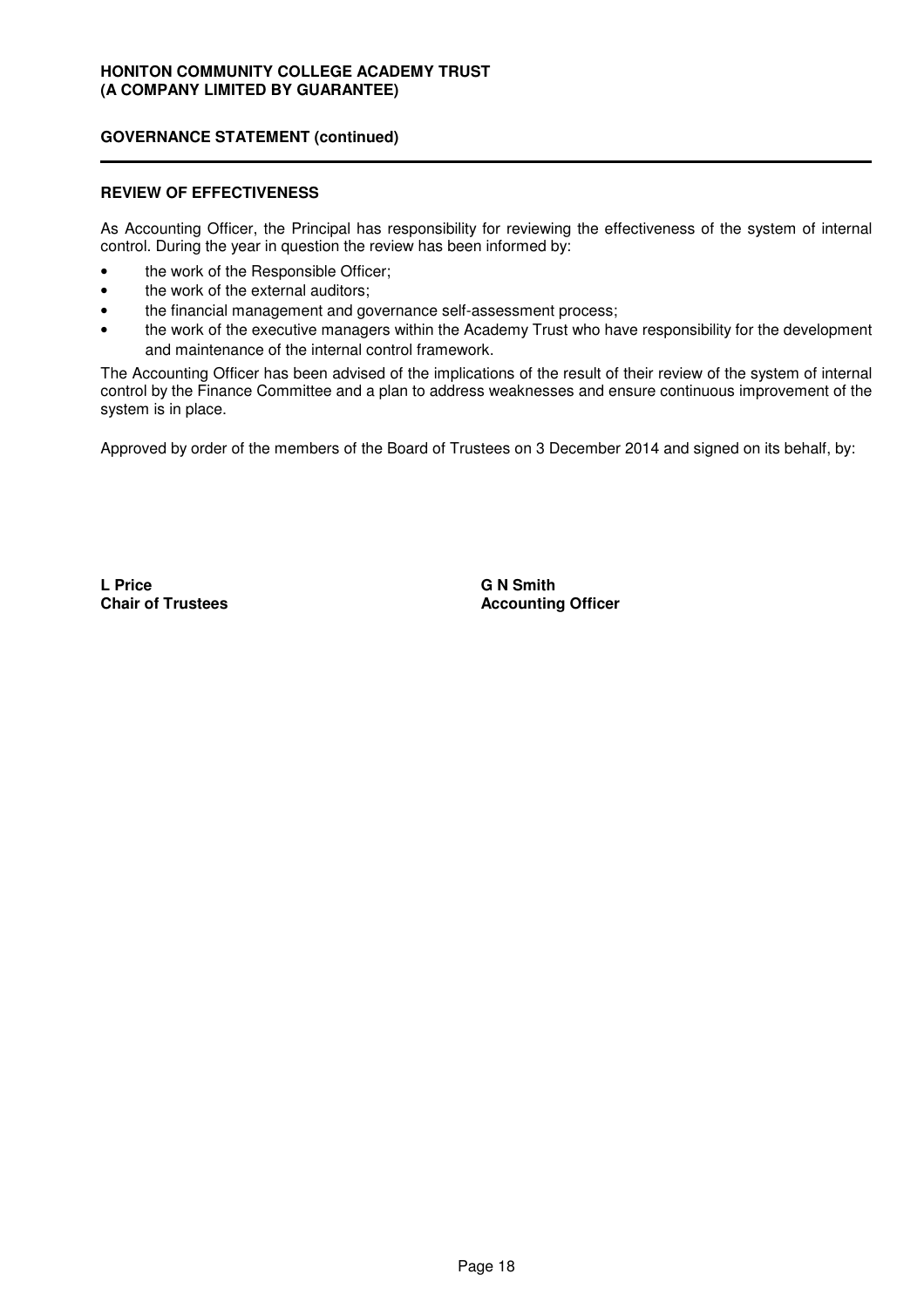### **STATEMENT ON REGULARITY, PROPRIETY AND COMPLIANCE**

As Accounting Officer of Honiton Community College Academy Trust I have considered my responsibility to notify the Academy Trust Board of Trustees and the Education Funding Agency of material irregularity, impropriety and non-compliance with EFA terms and conditions of funding, under the funding agreement in place between the Academy Trust and the Secretary of State. As part of my consideration I have had due regard to the requirements of the Academies Financial Handbook.

I confirm that I and the Academy Trust Board of Trustees are able to identify any material, irregular or improper use of funds by the Academy Trust, or material non-compliance with the terms and conditions of funding under the Academy Trust's funding agreement and the Academies Financial Handbook.

I confirm that no instances of material irregularity, impropriety or funding non-compliance have been discovered to date. If any instances are identified after the date of this statement, these will be notified to the Board of Trustees and EFA.

### **Glenn Smith Accounting Officer**

Date: 3 December 2014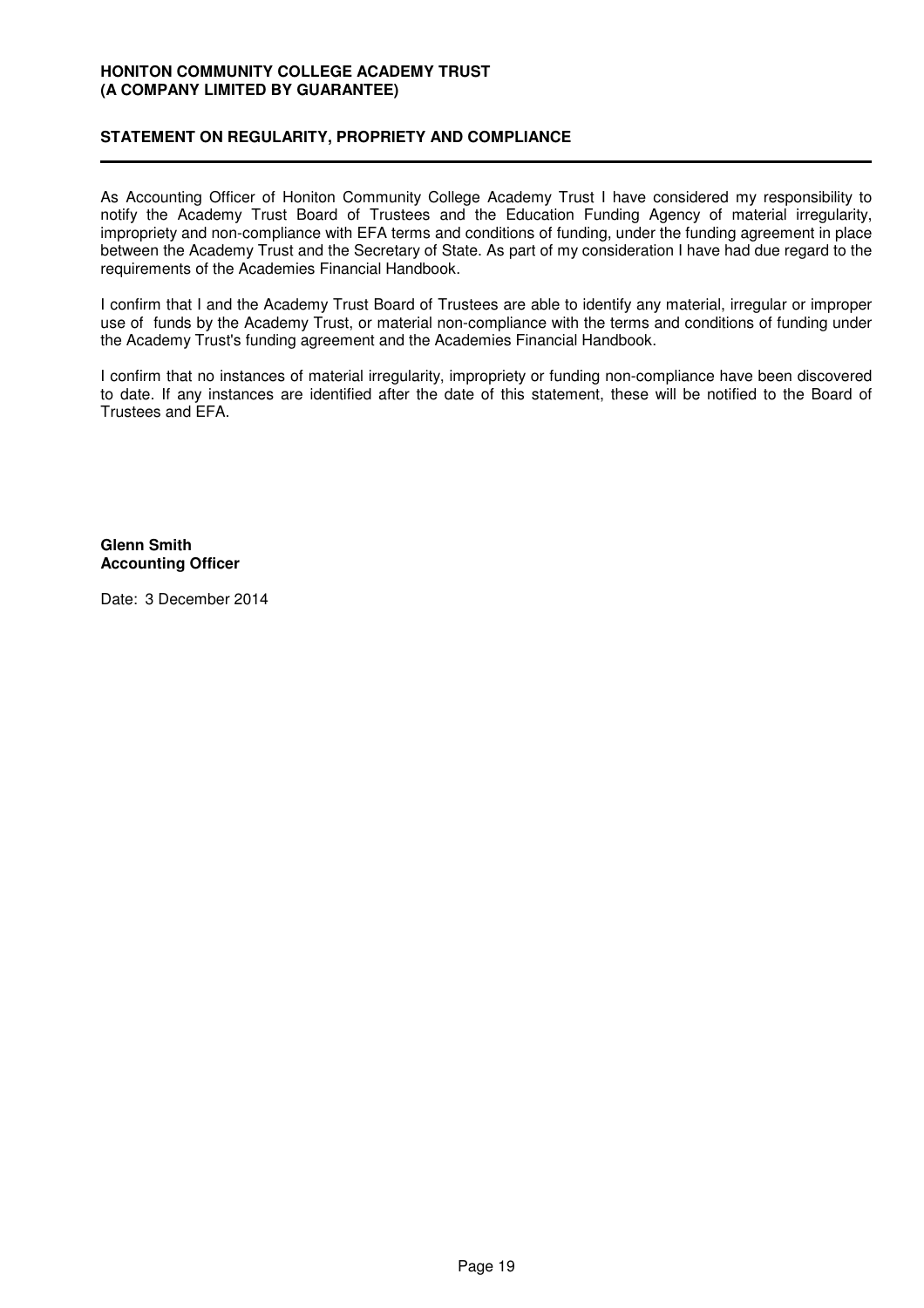### **TRUSTEES' RESPONSIBILITIES STATEMENT FOR THE YEAR ENDED 31 AUGUST 2014**

The Trustees (who act as governors of Honiton Community College Academy Trust and are also the directors of the charitable company for the purposes of company law) are responsible for preparing the Trustees' report (including the Strategic report) and the financial statements in accordance with the Annual Accounts Direction issued by the Education Funding Agency, United Kingdom Accounting Standards (United Kingdom Generally Accepted Accounting Practice) and applicable law and regulations.

Company law requires the Trustees to prepare financial statements for each financial year. Under company law the Trustees must not approve the financial statements unless they are satisfied that they give a true and fair view of the state of affairs of the Charitable Company and of its incoming resources and application of resources, including its income and expenditure, for that period. In preparing these financial statements, the Trustees are required to:

- select suitable accounting policies and then apply them consistently;
- observe the methods and principles of the Charities SORP;
- make judgments and accounting estimates that are reasonable and prudent;
- state whether applicable UK Accounting Standards have been followed, subject to any material departures disclosed and explained in the financial statements;
- prepare the financial statements on the going concern basis unless it is inappropriate to presume that the charitable company will continue in business.

The Trustees are responsible for keeping adequate accounting records that are sufficient to show and explain the Charitable Company's transactions and disclose with reasonable accuracy at any time the financial position of the Charitable Company and enable them to ensure that the financial statements comply with the Companies Act 2006. They are also responsible for safeguarding the assets of the Charitable Company and hence for taking reasonable steps for the prevention and detection of fraud and other irregularities.

The Trustees are responsible for ensuring that in its conduct and operation the Charitable Company applies financial and other controls, which conform with the requirements both of propriety and of good financial management. They are also responsible for ensuring grants received from EFA/DfE have been applied for the purposes intended.

The Trustees are responsible for the maintenance and integrity of the corporate and financial information included on the charitable company's website. Legislation in the United Kingdom governing the preparation and dissemination of financial statements may differ from legislation in other jurisdictions.

Approved by order of the members of the Board of Trustees and signed on its behalf by:

**L Price Chair of Trustees**

**Date: 3 December 2014**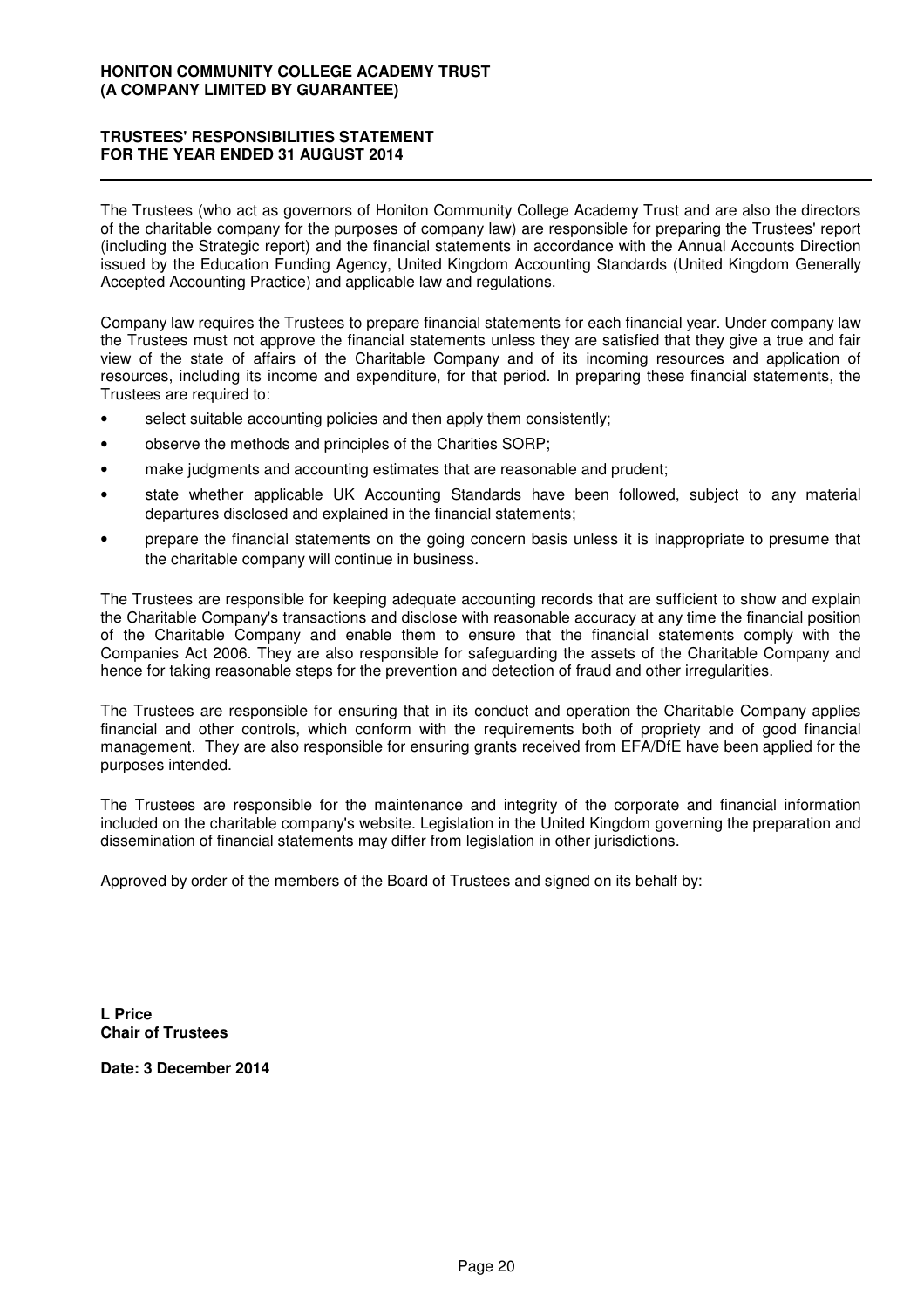### **INDEPENDENT AUDITORS' REPORT TO THE MEMBERS OF HONITON COMMUNITY COLLEGE ACADEMY TRUST**

We have audited the financial statements of Honiton Community College Academy Trust for the year ended 31 August 2014 which comprise the Statement of financial activities, the Balance sheet, the Cash flow statement and the related notes. The financial reporting framework that has been applied in their preparation is applicable law, United Kingdom Accounting Standards (United Kingdom Generally Accepted Accounting Practice) and the Academies Accounts Direction 2013 to 2014 issued by the Education Funding Agency.

This report is made solely to the Academy Trust's members, as a body, in accordance with Chapter 3 of Part 16 of the Companies Act 2006. Our audit work has been undertaken so that we might state to the Academy Trust's members those matters we are required to state to them in an Auditors' report and for no other purpose. To the fullest extent permitted by law, we do not accept or assume responsibility to anyone other than the Academy Trust and its members, as a body, for our audit work, for this report, or for the opinion we have formed.

### **RESPECTIVE RESPONSIBILITIES OF TRUSTEES AND AUDITORS**

As explained more fully in the Trustees' responsibilities statement, the Trustees (who are also the directors of the Academy Trust for the purposes of company law) are responsible for the preparation of the financial statements and for being satisfied that they give a true and fair view.

Our responsibility is to audit and express an opinion on the financial statements in accordance with applicable law and International Standards on Auditing (UK and Ireland). Those standards require us to comply with the Auditing Practices Board's Ethical Standards for Auditors.

### **SCOPE OF THE AUDIT OF THE FINANCIAL STATEMENTS**

An audit involves obtaining evidence about the amounts and disclosures in the financial statements sufficient to give reasonable assurance that the financial statements are free from material misstatement, whether caused by fraud or error. This includes an assessment of: whether the accounting policies are appropriate to the Academy Trust's circumstances and have been consistently applied and adequately disclosed; the reasonableness of significant accounting estimates made by the Trustees; and the overall presentation of the financial statements. In addition, we read all the financial and non-financial information in the Trustees' report to identify material inconsistencies with the audited financial statements and to identify any information that is apparently materially incorrect based on, or materially inconsistent with, the knowledge acquired by us in the course of performing the audit. If we become aware of any apparent material misstatements or inconsistencies we consider the implications for our report.

### **OPINION ON FINANCIAL STATEMENTS**

In our opinion the financial statements:

- give a true and fair view of the state of the Academy Trust's affairs as at 31 August 2014 and of its incoming resources and application of resources, including its income and expenditure, for the year then ended;
- have been properly prepared in accordance with United Kingdom Generally Accepted Accounting Practice; and
- have been prepared in accordance with the requirements of the Companies Act 2006 and the Academies Accounts Direction 2013 to 2014 issued by the Education Funding Agency.

### **OPINION ON OTHER MATTER PRESCRIBED BY THE COMPANIES ACT 2006**

In our opinion the information given in the Trustees' report, incorporating the Strategic report, for the financial year for which the financial statements are prepared is consistent with the financial statements.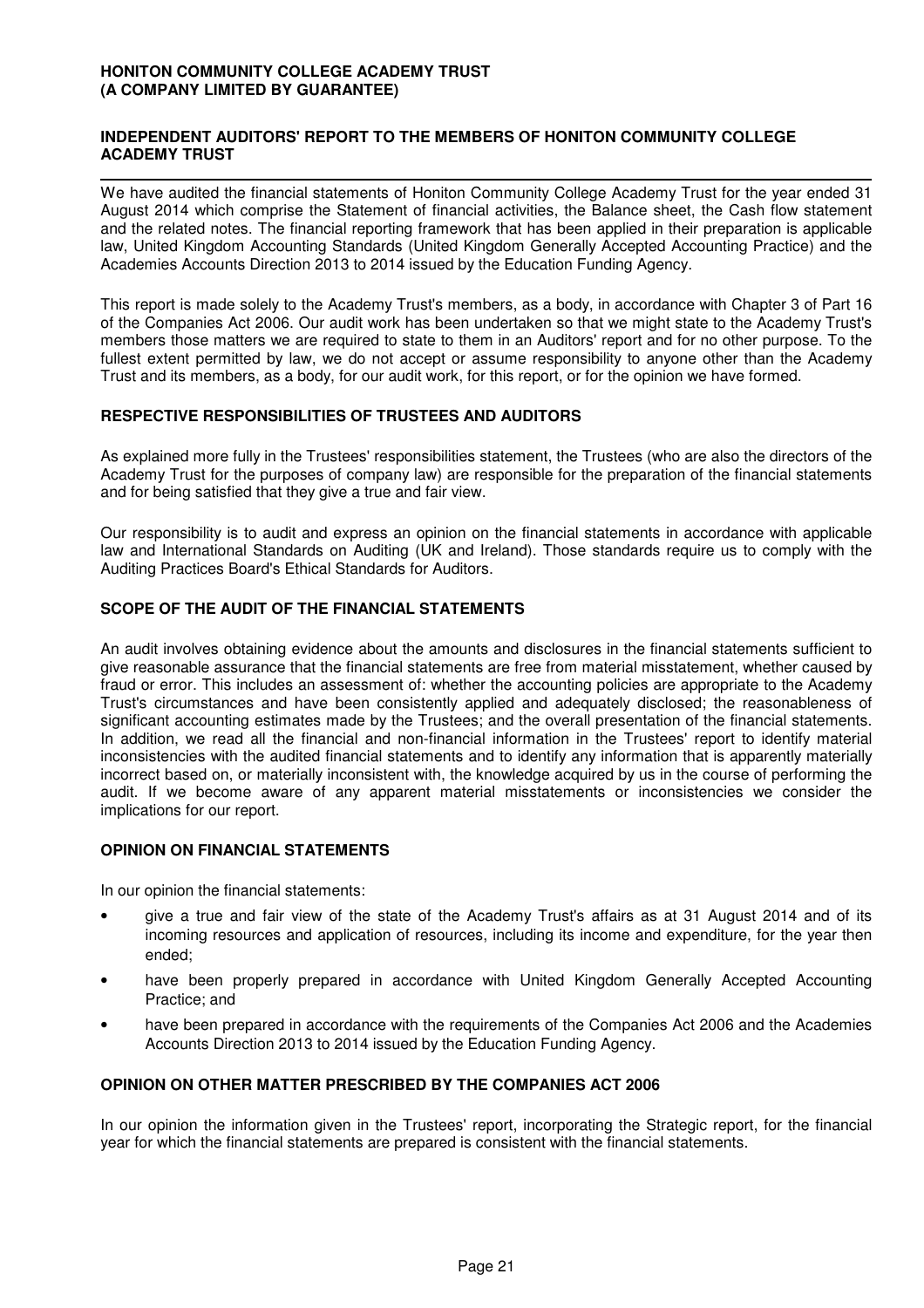### **INDEPENDENT AUDITORS' REPORT TO THE MEMBERS OF HONITON COMMUNITY COLLEGE ACADEMY TRUST**

### **MATTERS ON WHICH WE ARE REQUIRED TO REPORT BY EXCEPTION**

We have nothing to report in respect of the following matters where the Companies Act 2006 requires us to report to you if, in our opinion:

- adequate accounting records have not been kept, or returns adequate for our audit have not been received from branches not visited by us; or
- the financial statements are not in agreement with the accounting records and returns; or
- certain disclosures of Trustees' remuneration specified by law are not made; or Ī
- we have not received all the information and explanations we require for our audit.

Tim Borton FCA DChA (Senior Statutory Auditor) for and on behalf of **Bishop Fleming LLP** Chartered Accountants Statutory Auditors 2nd Floor Stratus House Emperor Way Exeter Business Park Exeter EX1 3QS 10 December 2014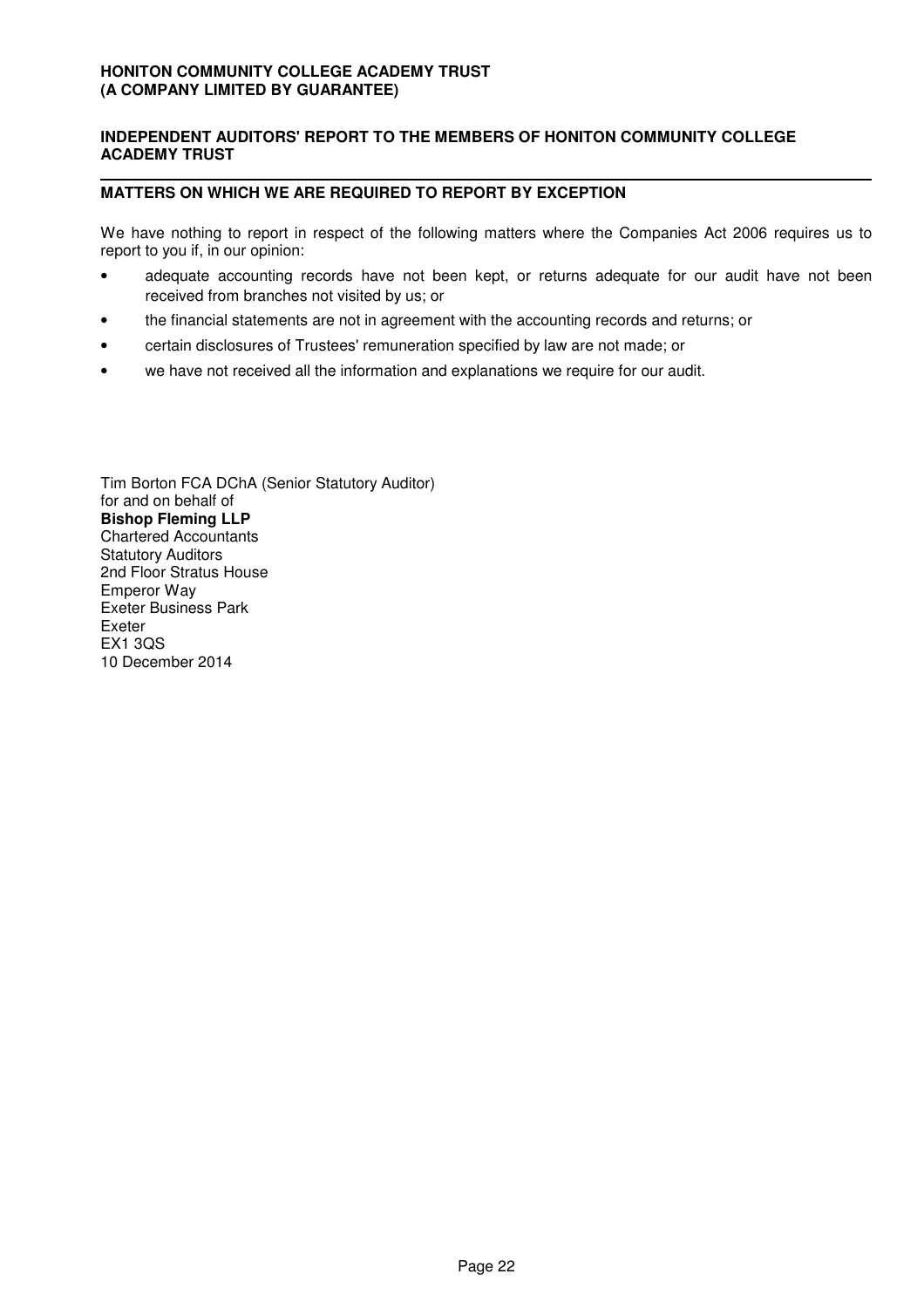### **INDEPENDENT REPORTING ACCOUNTANTS' ASSURANCE REPORT ON REGULARITY TO HONITON COMMUNITY COLLEGE ACADEMY TRUST AND THE EDUCATION FUNDING AGENCY**

In accordance with the terms of our engagement letter dated 19 October 2012 and further to the requirements of the Education Funding Agency (EFA) as included in the Academies Accounts Direction 2013 to 2014, we have carried out an engagement to obtain limited assurance about whether the expenditure disbursed and income received by Honiton Community College Academy Trust during the year 1 September 2013 to 31 August 2014 have been applied to the purposes identified by Parliament and the financial transactions conform to the authorities which govern them.

This report is made solely to Honiton Community College Academy Trust and EFA in accordance with the terms of our engagement letter. Our work has been undertaken so that we might state to Honiton Community College Academy Trust and EFA those matters we are required to state in a report and for no other purpose. To the fullest extent permitted by law, we do not accept or assume responsibility to anyone other than Honiton Community College Academy Trust and EFA, for our work, for this report, or for the conclusion we have formed.

#### **RESPECTIVE RESPONSIBILITIES OF HONITON COMMUNITY COLLEGE ACADEMY TRUST'S ACCOUNTING OFFICER AND THE REPORTING ACCOUNTANT**

The accounting officer is responsible, under the requirements of Honiton Community College Academy Trust's funding agreement with the Secretary of State for Education dated 01 July 2011, and the Academies Financial Handbook extant from 1 September 2013, for ensuring that expenditure disbursed and income received is applied for the purposes intended by Parliament and the financial transactions conform to the authorities which govern them.

Our responsibilities for this engagement are established in the United Kingdom by our profession's ethical guidance and are to obtain limited assurance and report in accordance with our engagement letter and the requirements of the Academies Accounts Direction 2013 to 2014. We report to you whether anything has come to our attention in carrying out our work which suggests that in all material respects, expenditure disbursed and income received during the year 1 September 2013 to 31 August 2014 have not been applied to purposes intended by Parliament or that the financial transactions do not conform to the authorities which govern them.

### **APPROACH**

We conducted our engagement in accordance with the Academies Accounts Direction 2013 to 2014 issued by EFA. We performed a limited assurance engagement as defined in our engagement letter.

The objective of a limited assurance engagement is to perform such procedures as to obtain information and explanations in order to provide us with sufficient appropriate evidence to express a negative conclusion on regularity.

A limited assurance engagement is more limited in scope than a reasonable assurance engagement and consequently does not enable us to obtain assurance that we would become aware of all significant matters that might be identified in a reasonable assurance engagement. Accordingly, we do not express a positive opinion.

Our engagement includes examination, on a test basis, of evidence relevant to the regularity and propriety of the Academy Trust's income and expenditure.

Our work on regularity included a review of the internal controls policies and procedures that have been implemented and an assessment of their design and effectiveness to understand how the academy complied with the framework of authorities. We also reviewed the reports commissioned by the trustees to assess the internal controls throughout the year.

We performed detailed testing based on our assessment of the risk of material irregularity, impropriety and noncompliance. This work was integrated with our audit on the financial statements where appropriate and included analytical review and detailed substantive testing of transactions.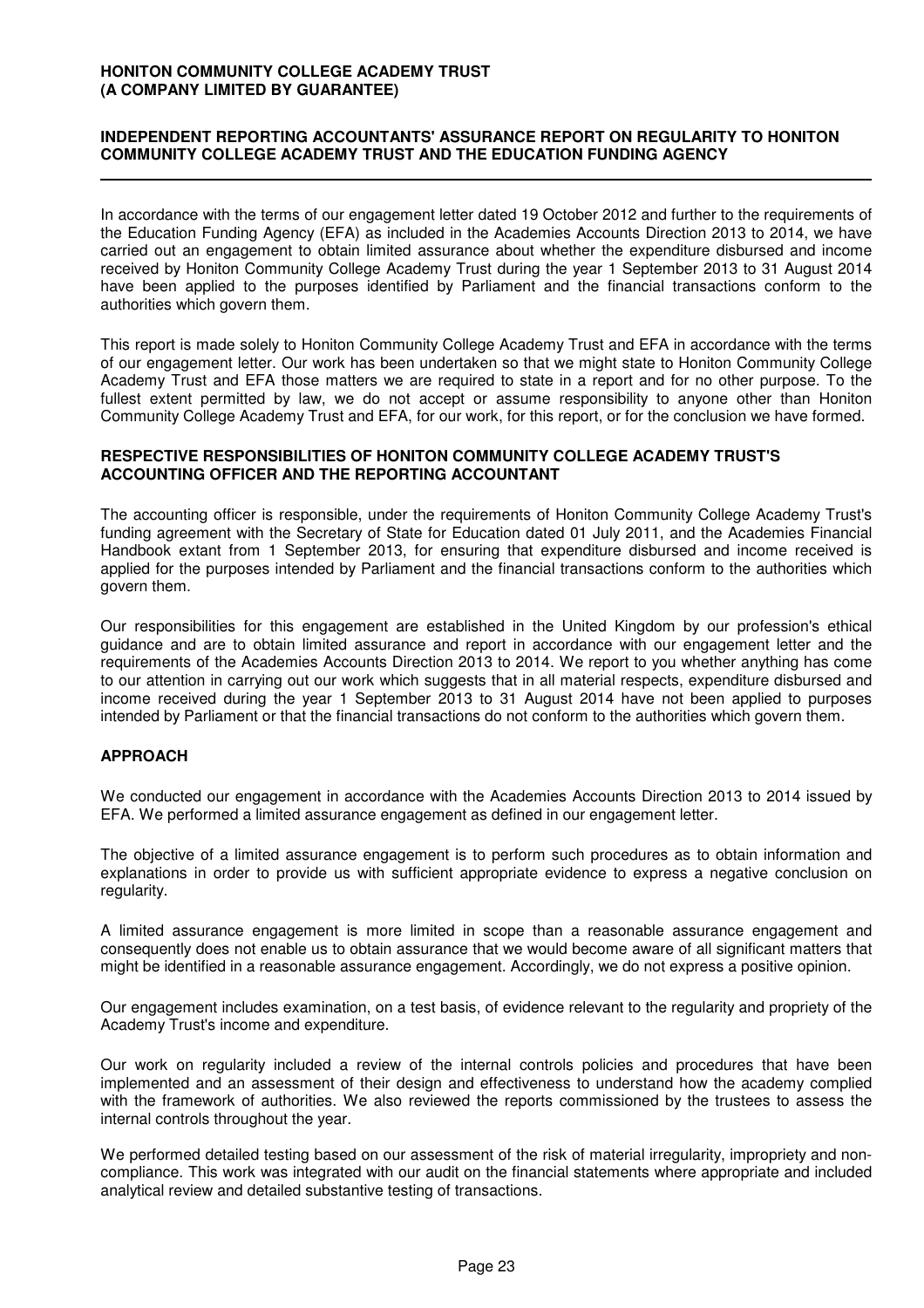### **INDEPENDENT REPORTING ACCOUNTANTS' ASSURANCE REPORT ON REGULARITY TO HONITON COMMUNITY COLLEGE ACADEMY TRUST AND THE EDUCATION FUNDING AGENCY (continued)**

### **CONCLUSION**

In the course of our work, nothing has come to our attention which suggests that in all material respects the expenditure disbursed and income received during the year 1 September 2013 to 31 August 2014 have not been applied to purposes intended by Parliament and the financial transactions do not conform to the authorities which govern them.

Tim Borton FCA DChA (Reporting Accountant)

**Bishop Fleming LLP** Chartered Accountants Statutory Auditors 2nd Floor Stratus House Emperor Way Exeter Business Park Exeter EX1 3QS 10 December 2014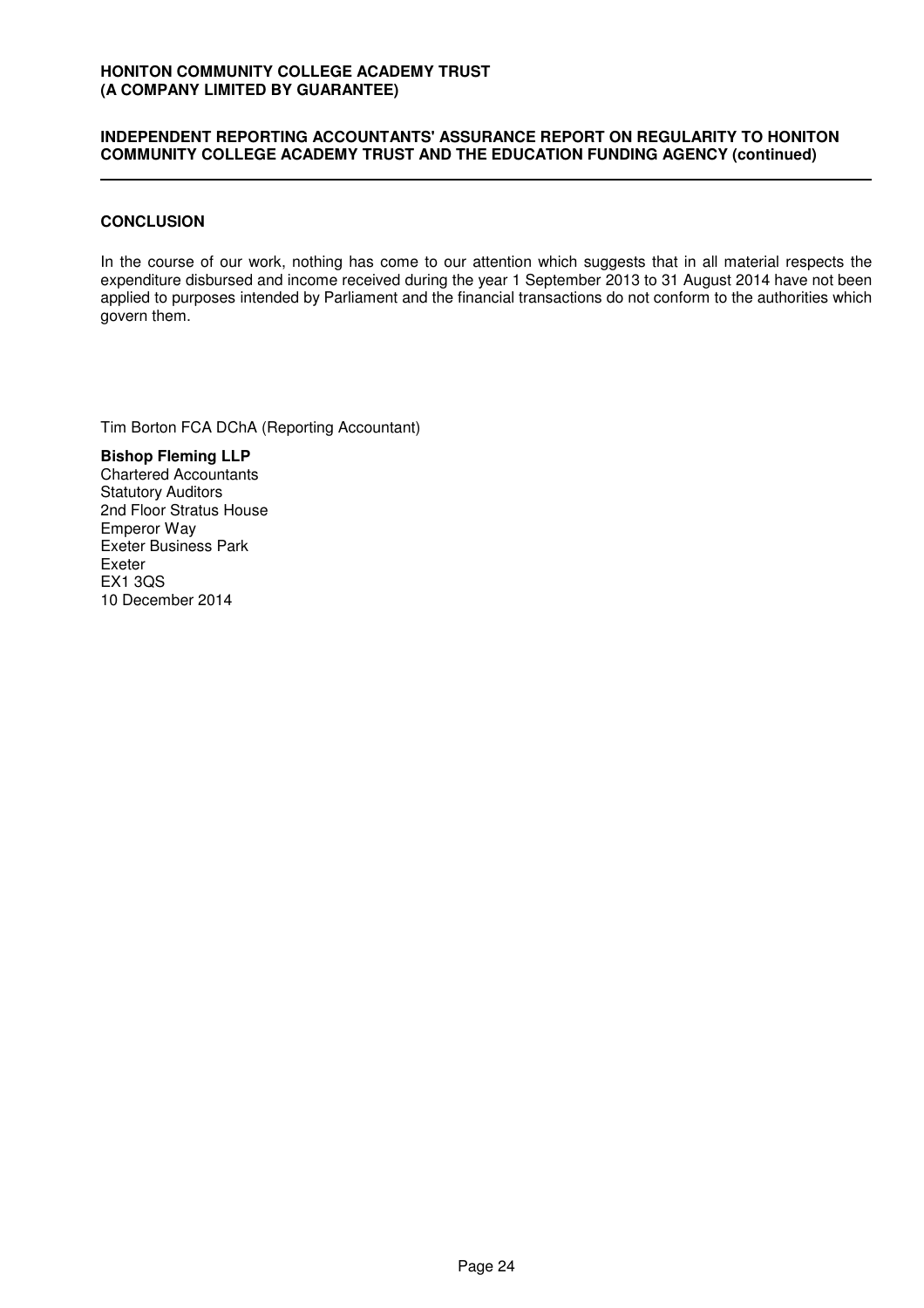### **STATEMENT OF FINANCIAL ACTIVITIES**

**(incorporating income and expenditure account and statement of total recognised gains and losses) FOR THE YEAR ENDED 31 AUGUST 2014**

|                                                                                                                                                                             | <b>Note</b>                   | <b>Unrestricted</b><br>funds<br>2014<br>£ | <b>Restricted</b><br>funds<br>2014<br>£ | <b>Restricted</b><br>fixed asset<br>funds<br>2014<br>£ | <b>Total</b><br>funds<br>2014<br>£     | Total<br>funds<br>2013<br>£            |
|-----------------------------------------------------------------------------------------------------------------------------------------------------------------------------|-------------------------------|-------------------------------------------|-----------------------------------------|--------------------------------------------------------|----------------------------------------|----------------------------------------|
| <b>INCOMING RESOURCES</b>                                                                                                                                                   |                               |                                           |                                         |                                                        |                                        |                                        |
| Incoming resources from<br>generated funds:<br>Voluntary income<br>Activities for generating funds<br>Investment income<br>Incoming resources from<br>charitable activities | $\overline{c}$<br>3<br>4<br>5 | 7,230<br>219,049<br>1,740<br>16,907       | 4,611,663                               | 1,688,626                                              | 7,230<br>219,049<br>1,740<br>6,317,196 | 7,809<br>182,116<br>1,077<br>4,946,983 |
| <b>TOTAL INCOMING</b><br><b>RESOURCES</b>                                                                                                                                   |                               | 244,926                                   | 4,611,663                               | 1,688,626                                              | 6,545,215                              | 5,137,985                              |
| <b>RESOURCES EXPENDED</b>                                                                                                                                                   |                               |                                           |                                         |                                                        |                                        |                                        |
| Costs of generating funds:<br>Fundraising expenses and<br>other costs<br>Charitable activities<br>Governance costs                                                          | 7,8<br>9                      | 124,648<br>30,178                         | 4,807,993<br>12,514                     | 380,430                                                | 124,648<br>5,218,601<br>12,514         | 153,033<br>5,253,897<br>12,926         |
| <b>TOTAL RESOURCES</b><br><b>EXPENDED</b>                                                                                                                                   | 6                             | 154,826                                   | 4,820,507                               | 380,430                                                | 5,355,763                              | 5,419,856                              |
| <b>NET INCOMING / (OUTGOING)</b><br><b>RESOURCES BEFORE</b><br><b>TRANSFERS</b><br><b>Transfers between Funds</b>                                                           | 18                            | 90,100                                    | (208, 844)<br>53,943                    | 1,308,196<br>(53, 943)                                 | 1,189,452                              | (281, 871)                             |
| <b>NET INCOME /</b><br>(EXPENDITURE) FOR THE<br><b>YEAR</b>                                                                                                                 |                               | 90,100                                    | (154, 901)                              | 1,254,253                                              | 1,189,452                              | (281, 871)                             |
| Actuarial gains and losses on<br>defined benefit pension<br>schemes                                                                                                         |                               |                                           | (293,000)                               |                                                        | (293,000)                              | (37,000)                               |
| <b>NET MOVEMENT IN FUNDS</b><br><b>FOR THE YEAR</b>                                                                                                                         |                               | 90,100                                    | (447, 901)                              | 1,254,253                                              | 896,452                                | (318, 871)                             |
| Total funds at 1 September                                                                                                                                                  |                               | 188,104                                   | (720, 984)                              | 10,077,800                                             | 9,544,920                              | 9,863,791                              |
| <b>TOTAL FUNDS AT 31</b><br><b>AUGUST</b>                                                                                                                                   |                               | 278,204                                   | (1, 168, 885)                           | 11,332,053                                             | 10,441,372                             | 9,544,920                              |

The Statement of Financial Activities includes all gains and losses recognised in the year.

The notes on pages 28 to 47 form part of these financial statements.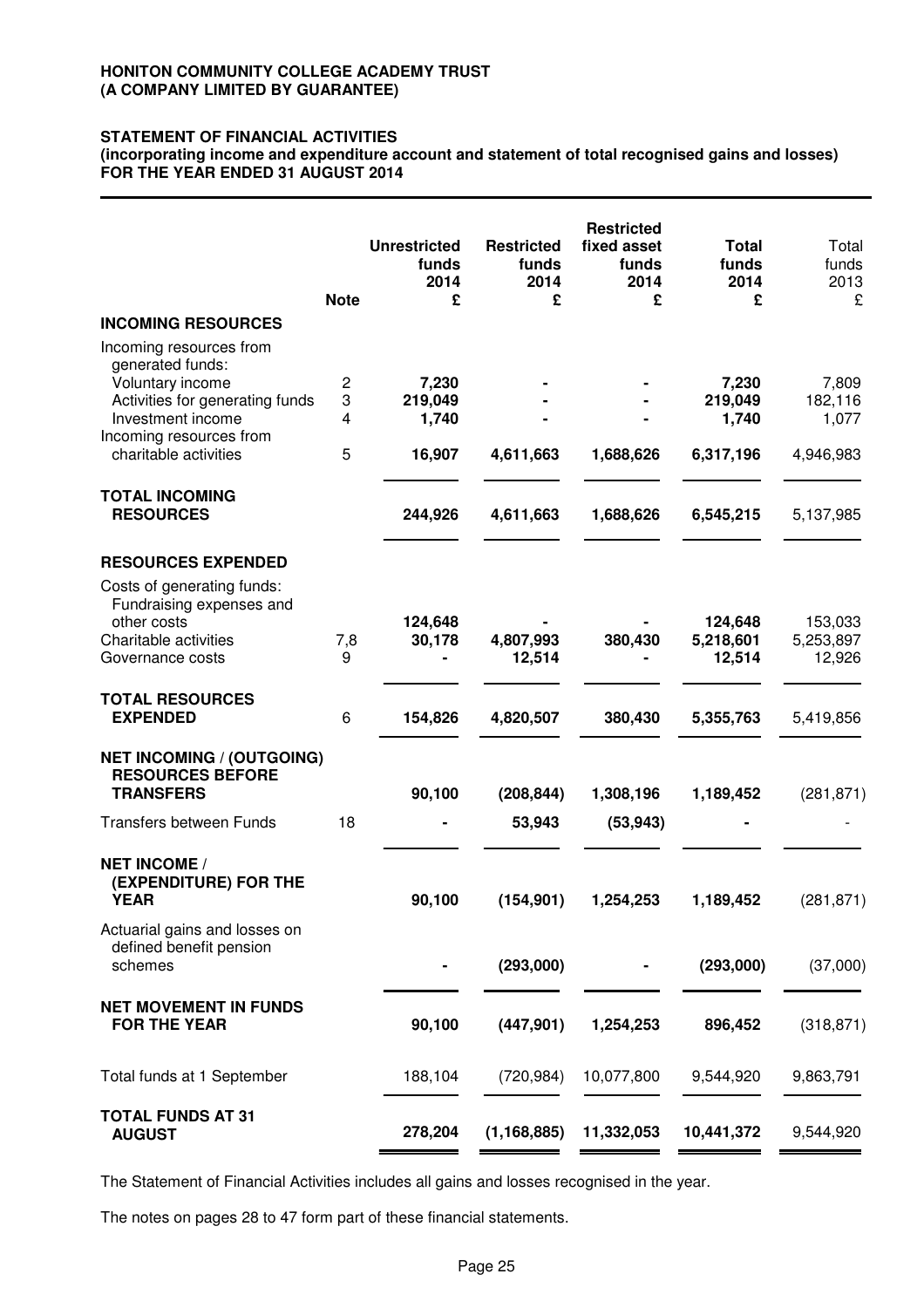#### **HONITON COMMUNITY COLLEGE ACADEMY TRUST (A COMPANY LIMITED BY GUARANTEE) REGISTERED NUMBER: 07665387**

# **BALANCE SHEET**

**AS AT 31 AUGUST 2014**

|                                                                | <b>Note</b> | £           | 2014<br>£   | £          | 2013<br>£  |
|----------------------------------------------------------------|-------------|-------------|-------------|------------|------------|
| <b>FIXED ASSETS</b>                                            |             |             |             |            |            |
| Tangible assets                                                | 15          |             | 9,960,864   |            | 10,053,977 |
| <b>CURRENT ASSETS</b>                                          |             |             |             |            |            |
| <b>Debtors</b>                                                 | 16          | 1,278,537   |             | 95,686     |            |
| Cash at bank and in hand                                       |             | 908,354     |             | 603,268    |            |
|                                                                |             | 2,186,891   |             | 698,954    |            |
| <b>CREDITORS: amounts falling due within</b><br>one year       | 17          | (350, 383)  |             | (254, 011) |            |
| <b>NET CURRENT ASSETS</b>                                      |             |             | 1,836,508   |            | 444,943    |
| TOTAL ASSETS LESS CURRENT LIABILITIES                          |             |             | 11,797,372  |            | 10,498,920 |
| Defined benefit pension scheme liability                       | 25          |             | (1,356,000) |            | (954,000)  |
| <b>NET ASSETS INCLUDING PENSION</b><br><b>SCHEME LIABILITY</b> |             |             | 10,441,372  |            | 9,544,920  |
| <b>FUNDS OF THE ACADEMY</b>                                    |             |             |             |            |            |
| Restricted funds:                                              |             |             |             |            |            |
| General funds                                                  | 18          | 187,115     |             | 233,016    |            |
| Fixed asset funds                                              | 18          | 11,332,053  |             | 10,077,800 |            |
| Restricted funds excluding pension liability                   |             | 11,519,168  |             | 10,310,816 |            |
| Pension reserve                                                |             | (1,356,000) |             | (954,000)  |            |
| <b>Total restricted funds</b>                                  |             |             | 10,163,168  |            | 9,356,816  |
| Unrestricted funds                                             | 18          |             | 278,204     |            | 188,104    |
| <b>TOTAL FUNDS</b>                                             |             |             | 10,441,372  |            | 9,544,920  |

The financial statements were approved by the Trustees, and authorised for issue, on 3 December 2014 and are signed on their behalf, by:

**L Price Chair of Trustees** **G N Smith Accounting Officer**

The notes on pages 28 to 47 form part of these financial statements.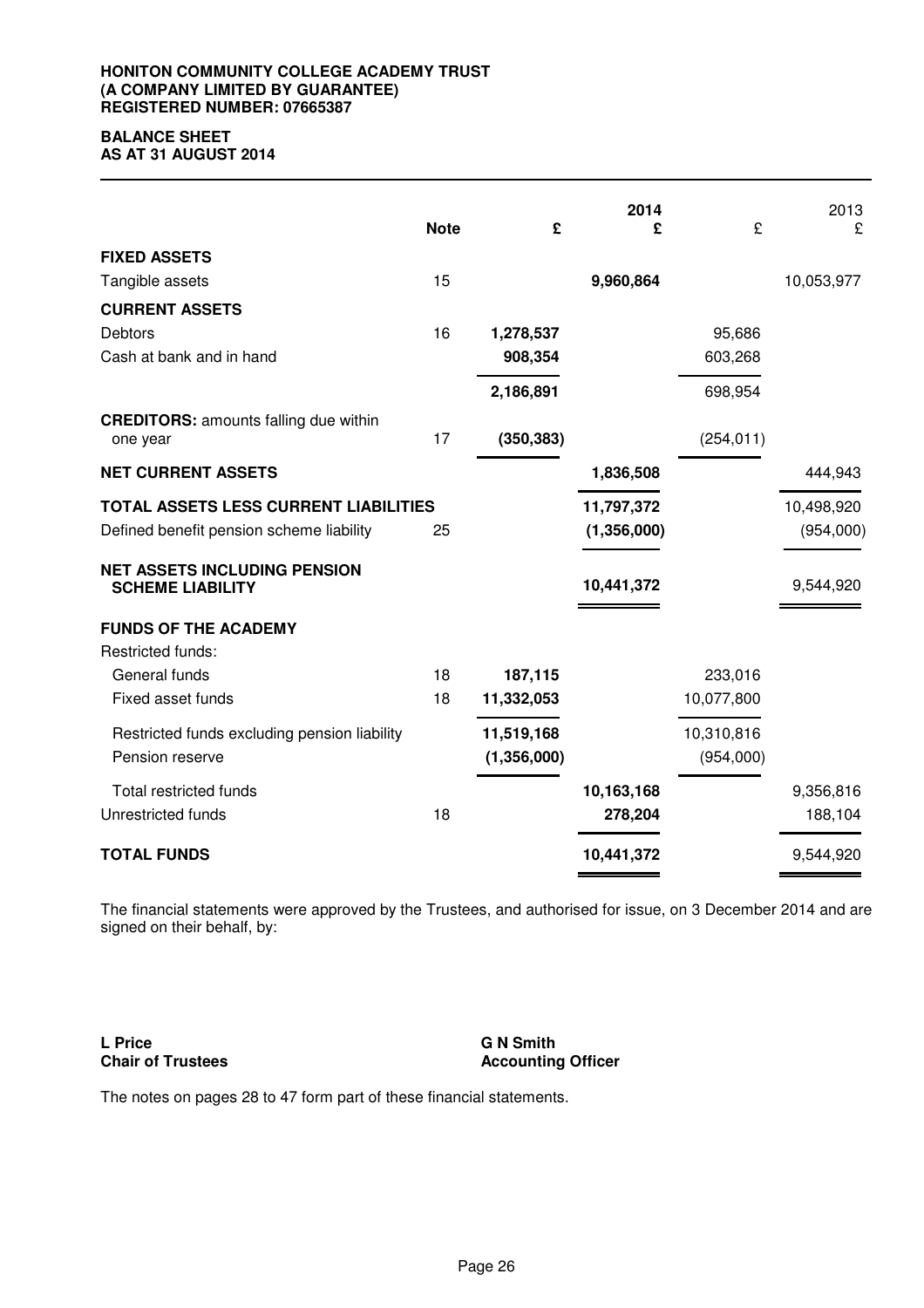### **CASH FLOW STATEMENT FOR THE YEAR ENDED 31 AUGUST 2014**

|                                                 | <b>Note</b> | 2014<br>£  | 2013<br>£ |
|-------------------------------------------------|-------------|------------|-----------|
| Net cash flow from operating activities         | 20          | (108, 525) | 131,694   |
| Returns on investments and servicing of finance | 21          | 1,740      | 1,077     |
| Capital expenditure and financial investment    | 21          | 411,871    | (52, 658) |
| <b>INCREASE IN CASH IN THE YEAR</b>             |             | 305,086    | 80,113    |

### **RECONCILIATION OF NET CASH FLOW TO MOVEMENT IN NET FUNDS FOR THE YEAR ENDED 31 AUGUST 2014**

|                                          | 2014<br>£ | 2013<br>£ |
|------------------------------------------|-----------|-----------|
| Increase in cash in the year             | 305,086   | 80,113    |
| <b>MOVEMENT IN NET FUNDS IN THE YEAR</b> | 305,086   | 80,113    |
| Net funds at 1 September 2013            | 603,268   | 523,155   |
| NET FUNDS AT 31 AUGUST 2014              | 908,354   | 603,268   |

The notes on pages 28 to 47 form part of these financial statements.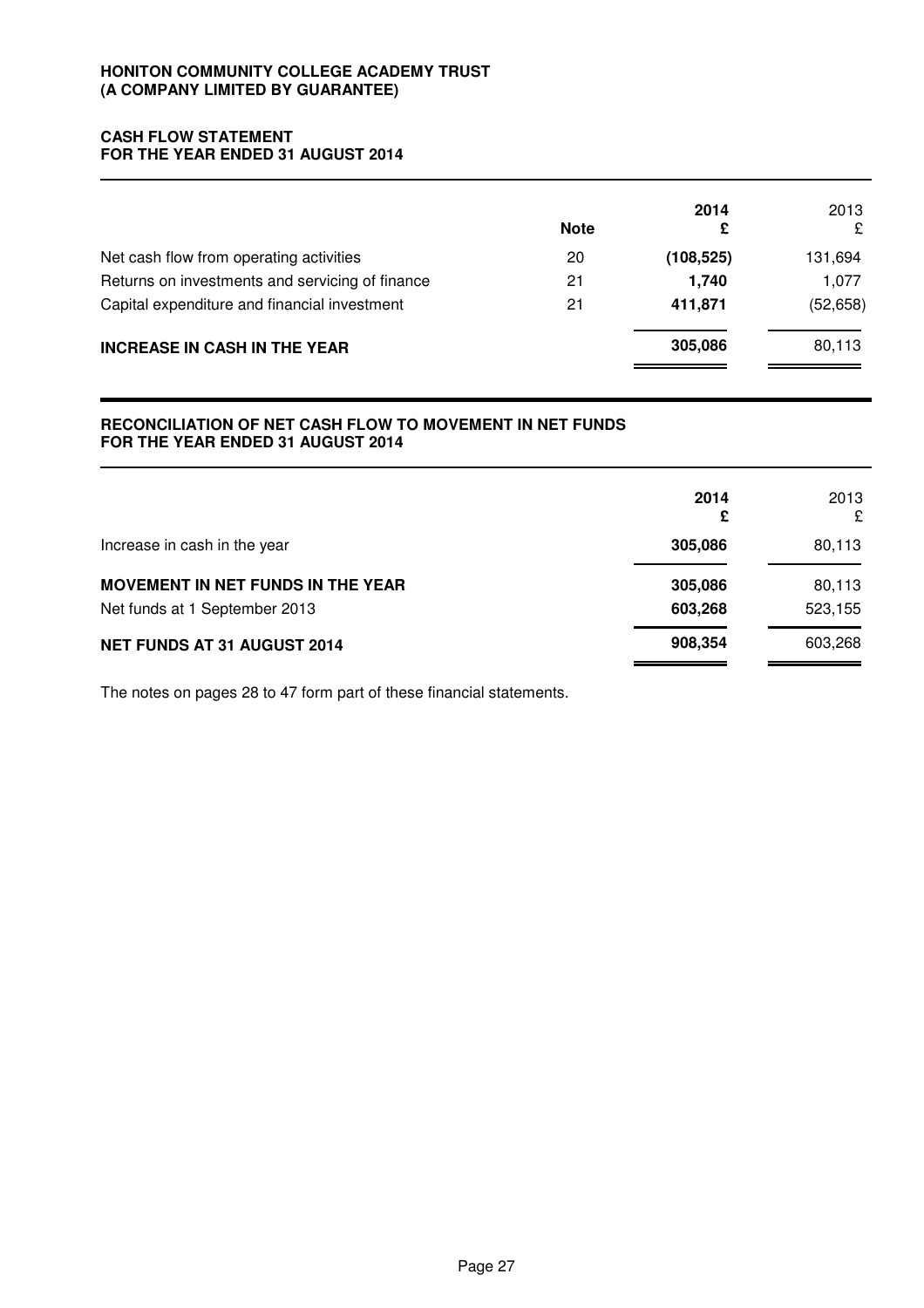#### **NOTES TO THE FINANCIAL STATEMENTS FOR THE YEAR ENDED 31 AUGUST 2014**

### **1. ACCOUNTING POLICIES**

#### **1.1 BASIS OF PREPARATION OF FINANCIAL STATEMENTS**

The financial statements have been prepared under the historical cost convention, with the exception of investments which are included at market value. The financial statements have been prepared in accordance with the Statement of Recommended Practice (SORP), 'Accounting and Reporting by Charities' published in March 2005, the Academies Accounts Direction 2013 to 2014 issued by EFA, applicable accounting standards and the Companies Act 2006.

Guidance in Accounts Direction has changed from last year and where his impacts the comparative figures these have been adjusted accordingly.

### **1.2 FUND ACCOUNTING**

Unrestricted income funds represent those resources which may be used towards meeting any of the charitable objects of the Academy Trust at the discretion of the Trustees.

Restricted fixed asset funds are resources which are to be applied to specific capital purposes imposed by funders where the asset acquired or created is held for a specific purpose.

Restricted general funds comprise all other restricted funds received and include grants from the Department for Education.

Investment income, gains and losses are allocated to the appropriate fund.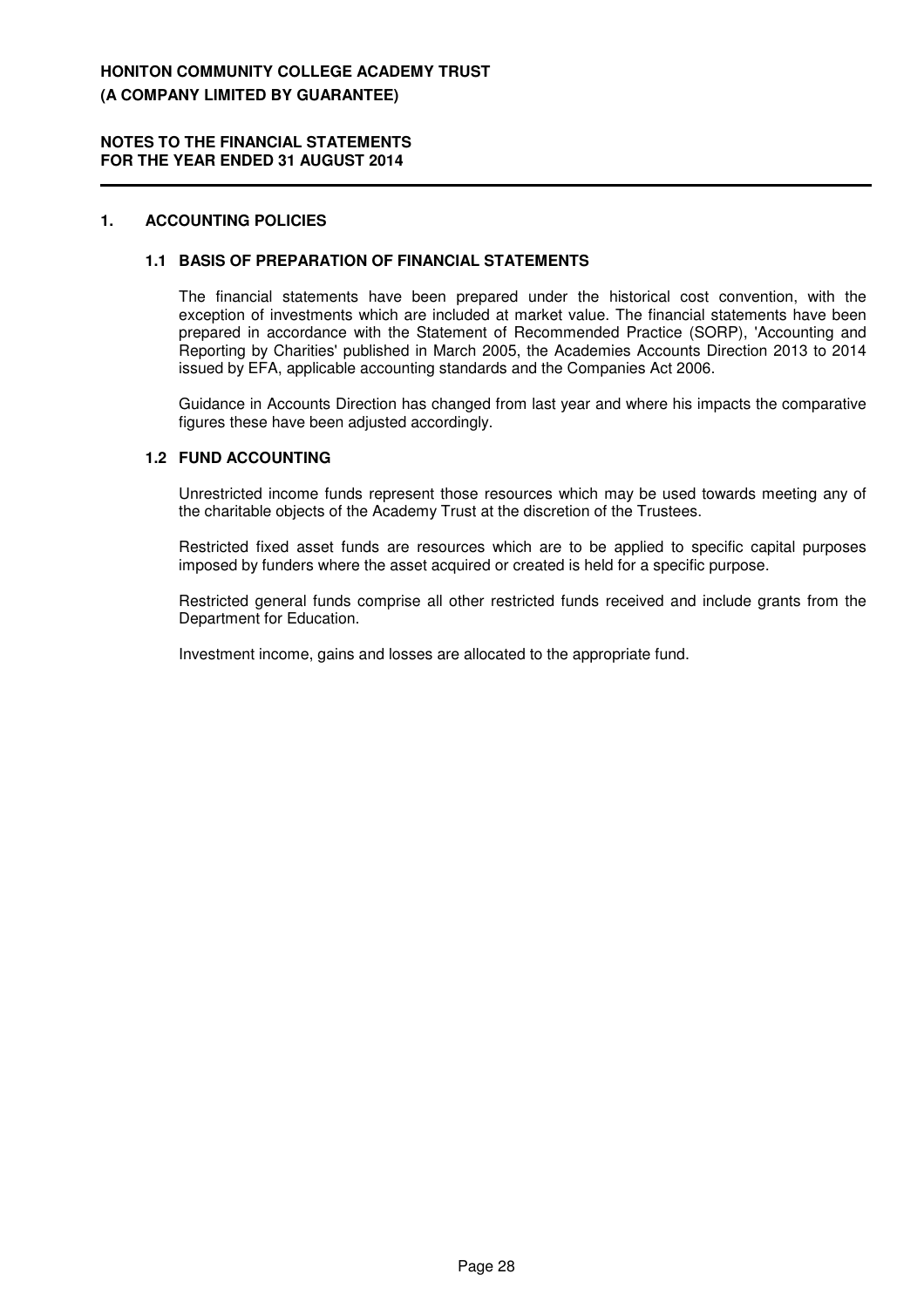#### **1. ACCOUNTING POLICIES (continued)**

#### **1.3 INCOMING RESOURCES**

All incoming resources are included in the Statement of financial activities when the Academy Trust has entitlement to the funds, certainty of receipt and the amount can be measured with sufficient reliability.

Grants are included in the Statement of financial activities on a receivable basis. The balance of income received for specific purposes but not expended during the period is shown in the relevant funds on the Balance sheet. Where income is received in advance of entitlement of receipt, its recognition is deferred and included in creditors as deferred income. Where entitlement occurs before income is received, the income is accrued.

General Annual Grant is recognised in full in the year for which it is receivable and any unspent amount is reflected as a balance in the restricted general fund.

Capital grants are recognised when receivable and are not deferred over the life of the asset on which they are expended. Unspent amounts of capital grant are reflected in the balance in the restricted fixed asset fund.

Sponsorship income provided to the Academy Trust which amounts to a donation is recognised in the Statement of financial activities in the period in which it is receivable, where there is certainty of receipt and it is measurable.

The value of donated services and gifts in kind provided to the Academy Trust are recognised at their open market value in the period in which they are receivable as incoming resources, where the benefit to the Academy Trust can be reliably measured. An equivalent amount is included as expenditure under the relevant heading in the Statement of financial activities, except where the gift in kind was a fixed asset in which case the amount is included in the appropriate fixed asset category and depreciated over the useful economic life in accordance with the Academy Trust's policies.

Donations are recognised on a receivable basis where there is certainty of receipt and the amount can be reliably measured.

Income tax recoverable in relation to donations received under Gift Aid or deeds of covenant is recognised at the time of the donation.

Other income, including the hire of facilities, is recognised in the period in which it is receivable and to the extent the goods have been provided or on completion of the service.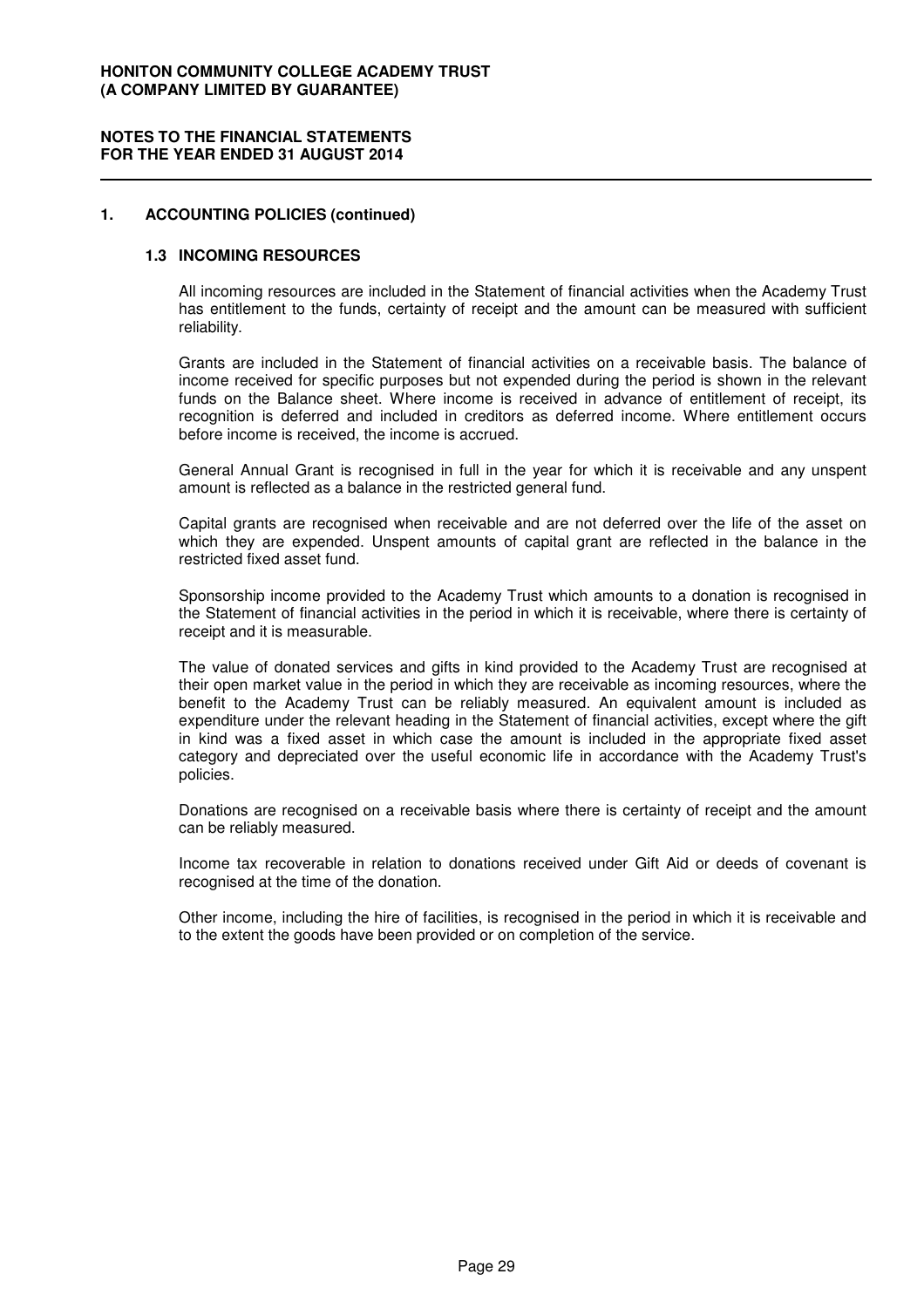#### **NOTES TO THE FINANCIAL STATEMENTS FOR THE YEAR ENDED 31 AUGUST 2014**

### **1. ACCOUNTING POLICIES (continued)**

### **1.4 RESOURCES EXPENDED**

Expenditure is recognised in the period in which a liability is incurred and has been classified under headings that aggregate all costs related to that category. Where costs cannot be directly attributed to particular headings they have been allocated on a basis consistent with the use of resources, with central staff costs allocated on the basis of time spent, and depreciation charges allocated on the portion of the asset's use. Other support costs are allocated based on the spread of staff costs.

Costs of generating funds are costs incurred in attracting voluntary income, and those incurred in trading activities that raise funds.

Charitable activities are costs incurred in the Academy Trust's educational operations.

Governance costs include the costs attributable to the Academy Trust's compliance with constitutional and statutory requirements, including audit, strategic management and Trustees' meetings and reimbursed expenses.

All resources expended are inclusive of irrecoverable VAT.

#### **1.5 GOING CONCERN**

The Trustees assess whether the use of going concern is appropriate, i.e. whether there are any material uncertainties related to events or conditions that may cast significant doubt on the ability of the Academy Trust to continue as a going concern. The Trustees make this assessment in respect of a period of one year from the date of approval of the financial statements. The Trustees conclude that it is appropriate to prepare accounts on the going concern basis for the year ended 31 August 2014.

### **1.6 TANGIBLE FIXED ASSETS AND DEPRECIATION**

All assets costing more than £1,000 are capitalised.

Where tangible fixed assets have been acquired with the aid of specific grants, either from the government or from the private sector, they are included in the Balance sheet at cost and depreciated over their expected useful economic life. The related grants are credited to a restricted fixed asset fund in the Statement of financial activities and are carried forward in the Balance sheet. Depreciation on such assets is charged to the restricted fixed asset fund in the Statement of financial activities so as to reduce the fund over the useful economic life of the related asset on a basis consistent with the Academy Trust's depreciation policy.

A review for impairment of a fixed asset is carried out if events or changes in circumstances indicate that the carrying value of any fixed asset may not be recoverable. Shortfalls between the carrying value of fixed assets and their recoverable amounts are recognised as impairments. Impairment losses are recognised in the Statement of Financial Activities.

Assets in the course of construction are included at cost. Depreciation on these assets is not charged until they are brought into use.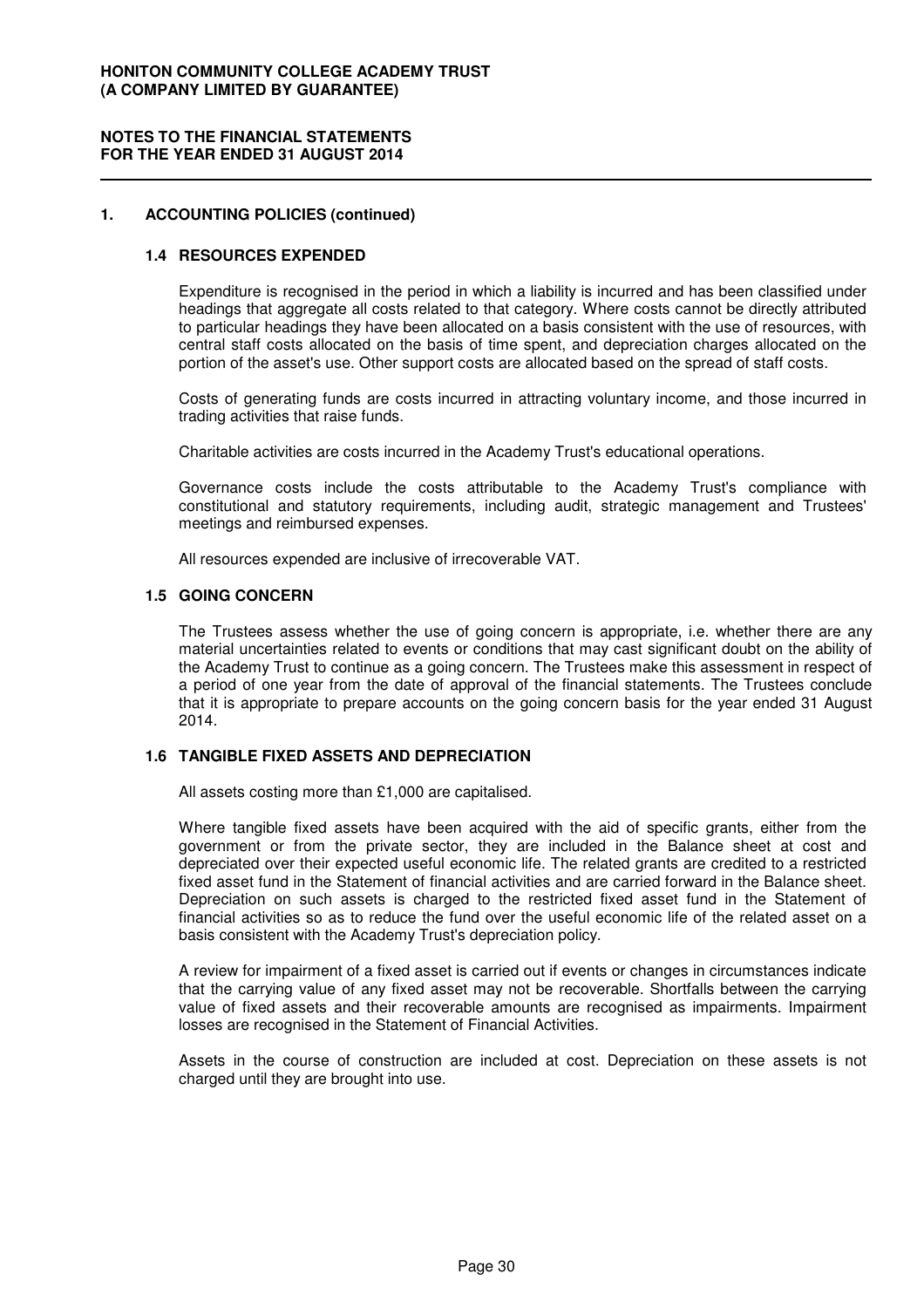#### **1. ACCOUNTING POLICIES (continued)**

Tangible fixed assets are stated at cost less depreciation. Depreciation is provided at rates calculated to write off the cost of fixed assets, less their estimated residual value, over their expected useful lives on the following bases:

| Long term leasehold property | $\sim$         | 2% / 0.8% straight line |
|------------------------------|----------------|-------------------------|
| Motor vehicles               |                | 25% straight line       |
| <b>Fixtures and fittings</b> |                | 20% straight line       |
| Computer equipment           | $\sim$ 10 $\,$ | 33% straight line       |
| Asset under construction     |                | Not depreciated         |

### **1.7 OPERATING LEASES**

Rentals under operating leases are charged to the Statement of financial activities on a straight line basis over the lease term.

### **1.8 TAXATION**

The Academy Trust is considered to pass the tests set out in Paragraph 1 Schedule 6 of the Finance Act 2010 and therefore it meets the definition of a charitable company for UK corporation tax purposes. Accordingly, the Academy Trust is potentially exempt from taxation in respect of income or capital gains received within categories covered by Chapter 3 Part 11 of the Corporation Tax Act 2010 or Section 256 of the Taxation of Chargeable Gains Act 1992, to the extent that such income or gains are applied exclusively to charitable purposes.

#### **1.9 PENSIONS**

Retirement benefits to employees of the Academy Trust are provided by the Teachers' Pension Scheme ("TPS") and the Local Government Pension Scheme ("LGPS"). These are defined benefit schemes, are contracted out of the State Earnings-Related Pension Scheme ("SERPS"), and the assets are held separately from those of the Academy Trust.

The TPS is an unfunded scheme and contributions are calculated so as to spread the cost of pensions over employees' working lives with the Academy Trust in such a way that the pension cost is a substantially level percentage of current and future pensionable payroll. The contributions are determined by the Government Actuary on the basis of quinquennial valuations using a prospective benefit method. As stated in note 25, the TPS is a multi-employer scheme and the Academy Trust is unable to identify its share of the underlying assets and liabilities of the scheme on a consistent and reasonable basis. The TPS is therefore treated as a defined contribution scheme and the contributions recognised as they are paid each year.

The LGPS is a funded scheme and the assets are held separately from those of the Academy Trust in separate trustee administered funds. Pension scheme assets are measured at fair value and liabilities are measured on an actuarial basis using the projected unit method and discounted at a rate equivalent to the current rate of return on a high quality corporate bond of equivalent term and currency to the liabilities. The actuarial valuations are obtained at least triennially and are updated at each balance sheet date. The amounts charged to operating surplus are the current service costs and gains and losses on the settlements and curtailments. They are included as part of staff costs. Past service costs are recognised immediately in the Statement of financial activities if the benefits have vested. If the benefits have not vested immediately, the costs are recognised over the period vesting occurs. The expected return on assets and the interest cost are shown as a net finance amount of other finance costs or credits adjacent to interest. Actuarial gains and losses are recognised immediately in other gains and losses.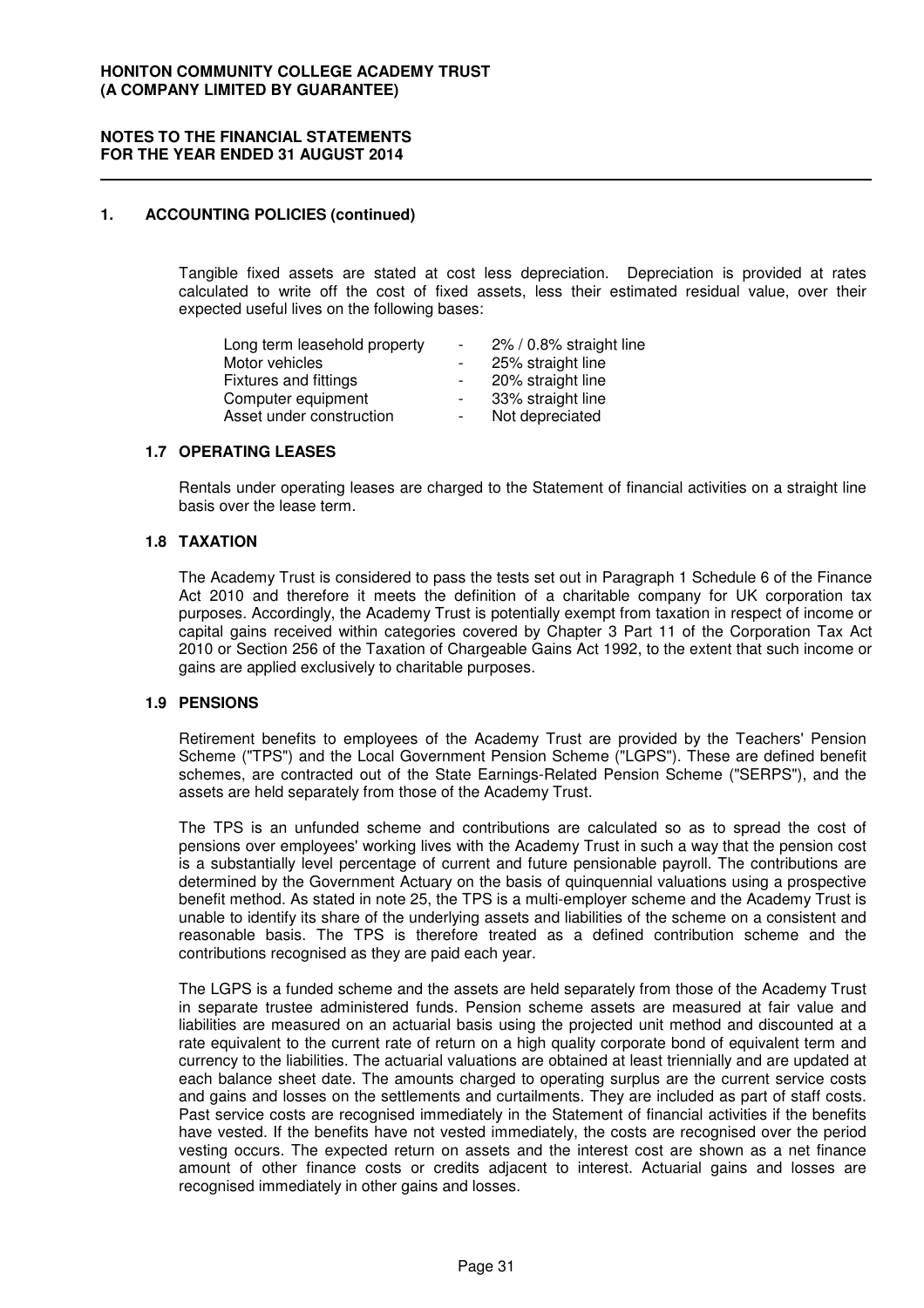### **2. VOLUNTARY INCOME**

|           | <b>Unrestricted</b><br>funds<br>2014 | <b>Restricted</b><br>funds<br>2014 | Total<br>funds<br>2014 | Total<br>funds<br>2013<br>£ |
|-----------|--------------------------------------|------------------------------------|------------------------|-----------------------------|
| Donations | 7,230                                | ۰                                  | 7,230                  | 7,809                       |

### **3. ACTIVITIES FOR GENERATING FUNDS**

|                                                       | <b>Unrestricted</b><br>funds<br>2014<br>£ | <b>Restricted</b><br>funds<br>2014<br>£ | <b>Total</b><br>funds<br>2014<br>£ | Total<br>funds<br>2013<br>£ |
|-------------------------------------------------------|-------------------------------------------|-----------------------------------------|------------------------------------|-----------------------------|
| Lettings                                              | 30,534                                    | ۰                                       | 30,534                             | 27,861                      |
| Music tuition income<br>Activity fees and trip income | 9,322<br>154,209                          | $\blacksquare$<br>۰                     | 9,322<br>154,209                   | 8,108<br>94,412             |
| Other                                                 | 24,984                                    | $\blacksquare$                          | 24,984                             | 51,735                      |
|                                                       | 219,049                                   | ۰                                       | 219,049                            | 182,116                     |

### **4. INVESTMENT INCOME**

|                      | <b>Unrestricted</b><br>funds<br>2014 | <b>Restricted</b><br>funds<br>2014 | <b>Total</b><br>funds<br>2014 | Total<br>funds<br>2013<br>£ |
|----------------------|--------------------------------------|------------------------------------|-------------------------------|-----------------------------|
| <b>Bank interest</b> | 1,740                                | $\blacksquare$                     | 1.740                         | 1.077                       |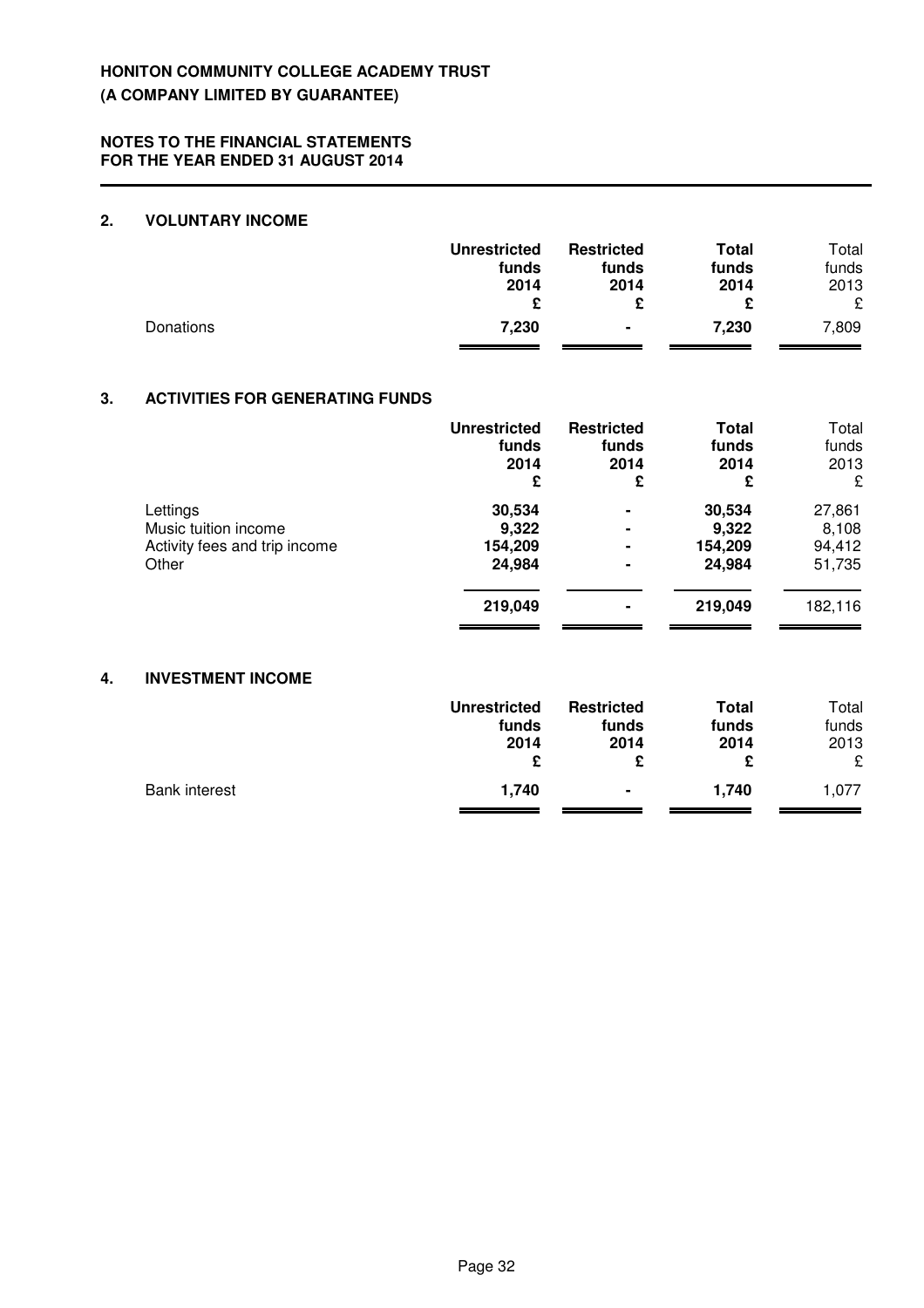### **5. FUNDING FOR ACADEMY'S EDUCATIONAL OPERATIONS**

|                                                                              | <b>Unrestricted</b><br>funds<br>2014<br>£ | <b>Restricted</b><br>funds<br>2014<br>£ | <b>Total</b><br>funds<br>2014<br>£ | Total<br>funds<br>2013<br>£    |
|------------------------------------------------------------------------------|-------------------------------------------|-----------------------------------------|------------------------------------|--------------------------------|
| DfE/EFA grants                                                               |                                           |                                         |                                    |                                |
| <b>General Annual Grant</b><br><b>Capital Grants</b><br>Other DfE/EFA grants |                                           | 4,364,953<br>1,688,626<br>156,163       | 4,364,953<br>1,688,626<br>156,163  | 4,489,016<br>19,626<br>179,569 |
|                                                                              |                                           | 6,209,742                               | 6,209,742                          | 4,688,211                      |
| <b>Other Government grants</b>                                               |                                           |                                         |                                    |                                |
| <b>High Needs funding</b><br>Other government grants non capital             |                                           | 79,687<br>10,860                        | 79,687<br>10,860                   | 203,190<br>48,214              |
|                                                                              |                                           | 90,547                                  | 90,547                             | 251,404                        |
| <b>Other funding</b>                                                         |                                           |                                         |                                    |                                |
| Sales to students<br>Income for hosting trainee teachers                     | 9,080<br>7,827                            |                                         | 9,080<br>7,827                     | 7,368                          |
|                                                                              | 16,907                                    |                                         | 16,907                             | 7,368                          |
|                                                                              | 16,907                                    | 6,300,289                               | 6,317,196                          | 4,946,983                      |

### **6. RESOURCES EXPENDED**

|                                            | <b>Staff costs</b>   | <b>Non Pay Expenditure</b><br><b>Premises</b><br>Other |                    | <b>Total</b>           | Total                  |  |
|--------------------------------------------|----------------------|--------------------------------------------------------|--------------------|------------------------|------------------------|--|
|                                            | 2014<br>£            | 2014<br>£                                              | 2014<br>£          | 2014<br>£              | 2013<br>£              |  |
| Fundraising expenses                       |                      |                                                        | 124,648            | 124,648                | 153,033                |  |
| <b>COSTS OF GENERATING</b><br><b>FUNDS</b> |                      |                                                        | 124,648            | 124,648                | 153,033                |  |
| Direct costs<br>Support costs              | 3,089,675<br>734,273 | 149,923<br>419,667                                     | 383,304<br>441,759 | 3,622,902<br>1,595,699 | 3,667,043<br>1,586,854 |  |
| <b>CHARITABLE ACTIVITIES</b>               | 3,823,948            | 569,590                                                | 825,063            | 5,218,601              | 5,253,897              |  |
| <b>GOVERNANCE</b>                          |                      |                                                        | 12,514             | 12,514                 | 12,926                 |  |
|                                            | 3,823,948            | 569,590                                                | 962,225            | 5,355,763              | 5,419,856              |  |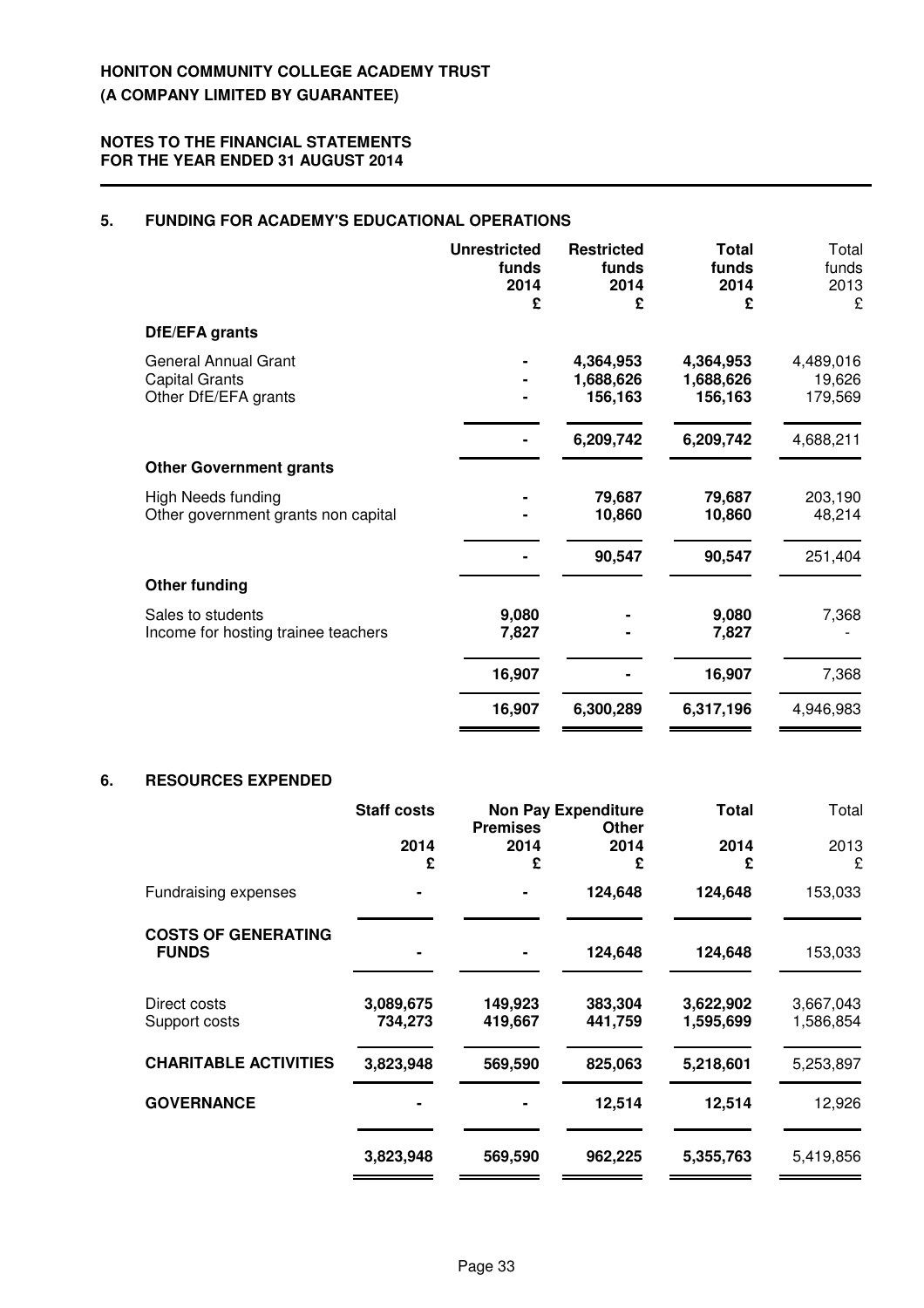### **7. DIRECT COSTS**

|    |                             | <b>Total</b><br>2014 | Total<br>2013 |
|----|-----------------------------|----------------------|---------------|
|    | Pension finance costs       | 33,000               | 24,000        |
|    | <b>Educational supplies</b> | 38,193               | 53,158        |
|    | <b>Examination fees</b>     | 92,752               | 66,355        |
|    | Staff development           | 28,149               | 36,205        |
|    | Other costs                 | 35,234               | 11,263        |
|    | Supply teachers             | 25,266               | 27,091        |
|    | Wages and salaries          | 2,468,980            | 2,587,625     |
|    | National insurance          | 182,863              | 190,128       |
|    | Pension cost                | 412,566              | 375,527       |
|    | Depreciation                | 305,899              | 295,691       |
|    |                             | 3,622,902            | 3,667,043     |
| 8. | <b>SUPPORT COSTS</b>        |                      |               |
|    |                             | Total                | Total         |
|    |                             | 2014                 | 2013          |
|    |                             | £                    | £             |

|                                       | £         | £         |
|---------------------------------------|-----------|-----------|
| Recruitment and other staff costs     | 9,477     | 5,518     |
| Maintenance of premises and equipment | 226,989   | 263,355   |
| Cleaning                              | 14,505    | 15,906    |
| Rent and rates                        | 85,666    | 71,623    |
| Heat and light                        | 63,616    | 68,246    |
| Insurance                             | 64,292    | 77,634    |
| Security and transport                | 27,424    | 30,255    |
| Catering                              | 44,095    | 35,841    |
| Technology costs                      | 99,117    | 78,146    |
| Office overheads                      | 50,259    | 50,796    |
| Legal and professional                | 99,376    | 97,510    |
| Bank interest and charges             | 2,079     | 3,043     |
| Wages and salaries                    | 630,039   | 607,205   |
| National insurance                    | 31,096    | 33,093    |
| Pension cost                          | 73,138    | 80,085    |
| Depreciation                          | 74.531    | 68,598    |
|                                       | 1,595,699 | 1,586,854 |

 $\overline{\phantom{0}}$  $\overline{a}$   $\overline{a}$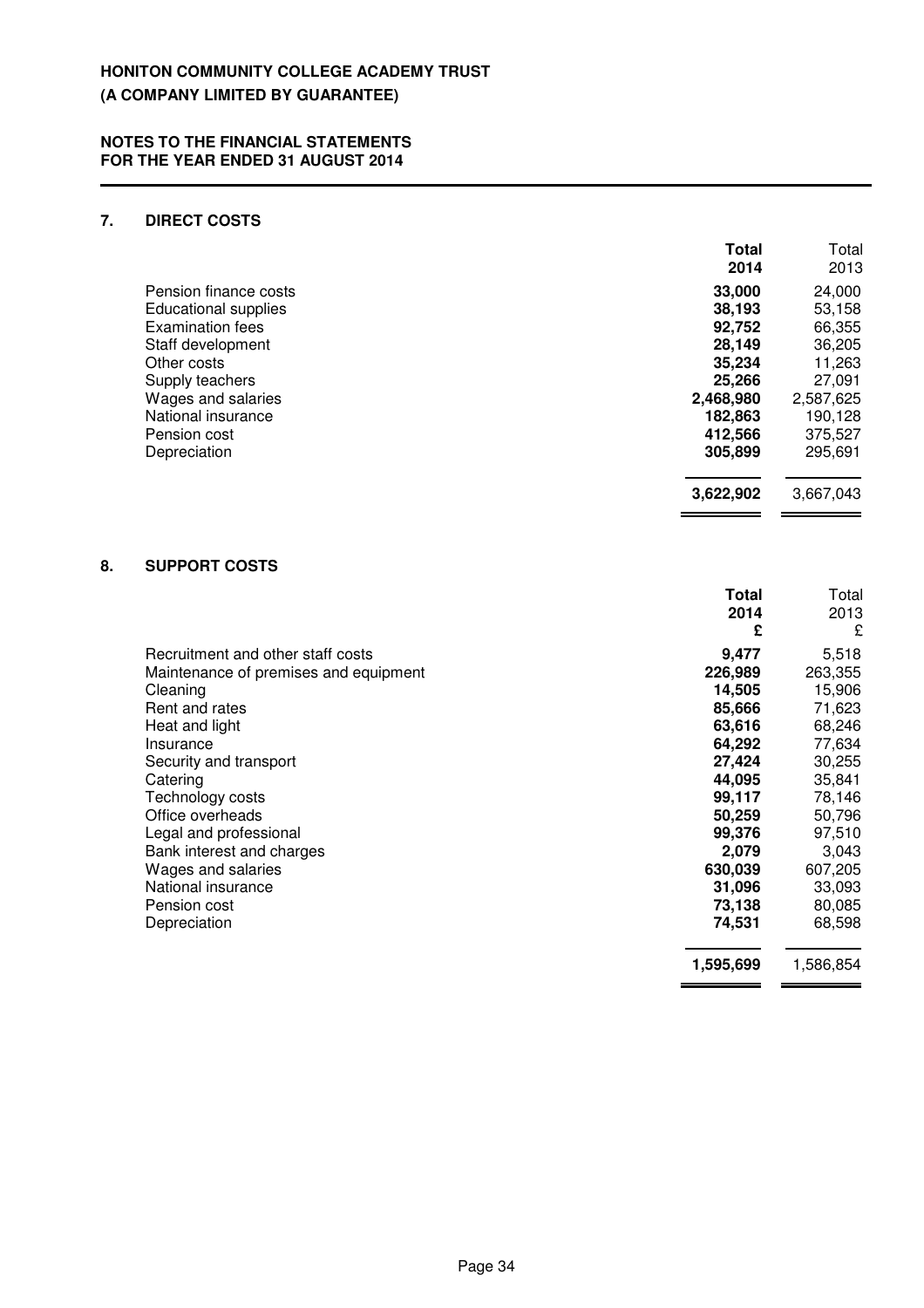### **9. GOVERNANCE COSTS**

|     |                                                                                                                                  | <b>Total</b><br>funds<br>2014<br>£    | Total<br>funds<br>2013<br>£     |
|-----|----------------------------------------------------------------------------------------------------------------------------------|---------------------------------------|---------------------------------|
|     | Auditors' remuneration<br>Auditors' non audit costs<br><b>Responsible Officer Costs</b><br>Legal and Professional<br>Other costs | 6,535<br>3,125<br>1,300<br>780<br>774 | 6,000<br>5,980<br>946           |
|     |                                                                                                                                  | 12,514                                | 12,926                          |
| 10. | <b>NET INCOMING / (OUTGOING) RESOURCES</b>                                                                                       |                                       |                                 |
|     | This is stated after charging:                                                                                                   |                                       |                                 |
|     |                                                                                                                                  | 2014<br>£                             | 2013<br>£                       |
|     | Depreciation of tangible fixed assets:<br>- owned by the charity<br>Auditors' remuneration<br>Auditors' remuneration - non-audit | 380,431<br>6,535<br>3,125             | 364,289<br>6,000<br>5,980       |
|     | Operating lease rentals:<br>- other operating leases                                                                             | 17,002                                | 16,116                          |
| 11. | <b>STAFF</b>                                                                                                                     |                                       |                                 |
|     | a. Staff costs                                                                                                                   |                                       |                                 |
|     | Staff costs were as follows:                                                                                                     |                                       |                                 |
|     |                                                                                                                                  | 2014<br>£                             | 2013<br>£                       |
|     | Wages and salaries<br>Social security costs<br>Pension costs                                                                     | 3,073,956<br>213,959<br>485,704       | 3,113,649<br>223,221<br>455,612 |

| Supply teacher costs        | 25,063 | 81,181 |
|-----------------------------|--------|--------|
| Agency supply teacher costs | 25.266 | 27,091 |

**11.** 

**3,773,619** 3,792,482

 **3,823,948** 3,900,754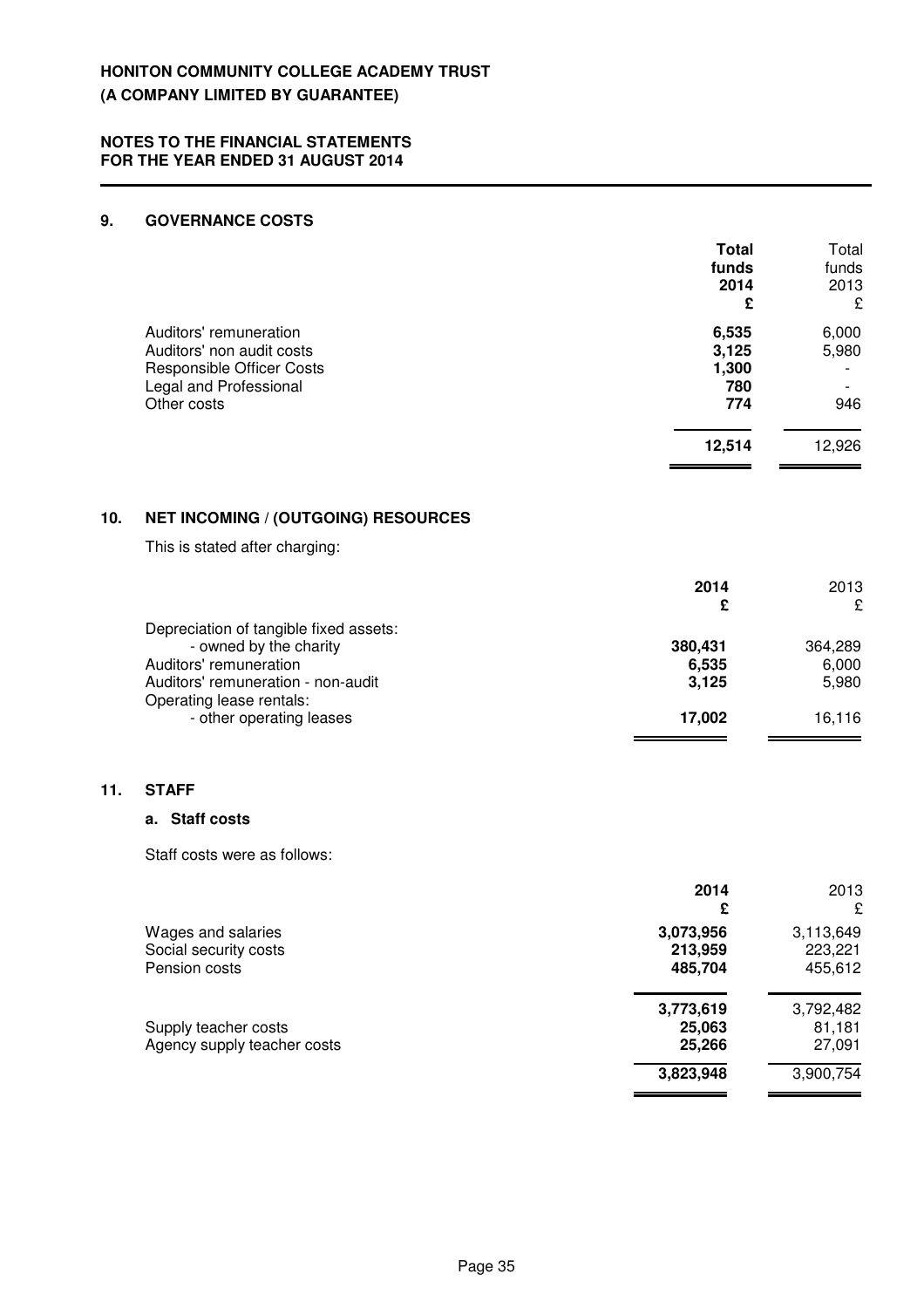#### **11. STAFF (continued)**

#### **b. Staff numbers**

The average number of persons employed by the Academy Trust during the year expressed as full time equivalents was as follows:

|                            | 2014<br>No. | 2013<br>No. |
|----------------------------|-------------|-------------|
| Teachers                   | 48          | 53          |
| Administration and support | 70          | 64          |
| Management                 | 6           | 6           |
|                            | 124         | 123         |

#### **c. Higher paid staff**

The number of employees whose emoluments fell within the following bands was:

|                                                                | 2014<br>No. | 2013<br>No.   |
|----------------------------------------------------------------|-------------|---------------|
| In the band £60,001 - £70,000<br>In the band £80,001 - £90,000 |             |               |
|                                                                | 2           | $\mathcal{P}$ |

Both of the above employees participated in the Teacher's Pension Scheme. During the period ended 31 August 2014, annual pension contributions for these staff amounted to £20,822 (2013: £20,392).

#### **12. TRUSTEES' REMUNERATION AND EXPENSES**

During the year retirement benefits were accruing to 5 Trustees (2013: 3) in respect of defined benefit pension schemes.

The Principal and other staff Trustees only receive remuneration in respect of services they provide undertaking the roles of Principal and staff, and not in respect of their services as Trustees. Other Trustees did not receive any payments from the Academy in respect of their role as Trustees. The value of annualised Trustees' remuneration (including employer pension contributions) in the year was as follows: G Smith £90,000 - £95,000 (2013: £90,000 - £95,000), A Holt £75,000 - £80,000 (2013: £nil) (2014 Actual: £25,000 - £30,000), A Salter £20,000 - £25,000 (2013: £15,000 - £20,000), G Kirby £40,000 - £45,000 (2013: £35,000 - £40,000) (2014 Actual: £15,000 - £20,000) and R Shorter £20,000 - £25,000 (2013: £20,000 - £25,000).

During the year, no Trustees received any benefits in kind (2013: £NIL).

During the year, no Trustees received any reimbursement of expenses (2013: £NIL).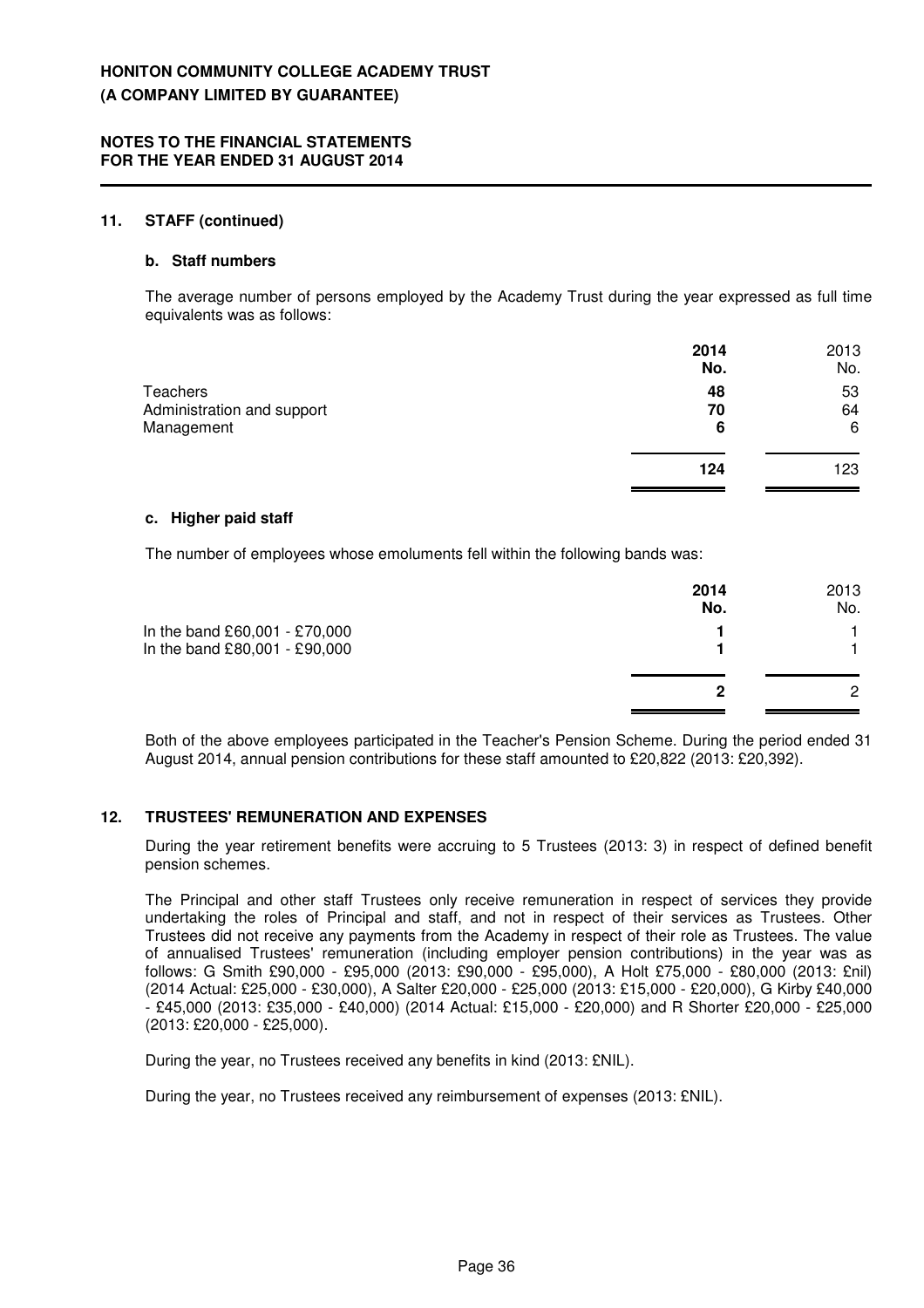### **13. TRUSTEES' AND OFFICERS' INSURANCE**

In accordance with normal commercial practice the Academy Trust has purchased insurance to protect Trustees and officers from claims arising from negligent acts, errors or omissions occurring whilst on academy business. The insurance provides cover up to £2,000,000 on any one claim and the cost for the year ended 31 August 2014 was £298 (2013: £289). The cost of this insurance is included in the total insurance cost.

### **14. OTHER FINANCE INCOME**

|                                                                                    | 2014<br>£          | 2013               |
|------------------------------------------------------------------------------------|--------------------|--------------------|
| Expected return on pension scheme assets<br>Interest on pension scheme liabilities | 64.000<br>(97,000) | 42,000<br>(66,000) |
|                                                                                    | (33,000)           | (24,000)           |

### **15. TANGIBLE FIXED ASSETS**

|                                               | Long term<br>leasehold<br>property<br>£ | Motor<br>£     | <b>Fixtures</b><br>vehicles and fittings<br>£ | Computer<br>equipment<br>£ | Asset under<br>construction<br>£ | Total<br>£            |
|-----------------------------------------------|-----------------------------------------|----------------|-----------------------------------------------|----------------------------|----------------------------------|-----------------------|
| <b>COST</b>                                   |                                         |                |                                               |                            |                                  |                       |
| At 1 September<br>2013<br>Additions           | 10,203,443                              | 19,500         | 107,792                                       | 493,716<br>15,776          | 271,542                          | 10,824,451<br>287,318 |
| At 31 August 2014                             | 10,203,443                              | 19,500         | 107,792                                       | 509,492                    | 271,542                          | 11,111,769            |
| <b>DEPRECIATION</b>                           |                                         |                |                                               |                            |                                  |                       |
| At 1 September<br>2013<br>Charge for the year | 378,530<br>186,451                      | 9,141<br>2,590 | 46,709<br>21,559                              | 336,094<br>169,831         |                                  | 770,474<br>380,431    |
| At 31 August 2014                             | 564,981                                 | 11,731         | 68,268                                        | 505,925                    |                                  | 1,150,905             |
| <b>NET BOOK VALUE</b>                         |                                         |                |                                               |                            |                                  |                       |
| At 31 August 2014                             | 9,638,462                               | 7,769          | 39,524                                        | 3,567                      | 271,542                          | 9,960,864             |
| At 31 August 2013                             | 9,824,913                               | 10,359         | 61,083                                        | 157.622                    |                                  | 10,053,977            |
|                                               |                                         |                |                                               |                            |                                  |                       |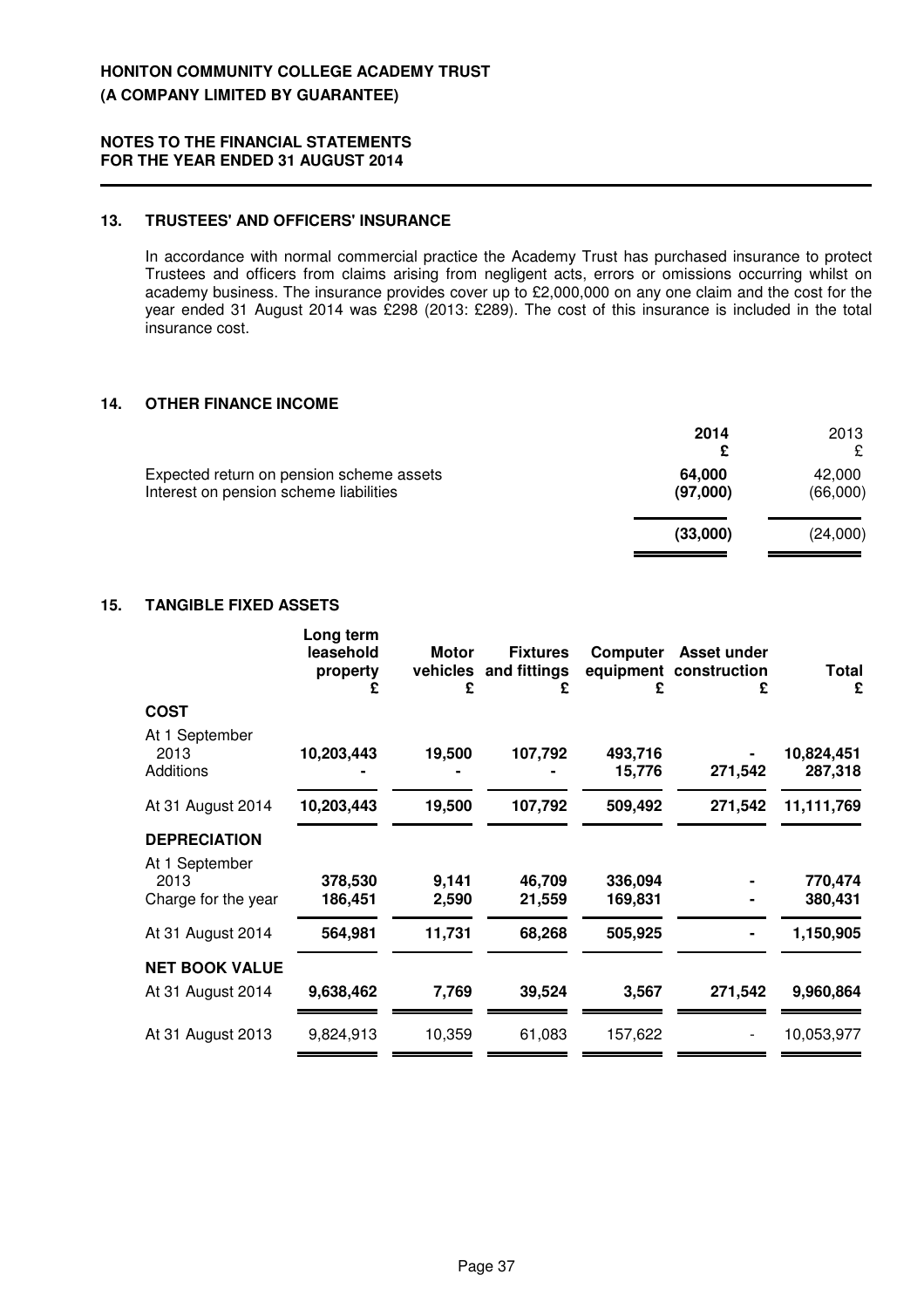### **16. DEBTORS**

|                                                                    | 2014<br>£                    | 2013<br>£                 |
|--------------------------------------------------------------------|------------------------------|---------------------------|
| Trade debtors<br>VAT recoverable<br>Prepayments and accrued income | 2,534<br>66,640<br>1,209,363 | 5,176<br>18,452<br>72,058 |
|                                                                    | 1,278,537                    | 95,686                    |

Included in accrued income in 2014 is ACMF capital grant funding receivable of £1,131,201.

#### **17. CREDITORS:**

### **AMOUNTS FALLING DUE WITHIN ONE YEAR**

|                                                                                                                   | 2014<br>£                             | 2013<br>£                             |
|-------------------------------------------------------------------------------------------------------------------|---------------------------------------|---------------------------------------|
| Trade creditors<br>Other taxation and social security<br>Other creditors<br>Accruals and deferred income          | 26,555<br>62,911<br>54,385<br>206,532 | 25,284<br>71,680<br>56,277<br>100,770 |
|                                                                                                                   | 350,383                               | 254,011                               |
| <b>DEFERRED INCOME</b>                                                                                            |                                       | £                                     |
| Deferred income at 1 September 2013<br>Resources deferred during the year<br>Amounts released from previous years |                                       | 56,933<br>63,509<br>(56, 933)         |
| Deferred income at 31 August 2014                                                                                 |                                       | 63,509                                |

At the balance sheet date the Academy was holding funds received in advance for trips being held in the 2014/15 academic year together with enhanced funding for 2014/15.

### **18. STATEMENT OF FUNDS**

|                                     | <b>Brought</b><br><b>Forward</b> | Incoming<br>resources | <b>Resources</b><br><b>Expended</b> | <b>Transfers</b><br>in/out | Gains/<br>(Losses) | <b>Carried</b><br><b>Forward</b><br>£ |
|-------------------------------------|----------------------------------|-----------------------|-------------------------------------|----------------------------|--------------------|---------------------------------------|
| <b>UNRESTRICTED</b><br><b>FUNDS</b> |                                  |                       |                                     |                            |                    |                                       |
| General funds                       | 188,104                          | 244.926               | (154,826)                           | $\blacksquare$             | $\blacksquare$     | 278,204                               |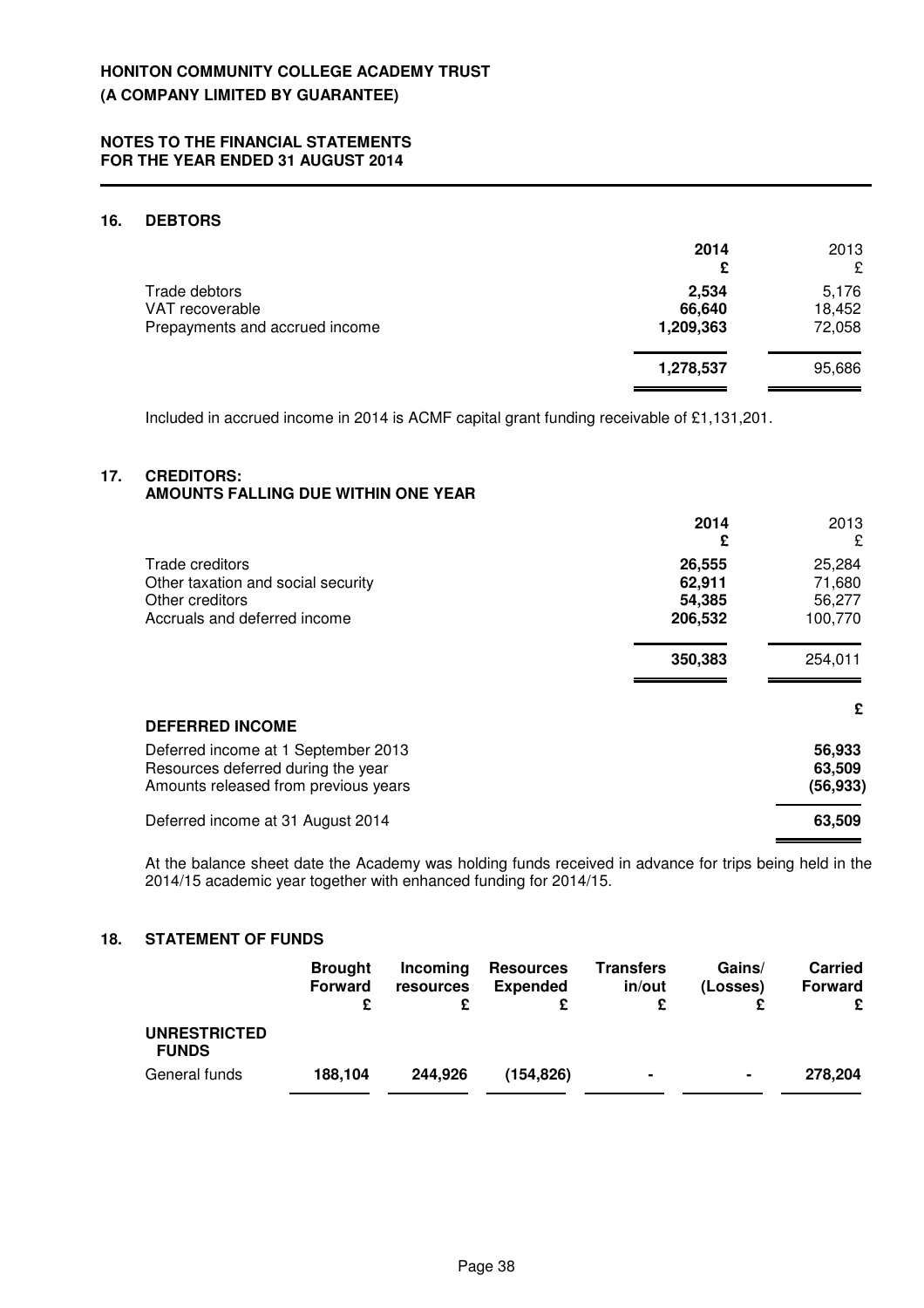### **NOTES TO THE FINANCIAL STATEMENTS FOR THE YEAR ENDED 31 AUGUST 2014**

### **18. STATEMENT OF FUNDS (continued)**

#### **RESTRICTED FUNDS**

|                                                                          | (720, 984) | 4,611,663 | (4,820,507) | 53,943         | (293,000) | (1, 168, 885) |
|--------------------------------------------------------------------------|------------|-----------|-------------|----------------|-----------|---------------|
| Pension reserve                                                          | (954,000)  |           | (109,000)   | $\blacksquare$ | (293,000) | (1,356,000)   |
| Other curriculum<br>income                                               |            | 4,352     | (4, 352)    |                |           |               |
| 16-19 bursary                                                            | 8,163      | 22,342    | (3,675)     | ۰              |           | 26,830        |
| Pupil Premium                                                            |            | 140,329   | (140, 329)  |                |           |               |
| project<br>High Needs funding                                            |            | 79,687    | (79, 687)   | 50,000         |           | 50,000        |
| General Annual<br>Grant (GAG) - To<br>be used towards<br>funding capital |            |           |             |                |           |               |
| General Annual<br>Grant (GAG)                                            | 224,853    | 4,364,953 | (4,483,464) | 3,943          |           | 110,285       |

### **RESTRICTED FIXED ASSET FUNDS**

| Fixed assets<br>transferred on                         |            |           |             |           |           |            |
|--------------------------------------------------------|------------|-----------|-------------|-----------|-----------|------------|
| conversion                                             | 9,962,266  |           | (302, 549)  |           |           | 9,659,717  |
| <b>Fixed assets</b><br>purchased from<br>GAG and other |            |           |             |           |           |            |
| restricted funds                                       | 49,584     |           | (48, 049)   |           |           | 1,535      |
| Devolved Formula                                       |            |           |             |           |           |            |
| Capital                                                | 33,978     | 18,681    | (24, 225)   |           |           | 28,434     |
| Capital surplus<br>transferred on                      |            |           |             |           |           |            |
| conversion                                             | 31,972     |           | (5,607)     |           |           | 26,365     |
| <b>Academies Capital</b><br>Maintenance                |            |           |             |           |           |            |
| Fund                                                   |            | 1,669,945 |             | (53, 943) |           | 1,616,002  |
|                                                        | 10,077,800 | 1,688,626 | (380, 430)  | (53, 943) |           | 11,332,053 |
| Total restricted                                       |            |           |             |           |           |            |
| funds                                                  | 9,356,816  | 6,300,289 | (5,200,937) |           | (293,000) | 10,163,168 |
| Total of funds                                         | 9,544,920  | 6,545,215 | (5,355,763) |           | (293,000) | 10,441,372 |

The specific purposes for which the funds are to be applied are as follows:

### **RESTRICTED FUNDS**

General Annual Grant (GAG) - Income from the EFA which is to be used for the normal running costs of the Academy, including education and support costs. £50,000 of GAG has been designated for use on planned capital projects.

High Needs - Funding received by the Local Authority to fund further support for students with additional needs.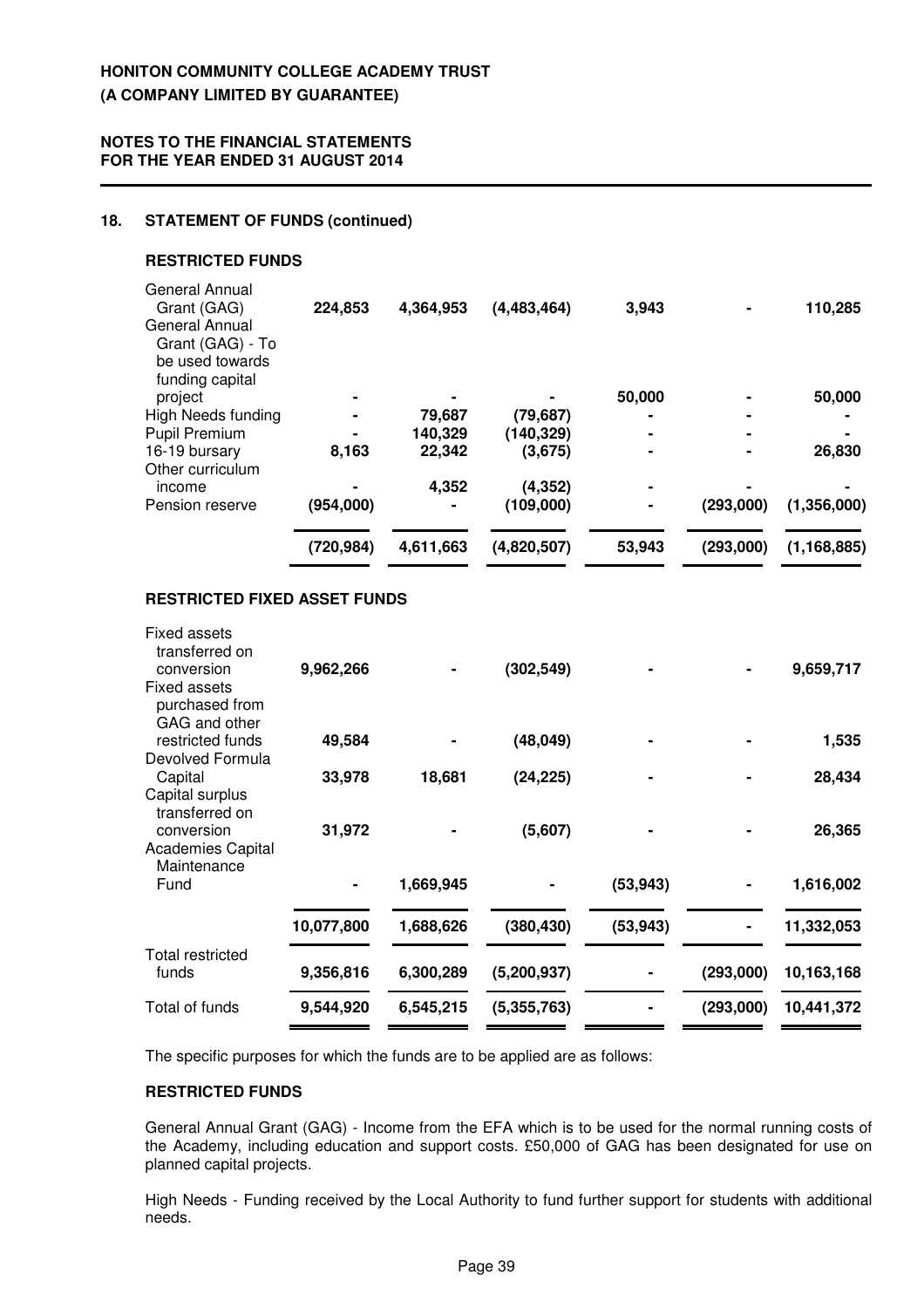#### **NOTES TO THE FINANCIAL STATEMENTS FOR THE YEAR ENDED 31 AUGUST 2014**

#### **18. STATEMENT OF FUNDS (continued)**

Pupil Premium - Funding received from the EFA to cater for disadvantaged pupils.

16-19 Bursary - Funding received from the EFA and Local Authority for pupils over the age of 16.

Pension reserve – This represents the academy's share of the assets and liabilities in the Local Government Pension Scheme. As with most pension schemes this is currently in deficit due to an excess of scheme liabilities over scheme assets which was inherited on conversion to an academy. The academy is following the recommendations of the actuary to reduce the deficit by making additional contributions over a number of years.

### **RESTRICTED FIXED ASSET FUNDS**

Fixed assets transferred on conversion represent the building and equipment donated to the school from the Local Authority on conversion to an academy.

Capital Expenditure from GAG - This represents funds transferred from the restricted GAG fund to purchase fixed assets.

Devolved Formula Capital - This represents funding from the EFA to cover the maintenance and purchase of the academy's assets.

Academies Capital Maintenance Fund - These funds are received for direct expenditure on fixed asset projects.

Capital surplus transferred on conversion - this represents unspent capital grants donated to the school from the Local Authority on conversion to an academy.

### **OTHER INFORMATION**

Under the funding agreement with the Secretary of State, the Academy Trust was not subject to a limit on the amount of GAG that it could carry forward at 31 August 2014.

### **19. ANALYSIS OF NET ASSETS BETWEEN FUNDS**

|                                                                                                      | <b>Unrestricted</b><br>funds<br>2014<br>£ | <b>Restricted</b><br>funds<br>2014<br>£ | <b>Restricted</b><br>fixed asset<br>funds<br>2014<br>£ | Total<br>funds<br>2014<br>£                         | Total<br>funds<br>2013<br>£                      |
|------------------------------------------------------------------------------------------------------|-------------------------------------------|-----------------------------------------|--------------------------------------------------------|-----------------------------------------------------|--------------------------------------------------|
| Tangible fixed assets<br>Current assets<br>Creditors due within one year<br>Pension scheme liability | ۰<br>321,443<br>(43,239)<br>۰             | 352,495<br>(165, 380)<br>(1,356,000)    | 9,960,864<br>1,512,953<br>(141, 764)<br>$\blacksquare$ | 9,960,864<br>2,186,891<br>(350, 383)<br>(1,356,000) | 10,053,977<br>698,954<br>(254, 011)<br>(954,000) |
|                                                                                                      | 278,204                                   | (1, 168, 885)                           | 11,332,053                                             | 10,441,372                                          | 9,544,920                                        |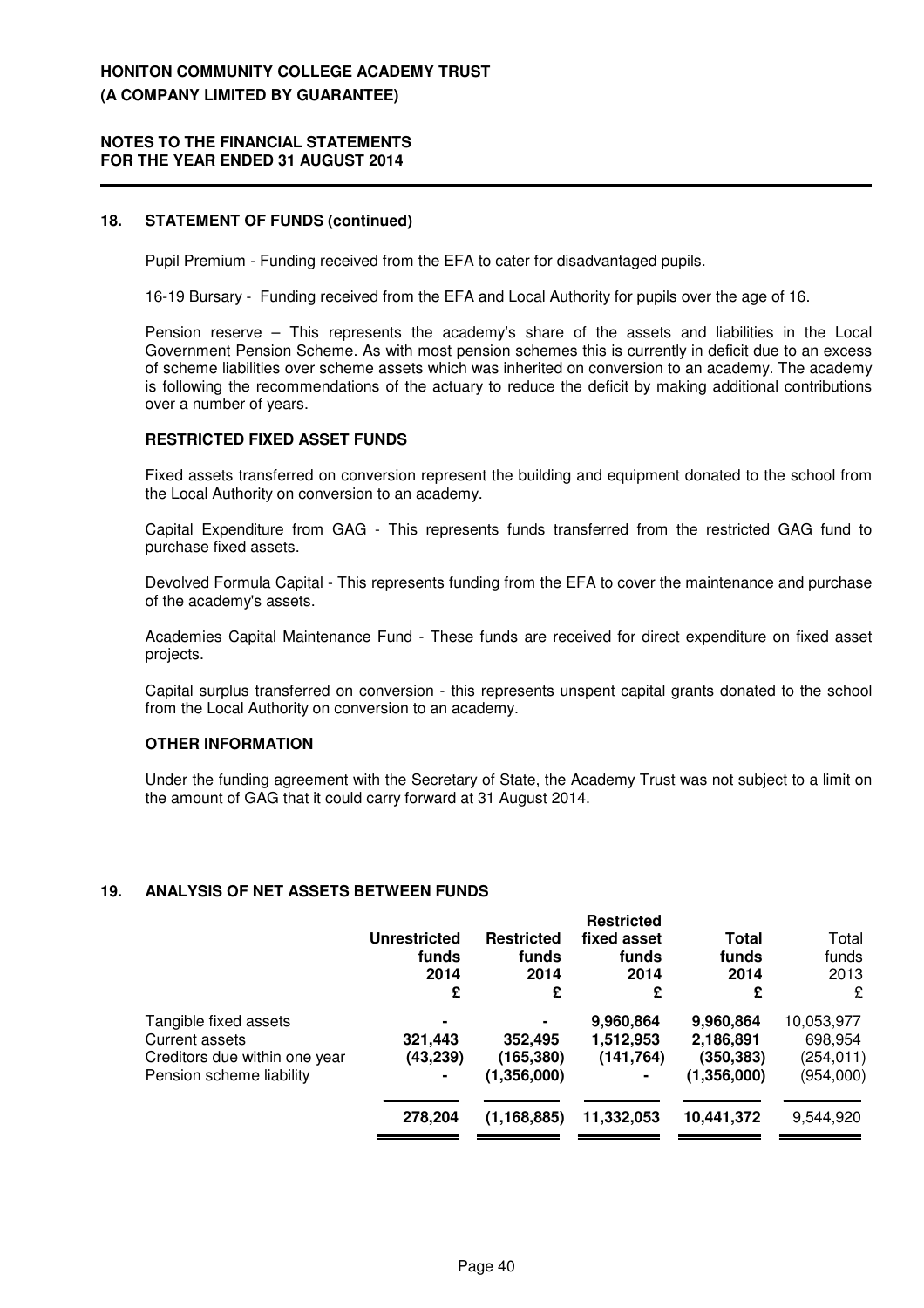#### **20. NET CASH FLOW FROM OPERATING ACTIVITIES**

| 2014        | 2013       |
|-------------|------------|
| £           | £          |
| 1,189,452   | (281, 871) |
| (1,740)     | (1,077)    |
| 380,431     | 364,289    |
| (1,688,626) |            |
| (51,649)    | (79, 313)  |
| (45, 393)   | 67,666     |
| 33,000      | 24,000     |
| 76,000      | 38,000     |
| (108,525)   | 131,694    |
|             |            |

### **21. ANALYSIS OF CASH FLOWS FOR HEADINGS NETTED IN CASH FLOW STATEMENT**

|                                                               | 2014<br>£  | 2013<br>£ |
|---------------------------------------------------------------|------------|-----------|
| <b>RETURNS ON INVESTMENTS AND SERVICING OF FINANCE</b>        |            |           |
| Interest received                                             | 1.740      | 1,077     |
|                                                               |            |           |
|                                                               | 2014       | 2013      |
|                                                               | £          | £         |
| <b>CAPITAL EXPENDITURE AND FINANCIAL</b><br><b>INVESTMENT</b> |            |           |
| Purchase of tangible fixed assets                             | (145, 554) | (52, 658) |
| Capital grants from DfE                                       | 557,425    |           |
| NET CASH INFLOW/(OUTFLOW) FROM CAPITAL                        |            |           |
| <b>EXPENDITURE AND FINANCIAL INVESTMENT</b>                   | 411,871    | (52,658)  |

### **22. ANALYSIS OF CHANGES IN NET FUNDS**

|                           |                          |                  | Other<br>non-cash |                   |
|---------------------------|--------------------------|------------------|-------------------|-------------------|
|                           | <b>September</b><br>2013 | <b>Cash flow</b> | changes           | 31 August<br>2014 |
|                           | £                        | £                | £                 | £                 |
| Cash at bank and in hand: | 603,268                  | 305,086          | ۰                 | 908,354           |
| <b>NET FUNDS</b>          | 603,268                  | 305,086          | ۰                 | 908,354           |

### **23. MEMBERS' LIABILITY**

Each member of the charitable company undertakes to contribute to the assets of the company in the event of it being wound up while he/she is a member, or within one year after he/she ceases to be a member, such amount as may be required, not exceeding £10 for the debts and liabilities contracted before he/she ceases to be a member.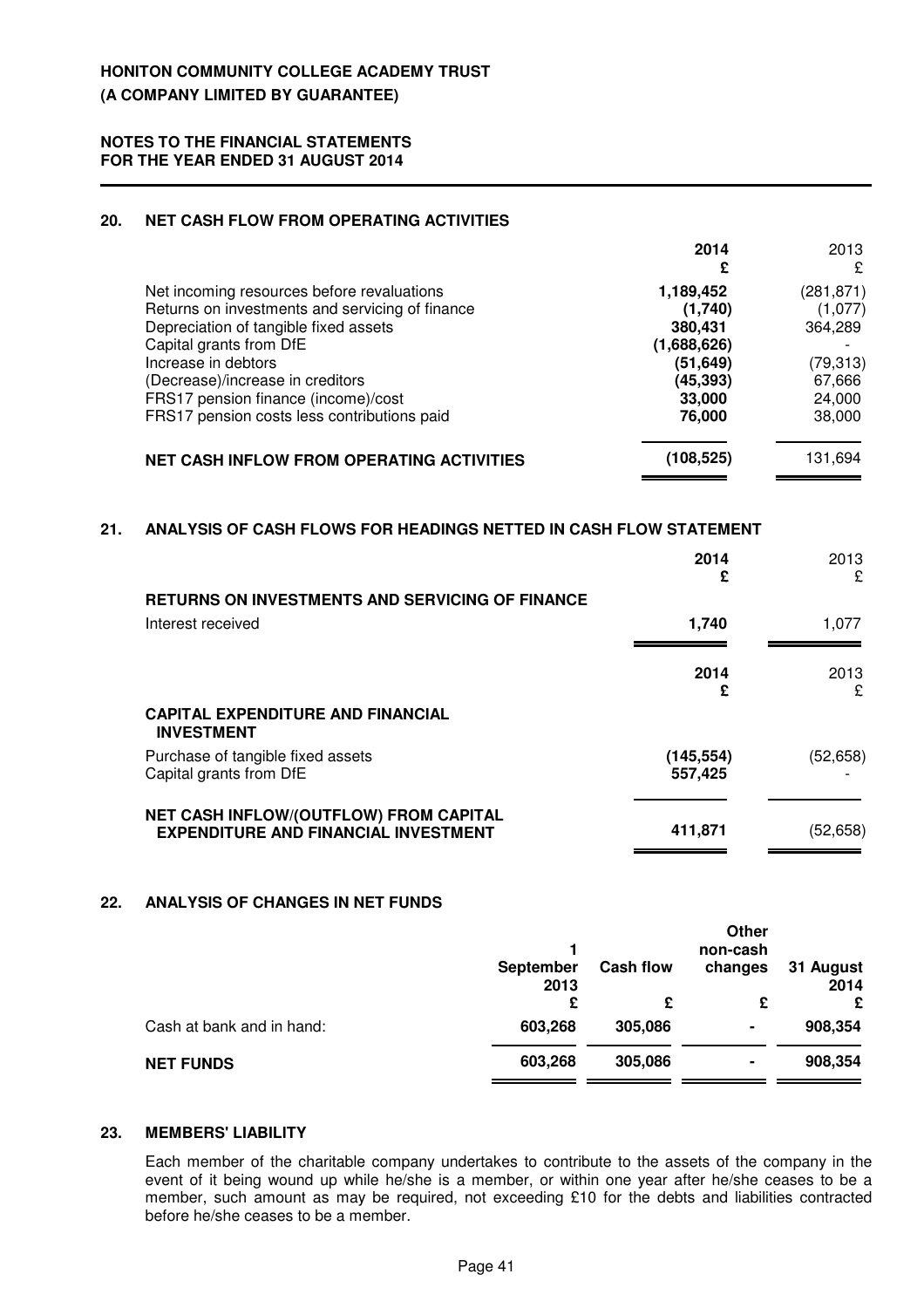### **24. CAPITAL COMMITMENTS**

| At 31 August 2014 the Academy Trust had capital commitments as follows: |           |                          |
|-------------------------------------------------------------------------|-----------|--------------------------|
|                                                                         | 2014      | 2013                     |
|                                                                         |           |                          |
| Contracted for but not provided in these financial statements           | 1.476.579 | $\overline{\phantom{0}}$ |

### **25. PENSION COMMITMENTS**

The Academy Trust's employees belong to two principal pension schemes: the Teacher's Pension Scheme for England and Wales (TPS) for academic and related staff; and the Local Government Pension Scheme (LGPS) for non-teaching staff, which is managed by Devon County Council. Both are defined benefit schemes.

The pension costs are assessed in accordance with the advice of independent qualified actuaries. The latest actuarial valuation of the TPS related to the period ended 31 March 2004 and of the LGPS 31 March 2010.

There were no outstanding or prepaid contributions at either the beginning or the end of the financial year.

#### **Teachers' Pension Scheme**

#### **Introduction**

The Teachers' Pension Scheme (TPS) is a statutory, contributory, defined benefit scheme, governed by the Teachers' Pensions Regulations (2010) and, from 1 April 2014, by the Teachers' Pension Scheme Regulations 2014. Membership is automatic for full-time teachers in academies and, from 1 January 2007, automatic for teachers in part-time employment following appointment or a change of contract, although they are able to opt out.

The TPS is an unfunded scheme and members contribute on a 'pay as you go' basis – these contributions along with those made by employers are credited to the Exchequer. Retirement and other pension benefits are paid by public funds provided by Parliament.

The Teachers' Pensions Regulations require an annual account to be kept of receipts and expenditure (including the cost of pensions' increases). From 1 April 2001, the account has been credited with a real rate of return, which is equivalent to assuming that the balance in the account is invested in notional investments that produce that real rate of return.

### **Valuation of the Teachers' Pension Scheme**

At the last valuation, the contribution rate to be paid into the TPS was assessed in two parts. First, a standard contribution rate (SCR) was determined. This is the contribution, expressed as a percentage of the salaries of teachers and lecturers in service or entering service during the period over which the contribution rate applies, which if it were paid over the entire active service of these teachers and lecturers would broadly defray the cost of benefits payable in respect of that service. Secondly, a supplementary contribution is payable if, as a result of the actuarial review, it is found that accumulated liabilities of the account for benefits to past and present teachers, are not fully covered by standard contributions to be paid in future and by the notional fund built up from past contributions. The total contribution rate payable is the sum of the SCR and the supplementary contribution rate.

The last valuation of the TPS related to the period 1 April 2001 to 31 March 2004. The Government Actuary's report of October 2006 revealed that the total liabilities of the Scheme (pensions in payment and the estimated cost of future benefits) amounted to £166,500 million. The value of the assets (estimated future contributions together with the proceeds from the notional investments held at that valuation date) was £163,240 million. The assumed real rate of return was 3.5% in excess of prices and 2% in excess of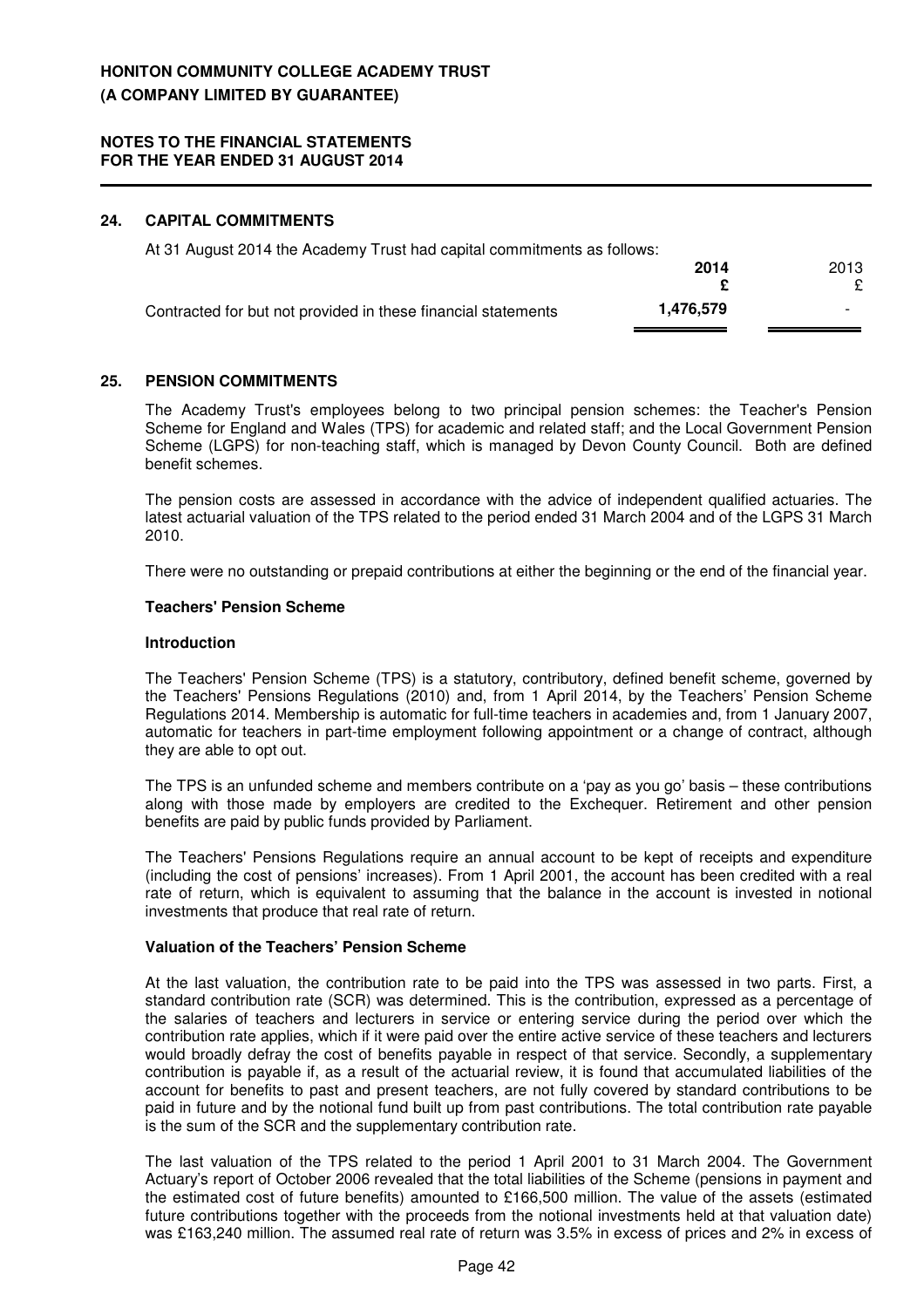#### **NOTES TO THE FINANCIAL STATEMENTS FOR THE YEAR ENDED 31 AUGUST 2014**

### **25. PENSION COMMITMENTS (continued)**

earnings. The rate of real earnings growth was assumed to be 1.5%. The assumed gross rate of return was 6.5%. From 1 January 2007, the SCR was assessed at 19.75%, and the supplementary contribution rate was assessed to be 0.75% (to balance assets and liabilities as required by the regulations within 15 years). This resulted in a total contribution rate of 20.5%, which translated into an employee contribution rate of 6.4% and employer contribution rate of 14.1% payable.

The Public Service Pensions Bill provides for future scheme valuations to be conducted in accordance with Treasury directions. The actuarial valuation report in summer 2014 takes effect from September 2015.

#### **Teachers' Pension Scheme Changes**

Lord Hutton made recommendations in 2011 about how pensions can be made sustainable and affordable, whilst remaining fair to the workforce and the taxpayer. The Government accepted Lord Hutton's recommendations as the basis for consultation with trade unions and other representative bodies. In March 2012 the Department for Education published proposals for the design for a reformed TPS.

The key provisions of the reformed scheme include: a pension based on career average earnings; an accrual rate of 1/57th; and a Normal Pension Age equal to State Pension Age, but with options to enable members to retire earlier or later than their Normal Pension Age. Pension benefits built up before 1 April 2015 will be fully protected.

In addition, the proposed final agreement includes a Government commitment that those within 10 years of Normal Pension Age on 1 April 2012 will see no change to the age at which they can retire, and no decrease in the amount of pension they receive when they retire. There will also be further transitional protection, tapered over a three and a half year period, for people who would fall up to three and a half years outside of the 10 year protection.

In his interim report of October 2010, Lord Hutton recommended that short-term savings were also required, and that the only realistic way of achieving these was to increase member contributions. At the Spending Review 2010 the Government announced an average increase of 3.2 percentage points on the contribution rates by 2014-15. The increases have been phased in from April 2012 on a 40:80:100% basis.

The Department for Education has continued to work closely with trade unions and other representatives bodies to develop the reformatted Teachers' Pension Scheme and regulations giving effect to it came into force on 1 April 2014. Communications are being rolled out and the reformatted scheme will commence on 1 April 2015.

Under the definitions set out in Financial Reporting Standard (FRS 17) Retirement Benefits, the TPS is a multi-employer pension scheme. The Academy Trust is unable to identify its share of the underlying assets and liabilities of the scheme. Accordingly, the Academy Trust has taken advantage of the exemption in FRS 17 and has accounted for its contributions to the scheme as if it were a defined contribution scheme. The Academy Trust has set out above the information available on the scheme.

#### **Local Government Pension Scheme**

The LGPS is a funded defined benefit scheme, with assets held in separate trustee-administered funds. The total contribution made for the year ended 31 August 2014 was £186,000, of which employer's contributions totalled £141,000 and employees' contributions totalled £45,000. The agreed contribution rates for future years are 19.7% for employers and 5.5 - 7.5% for employees.

Parliament has agreed, at the request of the Secretary of State for Education, to a guarantee that, in the event of academy closure, outstanding local government pension scheme liabilities would be met by the Department for Education. The guarantee came into force on 18 July 2013.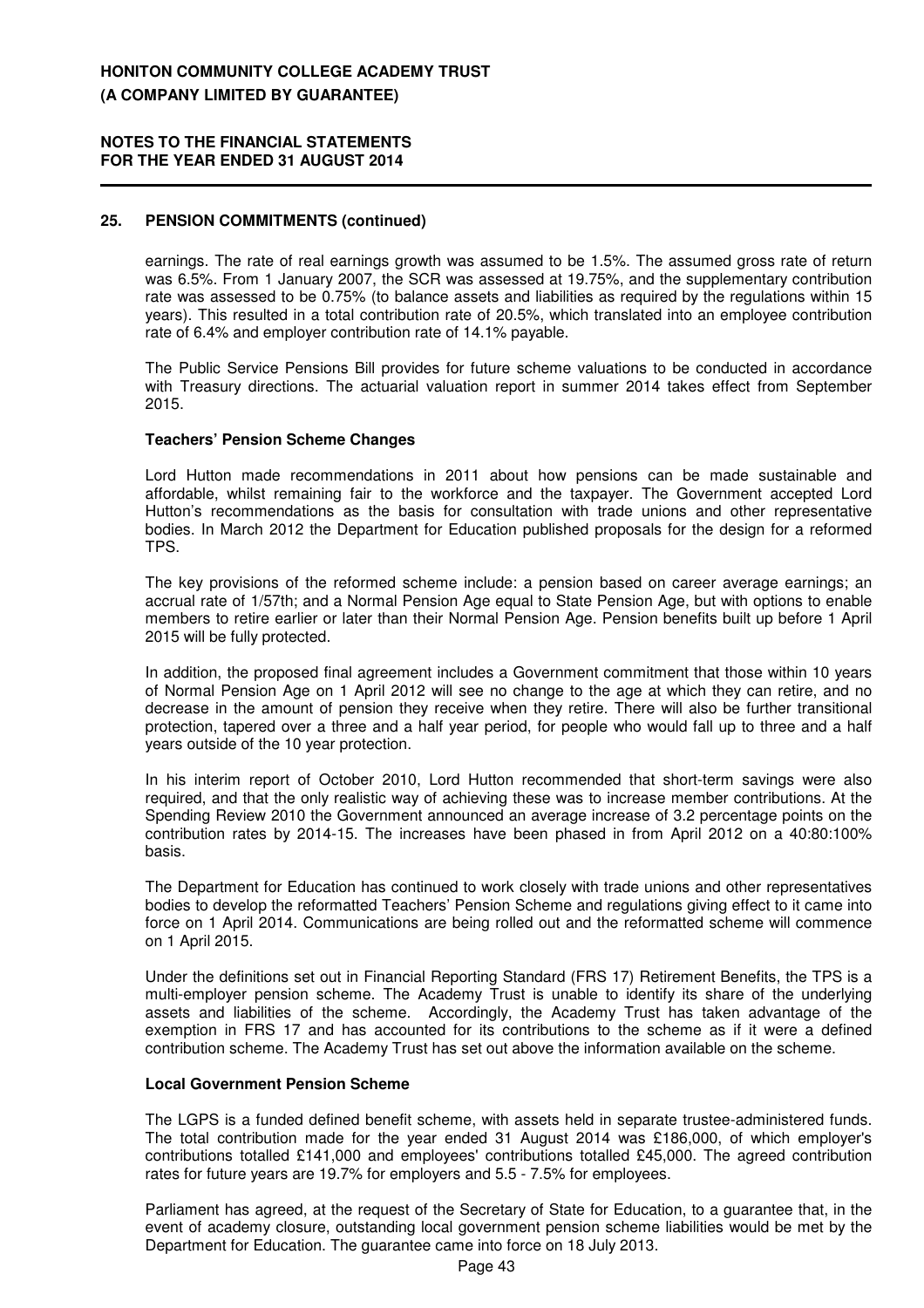### **25. PENSION COMMITMENTS (continued)**

The Academy Trust's share of the assets and liabilities in the scheme and the expected rates of return were:

|                                                                          | <b>Expected</b><br>return at<br>31 August<br>2014<br>% | Fair value at<br>31 August<br>2014<br>£ | Expected<br>return at<br>31 August<br>2013<br>℅ | Fair value at<br>31 August<br>2013<br>£ |
|--------------------------------------------------------------------------|--------------------------------------------------------|-----------------------------------------|-------------------------------------------------|-----------------------------------------|
| Equities and gilts<br><b>Bonds</b><br>Property                           | 6.40<br>3.60<br>5.90                                   | 737,000<br>46,000<br>110,000            | 6.40<br>6.00                                    | 732,000<br>90,000                       |
| Cash<br>Target return portfolio<br>Infrastructure and alternative assets | 2.90<br>5.90<br>4.50                                   | 23,000<br>164,000<br>53,000             | 0.50<br>5.00                                    | 30,000<br>151,000                       |
| Total market value of assets<br>Present value of scheme liabilities      |                                                        | 1,133,000<br>(2,489,000)                |                                                 | 1,003,000<br>(1,957,000)                |
| (Deficit)/surplus in the scheme                                          |                                                        | (1,356,000)                             |                                                 | (954,000)                               |

The amounts recognised in the Balance sheet are as follows:

|                                                                    | 2014<br>£                | 2013<br>£                |
|--------------------------------------------------------------------|--------------------------|--------------------------|
| Present value of funded obligations<br>Fair value of scheme assets | (2,489,000)<br>1,133,000 | (1,957,000)<br>1,003,000 |
| Net liability                                                      | (1,356,000)              | (954,000)                |

The amounts recognised in the Statement of financial activities are as follows:

|                                                                                                                             | 2014<br>£                                   | 2013<br>£                       |
|-----------------------------------------------------------------------------------------------------------------------------|---------------------------------------------|---------------------------------|
| Current service cost<br>Interest on obligation<br>Expected return on scheme assets<br>Gains on curtailments and settlements | (188,000)<br>(97,000)<br>64.000<br>(29,000) | (174,000)<br>(66,000)<br>42,000 |
| Total                                                                                                                       | (250,000)                                   | (198,000)                       |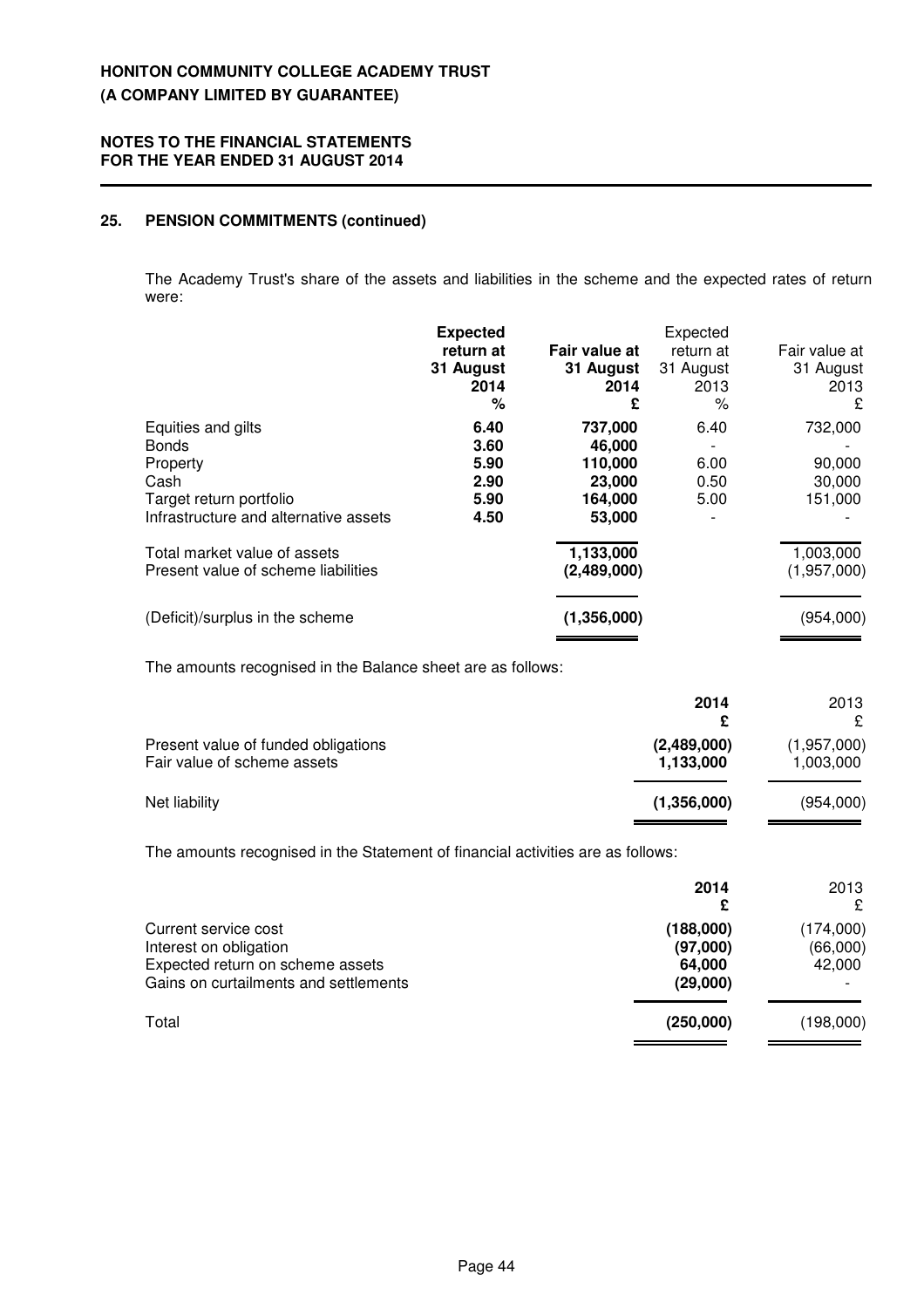### **25. PENSION COMMITMENTS (continued)**

Movements in the present value of the defined benefit obligation were as follows:

|                                                                                                                                                                                           | 2014                                                                      | 2013<br>£                                                       |
|-------------------------------------------------------------------------------------------------------------------------------------------------------------------------------------------|---------------------------------------------------------------------------|-----------------------------------------------------------------|
| Opening defined benefit obligation<br>Current service cost<br>Interest cost<br>Contributions by scheme participants<br><b>Actuarial Losses</b><br>Losses on curtailments<br>Benefits paid | 1,957,000<br>188,000<br>97,000<br>45,000<br>206,000<br>29,000<br>(33,000) | 1,586,000<br>174,000<br>66,000<br>41,000<br>103,000<br>(13,000) |
| Closing defined benefit obligation                                                                                                                                                        | 2,489,000                                                                 | 1,957,000                                                       |

Movements in the fair value of the Academy Trust's share of scheme assets:

|                                     | 2014<br>£ | 2013<br>£ |
|-------------------------------------|-----------|-----------|
| Opening fair value of scheme assets | 1,003,000 | 731,000   |
| Expected return on assets           | 64,000    | 42,000    |
| Actuarial gains and (losses)        | (87,000)  | 66,000    |
| Contributions by employer           | 141.000   | 136,000   |
| Contributions by employees          | 45,000    | 41,000    |
| Benefits paid                       | (33,000)  | (13,000)  |
|                                     | 1,133,000 | 1,003,000 |

The cumulative amount of actuarial gains and losses recognised in the Statement of financial activities was £560,000 loss (2013: £267,000 loss).

The Academy Trust expects to contribute £134,000 to its Defined benefit pension scheme in 2015.

The major categories of scheme assets as a percentage of total scheme assets are as follows:

|                                       | 2014      | 2013    |
|---------------------------------------|-----------|---------|
| Equities and gilts                    | 65.00 %   | 73.00 % |
| <b>Bonds</b>                          | 4.00 $%$  | $\%$    |
| Property                              | 10.00 $%$ | 9.00%   |
| Cash                                  | 2.00%     | 3.00%   |
| Target return portfolio               | 14.00 %   | 15.00 % |
| Infrastructure and alternative assets | 5.00%     | %       |

Principal actuarial assumptions at the Balance sheet date (expressed as weighted averages):

|                                                      | 2014     | 2013     |
|------------------------------------------------------|----------|----------|
| Discount rate for scheme liabilities                 | 3.90%    | 4.70 $%$ |
| Expected return on scheme assets at 31 August        | 6.00 $%$ | 6.00%    |
| Rate of increase in salaries                         | 4.50 $%$ | 5.10%    |
| Rate of increase for pensions in payment / inflation | 2.70%    | 2.90%    |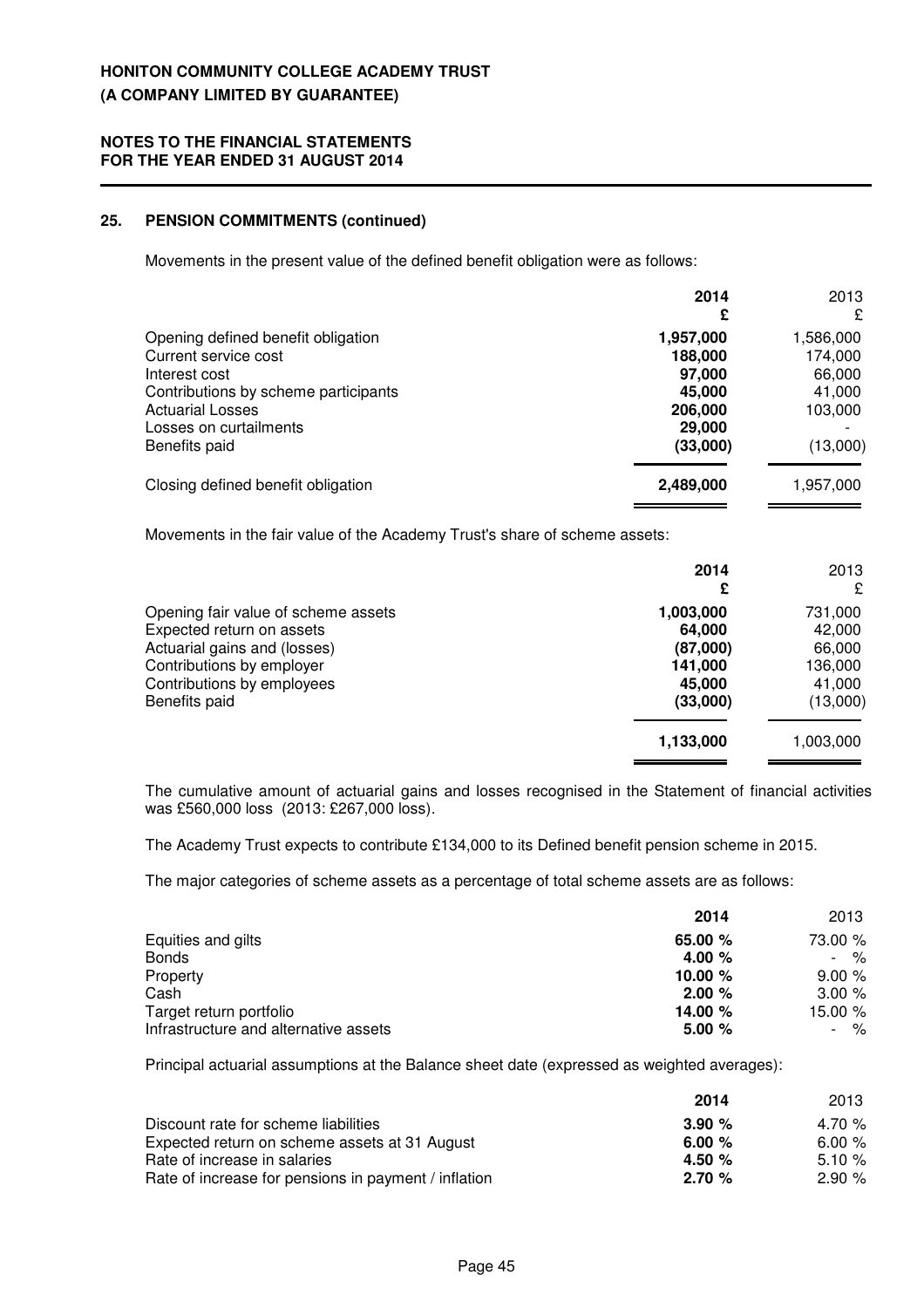### **25. PENSION COMMITMENTS (continued)**

The current mortality assumptions include sufficient allowance for future improvements in mortality rates. The assumed life expectations on retirement age 65 are:

|                      | 2014 | 2013 |
|----------------------|------|------|
| Retiring today       |      |      |
| Males                | 22.7 | 20.6 |
| Females              | 26.0 | 24.6 |
| Retiring in 20 years |      |      |
| Males                | 24.9 | 22.6 |
| Females              | 28.3 | 26.5 |

Amounts for the current and previous four periods are as follows:

Defined benefit pension schemes

|                                                                                                     | 2014<br>£                | 2013<br>£                | 2012<br>£              | 2011<br>£ | 2010<br>£ |
|-----------------------------------------------------------------------------------------------------|--------------------------|--------------------------|------------------------|-----------|-----------|
| Defined benefit<br>obligation<br>Scheme assets                                                      | (2,489,000)<br>1,133,000 | (1,957,000)<br>1,003,000 | (1,586,000)<br>731,000 |           |           |
| Deficit                                                                                             | (1,356,000)              | (954,000)                | (855,000)              |           |           |
| Experience<br>adjustments on<br>scheme liabilities<br>Experience<br>adjustments on<br>scheme assets | (206,000)<br>(87,000)    | (103,000)<br>66,000      | (241,000)<br>11,000    |           |           |

### **26. OPERATING LEASE COMMITMENTS**

At 31 August 2014 the Academy Trust had annual commitments under non-cancellable operating leases as follows:

|                       | 2014   | 2013                     |
|-----------------------|--------|--------------------------|
|                       | c      | £                        |
| <b>EXPIRY DATE:</b>   |        |                          |
| Within 1 year         | 15,241 | $\overline{\phantom{0}}$ |
| Between 2 and 5 years | 1.761  | 16.116                   |